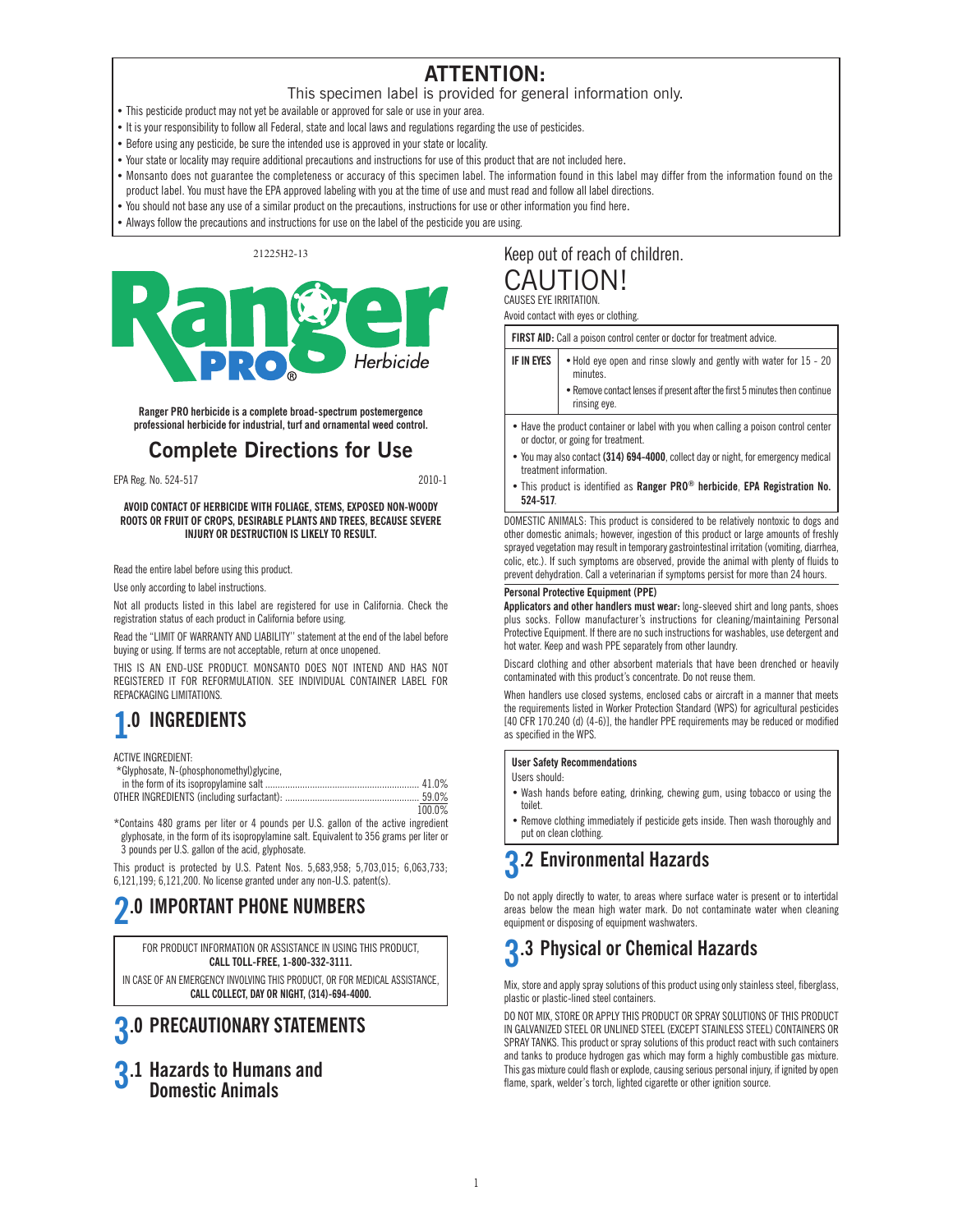### **DIRECTIONS FOR USE**

It is a violation of Federal law to use this product in any manner inconsistent with its labeling. This product can only be used in accordance with the Directions for Use on this label or in separately published Monsanto Supplemental Labeling or Fact Sheets. Supplemental labeling can be found on the Internet at www.agrian.com, www.cdms.net or www.greenbook.net websites or obtained by contacting your Authorized Monsanto Retailer or Monsanto Company Representative.

Do not apply this product in a way that will contact workers or other persons, either directly or through drift. Only protected handlers may be in the area during application. For any requirements specific to your State or Tribe, consult the agency responsible for pesticide regulations.

### Agricultural Use Requirements

Use this product only in accordance with its labeling and with the Worker Protection Standard, 40 CFR Part 170. This Standard contains requirements for the protection of agricultural workers on farms, forests, nurseries, and greenhouses, and handlers of agricultural pesticides. It contains requirements for training, decontamination, notification and emergency assistance. It also contains specific instructions and exceptions pertaining to the statements on this label about Personal Protective Equipment (PPE) and restricted entry interval. The requirements in this box only apply to uses of this product that are covered by the Worker Protection Standard.

Do not enter or allow worker entry into treated areas during the restricted entry interval (REI) of 4 hours.

PPE required for early entry to treated areas that is permitted under the Worker Protection Standard and that involves contact with anything that has been treated, such as plants, soil or water, is: coveralls, chemical resistant gloves greater than 14 mils in thickness composed of materials such as butyl rubber, natural rubber, neoprene rubber, or nitrile rubber, shoes plus socks.

### Non-Agricultural Use Requirements

The requirements in this box apply to uses of this product that are NOT within the scope of the Worker Protection Standard (40 CFR Part 170) for agricultural pesticides. The WPS applies when this product is used to produce agricultural plants on farms, forests, nurseries or greenhouses.

Keep people and pets off treated areas until spray solution has dried.

### **4.0 STORAGE AND DISPOSAL**

Proper pesticide storage and disposal are essential to protect against exposure to people and the environment due to leaks and spills, excess product or waste, and vandalism. Do not allow this product to contaminate water, foodstuffs, feed or seed by storage or disposal.

**PESTICIDE STORAGE:** Store pesticides away from food, pet food, feed, seed, fertilizers, and veterinary supplies. Keep container closed to prevent spills and contamination.

**PESTICIDE DISPOSAL:** To avoid wastes, use all material in this container, including rinsate, by application in accordance with label directions. If wastes cannot be avoided, offer remaining product to a waste disposal facility or pesticide disposal program. Such programs are often run by state or local governments or by industry. All disposal must be in accordance with applicable Federal, State and local procedures.

See container label for container handling and disposal instructions and for refilling limitations.

## **5.0 PRODUCT INFORMATION**

**Product Description:** This product is a postemergence, systemic herbicide with no residual soil activity. It gives broad-spectrum control of many annual weeds, perennial weeds, woody brush and trees. It is formulated as a water-soluble liquid containing surfactant and no additional surfactant is needed or recommended. It may be applied through standard equipment after dilution and mixing with water or other carriers according to label instructions.

**Time to Symptoms:** This product moves through the plant from the point of foliage contact to and into the root system. Visible effects are a gradual wilting and yellowing of the plant which advances to complete browning of above-ground growth and deterioration of underground plant parts. Effects are visible on most annual weeds within 2 to 4 days, but on most perennial weeds may not occur for 7 days or more. Extremely cool or cloudy weather following treatment may slow activity of this product and delay development of visual symptoms.

**Stage of Weeds:** Annual weeds are easiest to control when they are small. Best control of most perennial weeds is obtained when treatment is made at late growth stages approaching maturity. See the "WEEDS CONTROLLED" sections of this label for specific weed rates.

Always use the higher product application rate in the range when weed growth is heavy or dense, or when weeds are growing in an undisturbed (non-cultivated) area. Reduced

weed control may result from treating weeds with disease or insect damage, weeds heavily covered with dust, or weeds under poor growing conditions.

**Mode of Action in Plants:** The active ingredient in this product inhibits an enzyme found only in plants and microorganisms that is essential to formation of specific amino acids.

**Cultural Considerations:** Reduced control may result when applications are made to annual or perennial weeds that have been mowed, grazed or cut, and have not been allowed to regrow to the appropriate stage for treatment.

**Rainfastness:** Heavy rainfall soon after application may wash this product off of the foliage and a repeat application may be required for adequate control.

**Spray Coverage:** For best results, ensure spray coverage is uniform and complete. Do not spray foliage to the point of runoff.

**No Soil Activity:** Weeds must be emerged at the time of application to be controlled by this product. Weeds germinating from seed after application will not be controlled. Unemerged plants arising from unattached underground rhizomes or rootstocks of perennials will not be affected by the herbicide and will continue to grow.

**Maximum Application Rates:** The maximum application or use rates stated throughout this label are given in units of volume (fluid ounces or quarts) of this product per acre. However, the maximum allowed application rates apply to this product combined with the use of any and all other herbicides containing the active ingredient glyphosate, whether applied separately or as tank mixtures, on a basis of total pounds of glyphosate (acid equivalents) per acre. If more than one glyphosate-containing product is applied to the same site within the same year, you must ensure that the total use of glyphosate (pounds acid equivalents) does not exceed the maximum allowed. The combined total of all treatments must not exceed 10.6 quarts of this product (10.6 pounds of glyphosate acid) per acre per year. See the "INGREDIENTS" section of this label for necessary product information.

### **ATTENTION**

AVOID CONTACT OF HERBICIDE WITH FOLIAGE, STEMS, EXPOSED NON-WOODY ROOTS OR FRUIT OF CROPS, DESIRABLE PLANTS AND TREES, BECAUSE SEVERE INJURY OR DESTRUCTION MAY RESULT.

AVOID DRIFT. EXTREME CARE MUST BE USED WHEN APPLYING THIS PRODUCT TO PREVENT INJURY TO DESIRABLE PLANTS AND CROPS.

Do not allow the herbicide solution to mist, drip, drift or splash onto desirable vegetation since minute quantities of this product can cause severe damage or destruction to the crop, plants or other areas on which treatment was not intended. The likelihood of injury occurring from the use of this product increases when winds are gusty, as wind velocity increases, when wind direction is constantly changing or when there are other meteorological conditions that favor spray drift. When spraying, avoid combinations of pressure and nozzle type that will result in splatter or fine particles (mist) that are likely to drift. AVOID APPLYING AT EXCESSIVE SPEED OR PRESSURE.

**NOTE:** Use of this product in any manner not consistent with this label may result in injury to persons, animals or crops, or other unintended consequences.

### **5.1 Weed Resistance Management** GROUP  $\mathfrak{g}$ HERBICIDE

Glyphosate, the active ingredient in this product, is a Group 9 herbicide based on the mode of action classification system of the Weed Science Society of America. Any weed population may contain plants naturally resistant to Group 9 herbicides. Weed species resistant to Group 9 herbicides may be effectively managed utilizing another herbicide from a different Group or using other cultural or mechanical practices.

To minimize the occurrence of glyphosate resistant biotypes observe the following good weed management practices:

- •Scout your application site before and after herbicide applications.
- •Control weeds early when they are relatively small.
- •Incorporate other herbicides and cultural or mechanical practices as part of your weed control system where appropriate.
- •Utilize the label rate for the most difficult weed in the site. Avoid tank-mixtures with other herbicides that reduce this product's efficacy (through antagonism) or tank mixtures which encourage rates of this product below the labeled amounts.
- •Control weed escapes and prevent weeds from setting seeds.
- •Clean equipment before moving from site to site to minimize spread of weed seed.
- •Use new commercial seed as free of weed seed as possible.
- •Report any incidence of repeated non-performance of this product on a particular weed to your Monsanto representative, local retailer, or county extension agent.

### **5.2 Management for Glyphosate Resistant Weed Biotypes**

**NOTE:** Appropriate testing is critical in order to confirm weed resistance to glyphosate. Contact your Monsanto representative to determine if resistance has been confirmed to any particular weed biotype in your area. Control instructions for biotypes confirmed as resistant to glyphosate are made available on separately published supplemental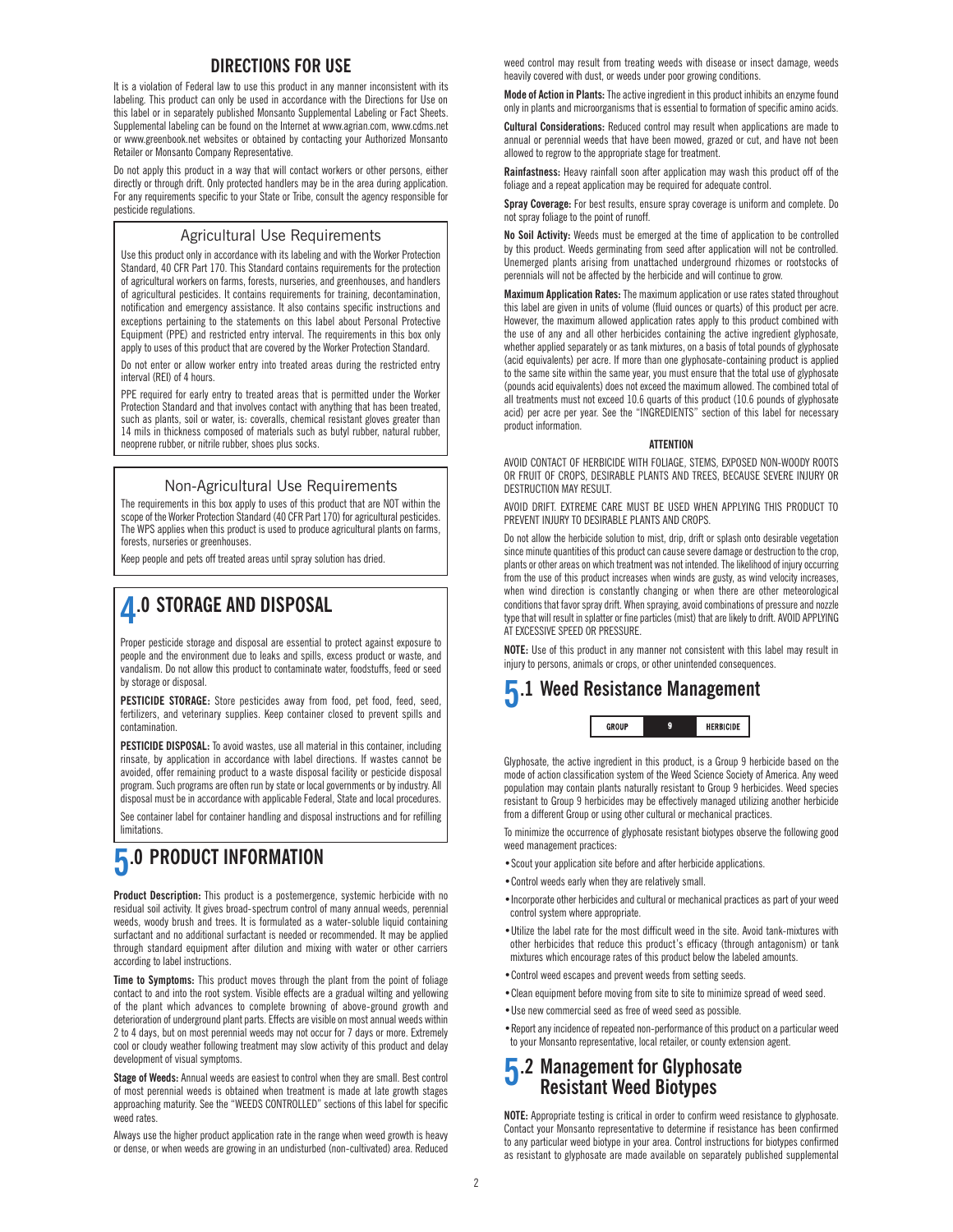labeling or Fact Sheets for this product and may be obtained from your local retailer or Monsanto representative.

Since the occurrence of new glyphosate resistant weeds cannot be determined until after product use and scientific confirmation, Monsanto Company is not responsible for any losses that may result from the failure of this product to control glyphosate resistant weed biotypes.

The following good weed management practices are encouraged to reduce the spread of confirmed glyphosate resistant biotypes:

- •If a naturally occurring resistant biotype is present at your site, this product may be tank-mixed or applied sequentially with an appropriately labeled herbicide with a different mode of action to achieve control.
- •Cultural and mechanical control practices may also be used as appropriate.
- •Scout treated sites after herbicide applications and control escapes of resistant biotypes before they set seed.
- •Thoroughly clean equipment before leaving sites known to contain resistant biotypes.

# **6.0 MIXING**

Mix, store and apply spray solutions of this product using only clean stainless steel, fiberglass, plastic or plastic-lined steel containers.

DO NOT MIX, STORE OR APPLY THIS PRODUCT OR SPRAY SOLUTIONS OF THIS PRODUCT IN GALVANIZED STEEL OR UNLINED STEEL (EXCEPT STAINLESS STEEL) CONTAINERS OR SPRAY TANKS.

Use caution to avoid siphoning back into the carrier source. Use approved anti-backsiphoning devices where required by state or local regulations.

Clean sprayer parts immediately after using this product by thoroughly flushing with water

**NOTE:** REDUCED RESULTS MAY OCCUR IF WATER CONTAINING SOIL IS USED, VISIBLY MUDDY WATER OR WATER FROM PONDS AND DITCHES THAT IS NOT CLEAR.

## **6.1 Mixing with Water**

This product mixes readily with water. Mix spray solutions of this product as follows: Fill the mixing or spray tank with the required amount of clean water. Add the labeled amount of this product near the end of the filling process and mix gently (well). During mixing and application, foaming of the spray solution may occur. To prevent or minimize foam, avoid the use of mechanical agitators, terminate by-pass and return lines at the bottom of the tank and, if needed, use an approved anti-foam or defoaming agent.

# **6.2 Tank Mixtures**

This product does not provide residual weed control. This product may be tank-mixed with other herbicides to provide residual weed control, a broader weed control spectrum or an alternate mode of action. Always read and follow label directions for all products in the tank mixture. Use according to the most restrictive precautionary statements for each product in the mixture. Any labeled rate of this product may be used in a tank mix.

When this label describes a tank mixture with a generic active ingredient such as diuron, 2,4-D or dicamba, the user is responsible for ensuring the mixture product label allows the specific application.

Buyer and all users are responsible for all loss or damage in connection with the use or handling of mixtures of this product with herbicides or other materials that are not expressly listed in this label. Mixing this product with herbicides or other materials not identified on this label may result in reduced performance.

## **6.3 Tank Mixing Procedure**

When tank mixing, read and carefully observe label directions, cautionary statements and all information on the labels of all products used. Add the tank-mix product to the tank as directed by the label. Maintain agitation and add the labeled amount of this product.

Maintain good agitation at all times until the contents of the tank are sprayed. If the spray mixture is allowed to settle, thorough agitation may be required to resuspend the mixture before spraying is resumed.

Keep by-pass line on or near the bottom of the tank to minimize foaming. Screen size in nozzle or line strainers should be no finer than 50-mesh.

Always predetermine the compatibility of labeled tank mixtures of this product with water carrier by mixing small proportional quantities in advance. Ensure that the specific tank mixture product is registered for application at the desired site.

Refer to the "Tank Mixtures" section for additional precautions.

**6.4 Mixing Percent Solutions**

Prepare the desired volume of spray solution by mixing the amount of this product in water as shown in the following table:

**Spray Solution**

| Desired<br>Volume               | 1/2%     | $1\%$        | $1 - 1/2%$          | Amount of Ranger PRO Herbicide<br>2% | 5%           | 10%              |
|---------------------------------|----------|--------------|---------------------|--------------------------------------|--------------|------------------|
| 1 gal                           | $2/3$ oz | $1 - 1/3$ oz | 20z                 | $2 - 2/3$ oz                         | $6 - 1/2$ oz | 13 oz            |
| 25 gal                          | 1 pt     | 1 gt         | $1-1/2$ at          | 2 at                                 | 5 at         | 10 <sub>gt</sub> |
| $100$ gal                       | 2 at     | 1 gal        | $1-1/2$ gal $2$ gal |                                      | 5 gal        | $10$ gal         |
| 2 tablespoons $= 1$ fluid ounce |          |              |                     |                                      |              |                  |

For use in backpack, knapsack or pump-up sprayers, it is suggested that the labeled amount of this product be mixed with water in a larger container. Fill sprayer with the mixed solution.

## **6.5 Surfactants**

Nonionic surfactants which are labeled for use with herbicides may be used. Do not reduce rates of this product when adding surfactant. When adding additional surfactant, use 0.5 percent surfactant concentration (2 quarts per 100 gallons of spray solution) when using surfactants which contain at least 70 percent active ingredient or a 1 percent surfactant concentration (4 quarts per 100 gallons of spray solution) for those surfactants containing less than 70 percent active ingredient. Read and carefully observe surfactant cautionary statements and other information appearing on the surfactant label.

## **6.6 Colorants or Dyes**

Approved colorants or marking dyes may be added to this product. Colorants or dyes used in spray solutions of this product may reduce performance, especially at lower rates or dilution. Use colorants or dyes according to the manufacturer's instructions.

## **6.7 Drift Control Additives**

Drift reduction additives may be used with all equipment types, except wiper applicators, and sponge bars. When a drift reduction additive is used, read and carefully observe precautionary statements and all other information appearing on the additive label. The use of drift reduction additives can affect spray coverage which may result in reduced performance.

### **7.0 APPLICATION EQUIPMENT AND TECHNIQUES**

Do not apply this product through any type of irrigation system.

APPLY THESE SPRAY SOLUTIONS IN PROPERLY MAINTAINED AND CALIBRATED EQUIPMENT CAPABLE OF DELIVERING DESIRED VOLUMES.

#### **SPRAY DRIFT MANAGEMENT**

AVOID DRIFT. EXTREME CARE MUST BE USED WHEN APPLYING THIS PRODUCT TO PREVENT INJURY TO DESIRABLE VEGETATION.

Do not allow the herbicide solution to mist, drip, drift or splash onto desirable vegetation since minute quantities of this product can cause severe damage or destruction to the crop, plants or other areas on which treatment was not intended.

Avoiding spray drift at the application site is the responsibility of the applicator. The interaction of many equipment- and weather-related factors determines the potential for spray drift. The applicator and/or the grower is responsible for considering all these factors when making decisions.

## **7.1 Aerial Equipment**

DO NOT APPLY THIS PRODUCT USING AERIAL SPRAY EQUIPMENT EXCEPT UNDER CONDITIONS AS SPECIFIED WITHIN THIS LABEL.

FOR AERIAL APPLICATION IN CALIFORNIA, REFER TO THE FEDERAL SUPPLEMENTAL LABEL FOR AERIAL APPLICATIONS IN THAT STATE FOR SPECIFIC INSTRUCTIONS, RESTRICTIONS AND REQUIREMENTS.

TO PREVENT INJURY TO ADJACENT DESIRABLE VEGETATION, APPROPRIATE BUFFER ZONES MUST BE MAINTAINED.

Avoid direct application to any body of water.

Use the labeled rates of this herbicide in 3 to 25 gallons of water per acre.

Coarse sprays are less likely to drift; therefore, do not use nozzles or nozzle configurations that dispense spray as fine spray droplets. Do not angle nozzles forward into the air stream and do not increase spray volume by increasing nozzle pressure. Drift control additives may be used. When a drift control additive is used, read and carefully observe the cautionary statements and all other information appearing on the additive label.

Ensure uniform application—To avoid streaked, uneven or overlapped application, use appropriate marking devices.

### **Aircraft Maintenance**

PROLONGED EXPOSURE OF THIS PRODUCT TO UNCOATED STEEL SURFACES MAY RESULT IN CORROSION AND POSSIBLE FAILURE OF THE PART. The maintenance of an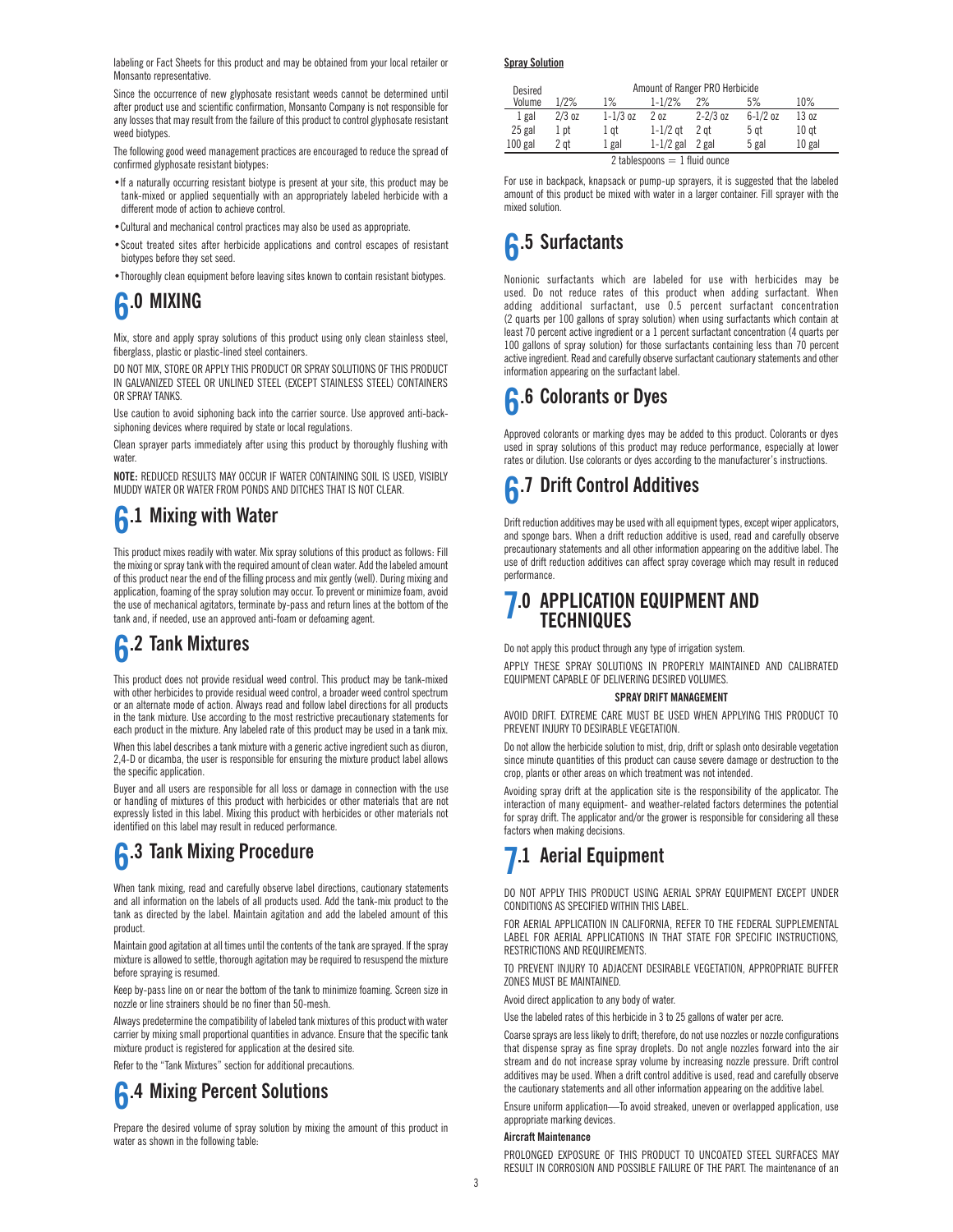organic coating (paint) which meets aerospace specification MIL-C-38413 may prevent corrosion. To prevent corrosion of exposed parts, thoroughly wash aircraft after each day of spraying to remove residues of this product accumulated during spraying or from spills. Landing gear is most susceptible.

### **AERIAL SPRAY DRIFT MANAGEMENT**

The following drift management requirements must be followed to avoid off-target drift movement from aerial applications to agricultural field crops.

- 1.The distance of the outermost nozzles on the boom must not exceed 3/4 the length of the wingspan or rotor.
- 2. Nozzles must always point backward parallel with the air stream and never be pointed downwards more than 45 degrees. Where states have more stringent regulations, they should be observed.

#### **Importance of droplet size**

The most effective way to reduce drift potential is to apply large droplets. The best drift management strategy is to apply the largest droplets that provide sufficient coverage and control. Applying larger droplets reduces drift potential, but will not prevent drift if applications are made improperly, or under unfavorable environmental conditions (see the **Wind**, **Temperature and Humidity**, and **Temperature Inversion** sections of this label).

#### **Controlling droplet size**

- •**Volume:** Use high flow-rate nozzles to apply the highest practical spray volume. Nozzles with the higher rated flows produce larger droplets.
- •**Pressure:** Use the lower spray pressures labeled for the nozzle. Higher pressure reduces droplet size and does not improve canopy penetration. When higher flow-rates are needed, use higher flow-rate nozzles instead of increasing pressure.
- •**Number of nozzles:** Use the minimum number of nozzles that provide uniform coverage.
- •**Nozzle orientation:** Orienting nozzles so that the spray is released backwards, parallel to the air stream, will produce larger droplets than other orientations. Significant deflection from the horizontal will reduce droplet size and increase drift potential.
- •**Nozzle type:** Use a nozzle type that is designed for the intended application. With most nozzle types, narrower spray angles produce larger droplets. Consider using low-drift nozzles. Solid stream nozzles oriented straight back produce larger droplets than other nozzle types.
- •**Boom Length:** For some use patterns, reducing the effective boom length to less than 3/4 of the wingspan or rotor length may further reduce drift without reducing swath width.
- •**Application Height:** Applications must not be made at a height greater than 10 feet above the top of the largest plants unless a greater height is required for aircraft safety. Making applications at the lowest height that is safe reduces the exposure of the droplets to evaporation and wind.

#### **Swath Adjustment**

When applications are made with a crosswind, the swath will be displaced downwind. Therefore, on the up and downwind edges of the field, the applicator must compensate for this displacement by adjusting the path of the aircraft upwind. Swath adjustment distance increases, with increasing drift potential (higher wind, smaller droplets, etc.).

### **Wind**

Drift potential is lowest between wind speeds of 2 to 10 miles per hour. However, many factors, including droplet size and equipment type determine drift potential at any given speed. Application must be avoided below 2 miles per hour due to variable wind direction and high inversion potential. **NOTE:** Local terrain can influence wind patterns. Every applicator must be familiar with local wind patterns and how they affect drift.

#### **Temperature and Humidity**

When making applications in low relative humidity, set up equipment to produce larger droplets to compensate for evaporation. Droplet evaporation is most severe when conditions are both hot and dry.

#### **Temperature Inversions**

Applications must not occur during a temperature inversion because drift potential is high. Temperature inversions restrict vertical air mixing, which causes small suspended droplets to remain in a concentrated cloud. This cloud can move in unpredictable directions due to the light variable winds common during inversions. Temperature inversions are characterized by increasing temperatures with altitude and are common on nights with limited cloud cover and light to no wind. They begin to form as the sun sets and often continue into the morning. Their presence can be indicated by ground fog; however, if fog is not present, inversions can also be identified by the movement of smoke from a ground source or an aircraft smoke generator. Smoke that layers and moves laterally in a concentrated cloud (under low wind conditions) indicates an inversion, while smoke that moves upward and rapidly dissipates indicates good vertical air mixing.

#### **Sensitive Areas**

This product must only be applied when the potential for drift to adjacent sensitive areas (e.g., residential areas, bodies of water, known habitat for threatened or endangered species, non-target crops) is minimal (e.g., when wind is blowing away from the sensitive areas).



Apply the labeled rates of this product in 3 to 40 gallons of water per acre as a broadcast spray unless otherwise specified in this label or in separate supplemental labeling or Fact Sheets published by Monsanto. As density of weeds increases, increase spray volume within the labeled range to ensure complete coverage. Carefully select proper nozzles to avoid spraying a fine mist. For best results with ground application equipment, use flat-fan nozzles. Check for even distribution of spray droplets.

### **7.3 Backpack or High-Volume Equipment**

Apply to foliage of vegetation to be controlled. For applications made on a spray-to-wet basis, ensure spray coverage is uniform and complete. Do not spray to the point of runoff. Use coarse sprays only.

Refer to the "Annual Weeds" instructions of "WEEDS CONTROLLED" section for specific rates and restrictions.

### **7.4 Selective Equipment**

This product may be diluted with water and applied through recirculating spray systems, shielded applicators, hooded sprayers, wiper applicators or sponge bars, to listed weeds growing in any site specified on this label.

AVOID CONTACT OF HERBICIDE WITH DESIRABLE VEGETATION. Contact of this product with desirable vegetation may result in unwanted plant damage or destruction.

#### **Recirculating Spray**

A recirculating spray system directs the spray solution onto weeds growing above desirable vegetation, while spray solution not intercepted by weeds is collected and returned to the spray tank for reuse.

Adjust application equipment used above desired vegetation to the lowest spray stream or wiper contact point is at least 2 inches above the desirable vegetation. Droplets, mist, foam or splatter of the herbicide solution settling on desirable vegetation is likely to result in discoloration, stunting or destruction.

Better results may be obtained when more of the weed is exposed to the herbicide solution. Weeds not contacted by the herbicide solution will not be affected. This may occur in dense clumps, severe infestations or when the height of the weeds varies so that not all weeds are contacted. In these instances, repeat treatment may be necessary.

### **Shielded and Hooded Applicators**

A shielded or hooded applicator directs the herbicide solution onto weeds, while shielding desirable vegetation from the herbicide. Use nozzles that provide uniform coverage within the treated area. Keep shields on these sprayers adjusted to protect desirable vegetation. EXTREME CARE MUST BE EXERCISED TO AVOID CONTACT OF HERBICIDE WITH DESIRABLE VEGETATION.

### **Wiper Applicators and Sponge Bars**

A wiper or sponge applicator applies the herbicide solution onto weeds by rubbing the weed with an absorbent material containing the herbicide solution. Equipment must be designed, maintained and operated to prevent the herbicide solution from contacting desirable vegetation. Operate this equipment at ground speeds no greater than 5 miles per hour. Performance may be improved by reducing speed in areas of heavy weed infestations to ensure adequate wiper saturation. Better results may be obtained if 2 applications are made in opposite directions.

Avoid leakage or dripping onto desirable vegetation. Adjust height of applicator to ensure adequate contact with weeds. Keep wiping surfaces clean. Be aware that, on sloping ground, the herbicide solution may migrate, causing dripping on the lower end and drying of the wicks on the upper end of a wiper applicator.

Do not use wiper equipment when weeds are wet.

Mix only the amount of solution to be used during a 1-day period, as reduced product performance may result from the use of solutions held in storage. Clean wiper parts immediately after using this product by thoroughly flushing with water.

**For Rope or Sponge Wick Applicators:** Solutions ranging from 33 to 75 percent of this product in water may be used.

**For Panel Applicators and Pressure-Feed Systems:** Solutions ranging from 33 to 100 percent of this product in water may be used.

When applied as directed, this product CONTROLS the following weeds:

| Corn, volunteer | Sicklepod        |
|-----------------|------------------|
| Panicum. Texas  | Spanishneedles   |
| Rye, common     | Starbur, bristly |
| Shattercane     |                  |

When applied as directed, this product SUPPRESSES the following weeds:

Beggarweed, Florida Ragweed, common Dogbane, hemp Smutgrass<br>
Dogfennel Sunflower Dogfennel Guineagrass Thistle, Canada Johnsongrass Thistle, musk Nightshade, silverleaf Pigweed, redroot

Ragweed, giant<br>Smutgrass Vaseygrass<br>Velvetleaf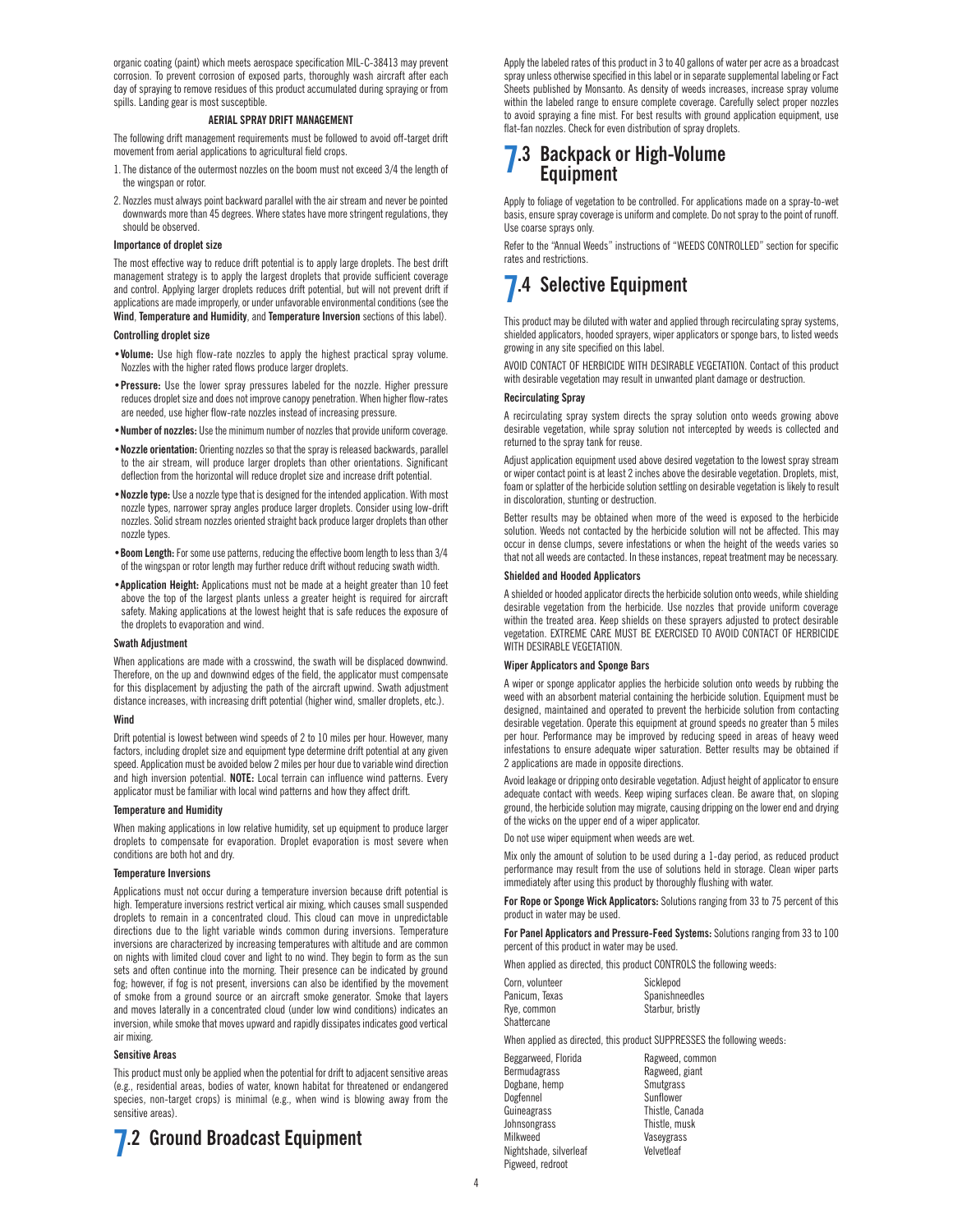### **7.5 Injection Systems**

This product may be used in aerial or ground injection spray systems. It may be used as a liquid concentrate or diluted prior to injecting into the spray stream. Do not mix this product with the undiluted concentrate of other products when using injection systems unless specifically directed.

## **7.6 CDA Equipment**

The rate of this product applied per acre by controlled droplet application (CDA) equipment must not be less than the amount directed in this label when applied by conventional broadcast equipment. For vehicle-mounted CDA equipment, apply 2 to 15 gallons of water per acre.

CDA equipment produces a spray pattern that is not easily visible. Extreme care must be exercised to avoid spray or drift contacting the foliage or any other tissue of desirable vegetation, as damage or destruction is likely to result.

## **8.0 SITE AND USE INSTRUCTIONS**

Detailed instructions follow alphabetically, by site.

Unless otherwise specified on this label or in separate supplemental labeling or Fact Sheets published by Monsanto, applications may be made to control any weeds listed in the annual, perennial and woody brush tables. Also refer to the "Selective Equipment" section.

## **8.1 Cut Stump**

Cut stump treatments may be made on any site listed on this label. This product will control many types of woody brush and tree species. Apply this product using suitable equipment to ensure coverage of the entire cambium. Cut trees or resprouts close to the soil surface. Apply a 50- to 100-percent solution of this product to the freshly-cut surface **immediately after** cutting. Delays in application may result in reduced performance. For best results, make applications during periods of active growth and full leaf expansion.

DO NOT MAKE CUT STUMP APPLICATIONS WHEN THE ROOTS OF DESIRABLE WOODY BRUSH OR TREES MAY BE GRAFTED TO THE ROOTS OF THE CUT STUMP. Some sprouts, stems, or trees may share the same root system. Adjacent trees having a similar age, height and spacing may signal shared roots. Whether grafted or shared, injury is likely to occur to non-treated stems/trees when one or more trees sharing common roots are treated.

## **8.2 Forestry Site Preparation**

This product is labeled for the control or partial control of woody brush, trees and herbaceous weeds in forestry sites and for use in preparing or establishing wildlife openings within these sites and maintaining logging roads.

This product is labeled for use in site preparation prior to planting any tree species, including Christmas trees, eucalyptus, hybrid tree cultivars and silvicultural nursery sites.

Use higher rates of this product within the labeled range for control or partial control of woody brush, trees and hard-to-control perennial herbaceous weeds. For best results, apply to actively growing woody brush and trees after full leaf expansion and before fall color and leaf drop. Increase rates within the labeled range for control of perennial herbaceous weeds any time after emergence and before seedheads, flowers or berries appear.

Use the lower rates of this product within the labeled range for control of annual herbaceous weeds and actively growing perennial herbaceous weeds after seedheads, flowers or berries appear. Apply to the foliage of actively growing annual herbaceous weeds any time after emergence.

This product has no herbicidal or residual activity in the soil. Where repeat applications are necessary, do not exceed 10.6 quarts of this product per acre per year.

TANK MIXTURES: Tank mixtures of this product may be used to increase the spectrum of vegetation controlled. When tank mixing, read and carefully observe the label claims, cautionary statements and all information on the labels of all products used. Use according to the most restrictive precautionary statements for each product in the mixture.

**NOTE:** For forestry site preparation, make sure the tank-mix product is approved for use prior to planting the desired species. Observe planting interval restrictions.

Any labeled rate of this product may be used in a tank mix with the following products for forestry site preparation.

| Arsenal Applicators Concentrate | Garlon 3A |
|---------------------------------|-----------|
| Chopper                         | Garlon 4  |
| Chopper Gen2                    | Oust XP   |
| Escort                          |           |

For control of herbaceous weeds, use the lower labeled tank mixture rates. For control of dense stands or tough-to-control woody brush and trees, use the higher labeled tank mixture rates.

**Do not apply this product as an over-the-top broadcast spray for forestry conifer or hardwood release unless otherwise directed on this label or in separately published Monsanto supplemental labeling or Fact Sheets.**

### **8.3 Non-Crop Areas and Industrial Sites**

This product may be used in non-crop areas, airports, apartment complexes, commercial sites, ditch banks, driveways, dry ditches, dry canals, fencerows, forestry sites, golf courses, greenhouses, industrial sites, landscape areas, lumber yards, manufacturing sites, municipal sites, natural areas, office complexes, ornamentals, parks, parking areas, petroleum tank farms and pumping installations, railroads, recreational areas, residential areas, rights-of-way, roadsides, schools, shadehouses, sports complexes, storage areas, substations, turfgrass areas, utility sites, warehouse areas, and wildlife management sites.

This product may also be used in non-food crop sites, Christmas tree farms, plant nurseries, sod or turf seed farms.

Unless otherwise specified, applications may be made to control any weeds listed in the "WEEDS CONTROLLED" section of this label.

### **Weed Control, Trim-and-Edge, Bare Ground**

This product may be used in non-crop and non-food crop areas. It may be applied with any application equipment described in this label. This product may be used to trim-andedge around objects in non-crop sites, for spot treatment of unwanted vegetation and to eliminate unwanted weeds growing in established shrub beds or ornamental plantings. This product may be used prior to planting an area to ornamentals, flowers, turfgrass (sod or seed), or prior to laying asphalt or beginning construction projects.

Repeated applications of this product may be used, as weeds emerge, to maintain bare ground.

TANK MIXTURES: This product may be tank mixed with the following products provided that the specific product is labeled for application at the use site. Refer to the individual product labels for approved sites and application rates.

| Arsenal         | Pendulum WDG   |
|-----------------|----------------|
| Barricade 65WG  | Plateau        |
| Clarity         | Princep DF     |
| diuron          | Princep Liquid |
| Endurance       | Ronstar 50 WSP |
| Escort          | Sahara         |
| Garlon 3A       | simazine       |
| Garlon 4        | Surflan        |
| Karmex          | Telar          |
| Krovar I DF     | Vanquish       |
| Oust XP         | $2.4-D$        |
| Pendulum 3 3 FC |                |

This product plus dicamba tank mixtures may not be applied by air in California.

When applied as a tank mixture for bare ground, this product provides control of the emerged annual weeds and control or partial control of emerged perennial weeds, woody brush and trees.

For control or partial control of the following perennial weeds, apply 1 to 2 quarts of this product plus 2 to 8 ounces of Oust XP per acre.

| Fescue, tall  |
|---------------|
| Johnsongrass  |
| Poorjoe       |
| Quackgrass    |
| Vaseygrass    |
| Vervain, blue |
|               |

### **Chemical Mowing - Perennials**

This product will suppress perennial grasses listed in this section to serve as a substitute for mowing. Use 8 fluid ounces of this product per acre when treating tall fescue, fine fescue, orchardgrass, quackgrass or reed canarygrass covers. Use 6 fluid ounces of this product per acre when treating Kentucky bluegrass. Apply treatments in 10 to 40 gallons of spray solution per acre.

Use only in areas where some temporary injury or discoloration of perennial grasses can be tolerated.

### **Chemical Mowing - Annuals**

For growth suppression of some annual grasses, annual ryegrass, wild barley and wild oats growing in coarse turf on roadsides or other industrial areas, apply 4 to 5 fluid ounces of this product in 10 to 40 gallons of spray solution per acre. Make applications when annual grasses are actively growing and before the seedheads are in the boot stage of development. Treatments may cause injury to the desired grasses.

#### *Bromus* **Species and Medusahead in Pastures and Rangelands**

*Bromus* **species.** This product may be used to treat downy brome (*Bromus tectorum*), Japanese brome (*Bromus japonicus*), soft chess (*Bromus mollis*) and cheatgrass (*Bromus secalinus*) found in industrial, rangeland and pasture sites. Apply 8 to 16 fluid ounces of this product per acre on a broadcast basis.

For best results, coincide treatment with early seedhead emergence of the most mature plants. Delaying the application until this growth stage will maximize the emergence of other weedy grass flushes. Make applications to the same site each year until seed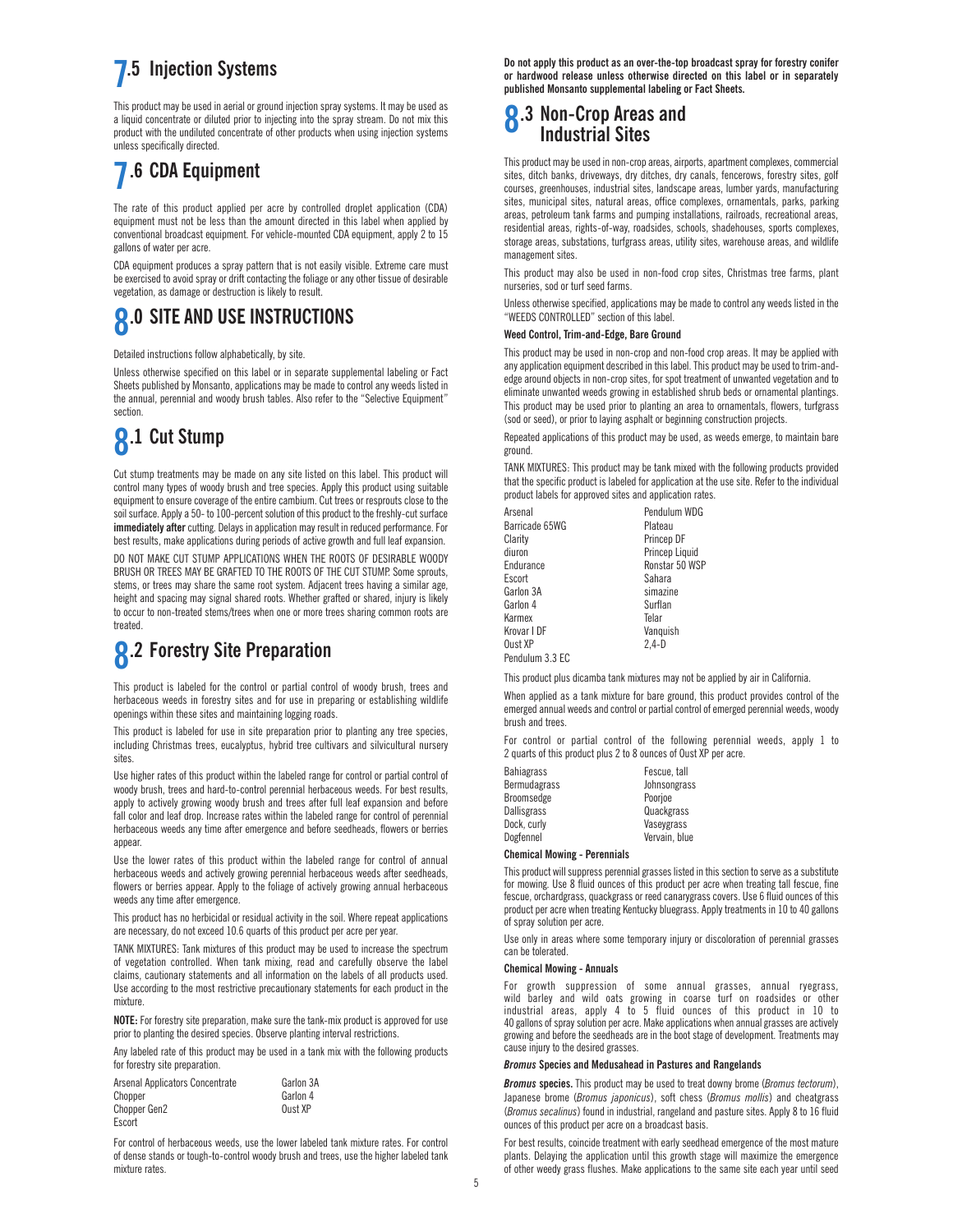banks are depleted and the desirable perennial grasses can become reestablished on the site.

**Medusahead.** To treat medusahead, apply 16 fluid ounces of this product per acre as soon as plants are actively growing, and prior to the 4-leaf stage. Applications may be made in the fall or spring.

Applications to brome and medusahead may be made using ground or aerial equipment. Aerial applications for these uses may be made using fixed wing or helicopter equipment. For aerial applications, apply in 2 to 10 gallons of water per acre. For applications using ground equipment, apply in 10 to 20 gallons of water per acre. When applied as directed in this label, there are no grazing restrictions.

### **Dormant Turfgrass**

This product may be used to control or suppress many winter annual weeds and tall fescue for effective release of dormant bermudagrass and bahiagrass turf. Treat only when turf is dormant and prior to spring green-up.

Apply 8 to 64 fluid ounces of this product per acre. Apply the labeled rates in 10 to 40 gallons of water per acre. Use only in areas where bermudagrass or bahiagrass are desirable ground covers and where some temporary injury or discoloration can be tolerated.

Treatments in excess of 16 fluid ounces per acre may result in injury or delayed green-up in highly maintained areas, golf courses and lawns. DO NOT apply tank mixtures of this product plus Oust XP in highly maintained turfgrass areas. For further uses, refer to the "Railroads" section of this label, which gives rates for dormant bermudagrass treatment and the "Roadsides" section of this label, which gives rates for dormant bermudagrass and bahiagrass treatments.

### **Actively Growing Bermudagrass**

This product may be used to control or partially control many annual and perennial weeds for effective release of actively growing bermudagrass. DO NOT apply more than 16 fluid ounces of this product per acre in highly maintained turfgrass areas. DO NOT apply tank mixtures of this product plus Oust XP in highly maintained turfgrass areas. For further uses, refer to the "Roadsides" section of this label, which gives rates for actively growing bermudagrass treatments. Use only in areas where some temporary injury or discoloration can be tolerated.

#### **Turfgrass Renovation, Seed, or Sod Production**

This product controls most existing vegetation prior to renovating turfgrass areas or establishing turfgrass grown for seed or sod. For maximum control of existing vegetation, delay planting or sodding to determine if any regrowth from escaped underground plant parts occurs. Where repeat treatments are necessary, sufficient regrowth must be attained prior to application. For warm-season grasses like bermudagrass, summer or fall applications provide the best control. Where existing vegetation is growing under mowed turfgrass management, apply this product after omitting at least one regular mowing to allow sufficient growth for good interception of the spray.

Do not disturb soil or underground plant parts before treatment. Delay tillage or renovation techniques such as vertical mowing, coring or slicing for 7 days after application to allow translocation into underground plant parts.

Desirable turfgrasses may be planted following the above procedures.

Hand-held equipment may be used for spot treatment of unwanted vegetation growing in existing turfgrass. Broadcast or hand-held equipment may be used to control sod remnants or other unwanted vegetation after sod is harvested.

If application rates total 3 quarts per acre or less, no waiting period between treatment and feeding or livestock grazing is required. If the rate is greater than 3 quarts per acre, remove domestic livestock before application and wait 8 weeks after application before grazing or harvesting.

# **8.4 Habitat Management**

#### **Habitat Restoration and Management**

This product may be used to control exotic and other undesirable vegetation in habitat management and natural areas, including rangeland and wildlife refuges. Applications can be made to allow recovery of native plant species, prior to planting desirable native species, and for similar broad-spectrum vegetation control requirements. Spot treatments can be made to selectively remove unwanted plants for habitat management and enhancement.

#### **Wildlife Food Plots**

This product may be used as a site preparation treatment prior to planting wildlife food plots. Any wildlife food species may be planted after applying this product, or native species may be allowed to repopulate the area. If tillage is needed to prepare a seedbed, wait 7 days after application before tillage to allow translocation into underground plant parts.

### **8.5 Injection and Frill (Woody Brush and Trees)**

This product may be used to control or partially control woody brush and trees by injection or frill applications. Apply this product using suitable equipment that must penetrate into the living tissue. Apply the equivalent of 1/25 fluid ounce (1 ml) of this product per each 2 to 3 inches of trunk diameter at breast height (DBH). This is best achieved by applying a 50 to 100 percent concentration of this product either to a continuous frill around

the tree or as cuts evenly spaced around the tree below all branches. As tree diameter increases in size, better results are achieved by applying diluted material to a continuous frill or more closely spaced cuttings. Avoid application techniques that allow runoff to occur from frilled or cut areas in species that exude sap freely. In these species, make the frill or cuts at an oblique angle to produce a cupping effect and use a 100 percent concentration of this product. For best results, make application during periods of active growth and after full leaf expansion.

### **8.6 Ornamentals, Plant Nurseries, and Christmas Trees**

### **Post-Directed and Trim-and-Edge**

This product may be used prior to the planting of and as a post-directed spray around established woody ornamental species, arborvitae, azalea, boxwood, crabapple, eucalyptus, euonymus, fir, Douglas fir, jojoba, hollies, lilac, magnolia, maple, oak, poplar, privet, pine, spruce and yew, growing in plant nurseries, on Christmas tree farms, or on other non-food tree production sites. This product may also be used to trim and edge around trees, buildings, sidewalks and roads, potted plants and other objects in a nursery setting.

Desirable plants may be protected from the spray solution by using shields or coverings made of cardboard or other impermeable material. THIS PRODUCT IS NOT LABELED FOR USE AS AN OVER-THE-TOP BROADCAST SPRAY IN ORNAMENTALS AND CHRISTMAS TREES. Care must be exercised to avoid contact of spray, drift or mist with foliage or bark of established ornamental species.

#### **Site Preparation**

This product may be used prior to planting any ornamental, nursery or Christmas tree species.

### **Wiper Applications**

This product may be used through wick or other suitable wiper applicators to control or partially control undesirable vegetation around established eucalyptus or poplar trees. See the "Selective Equipment" section of this label for further information about the proper use of wiper applicators.

#### **Greenhouse/Shadehouse**

This product may be used to control weeds growing in and around greenhouses and shadehouses. Desirable vegetation must not be present during application and air circulation fans must be turned off.

### **8.7 Parks, Recreational and Residential Areas**

This product may be used in parks, recreational and residential areas. It may be applied with any application equipment described in this label. This product may be used to trimand-edge around trees, fences, and paths, around buildings, sidewalks, and other objects in these areas. This product may be used for spot treatment of unwanted vegetation. This product may be used to eliminate unwanted weeds growing in established shrub beds or ornamental plantings. This product may be used prior to planting an area to ornamentals, flowers, turfgrass (sod or seed), or prior to laying asphalt or beginning construction projects.

All of the instructions in the "Non-Crop Areas and Industrial Sites" section apply to park and recreational areas.

## **8.8 Railroads**

All of the instructions in the "Non-Crop Areas and Industrial Sites" section apply to railroads.

#### **Bare Ground, Ballast and Shoulders, Crossings, and Spot Treatment**

This product may be used to maintain bare ground on railroad ballast and shoulders. Repeat applications of this product may be used, as weeds emerge, to maintain bare ground. This product may be used to control tall-growing weeds to improve line-of-sight at railroad crossings and reduce the need for mowing along rights-of-way. For crossing applications, up to 80 gallons of spray solution per acre may be used.

This product may be tank mixed with the following products provided that the specific product is registered for ballast, shoulder, spot, bare ground and crossing treatments:

| Arsenal   | Krovar I DF |
|-----------|-------------|
| Claritv   | Oust XP     |
| diuron    | Sahara      |
| Escort    | Spike       |
| Garlon 3A | Telar       |
| Garlon 4  | Vanguish    |
| Hyvar X   | $2.4-D$     |

### **Brush Control**

This product may be used to control woody brush and trees on railroad rights-of-way. Apply 4 to 10 quarts of this product per acre as a broadcast spray, using boom-type or boomless nozzles. Up to 80 gallons of spray solution per acre may be used. Apply a 3/4 to 2-percent solution of this product when using high-volume spray-to-wet applications. Apply a 5- to 10-percent solution of this product when using low-volume directed sprays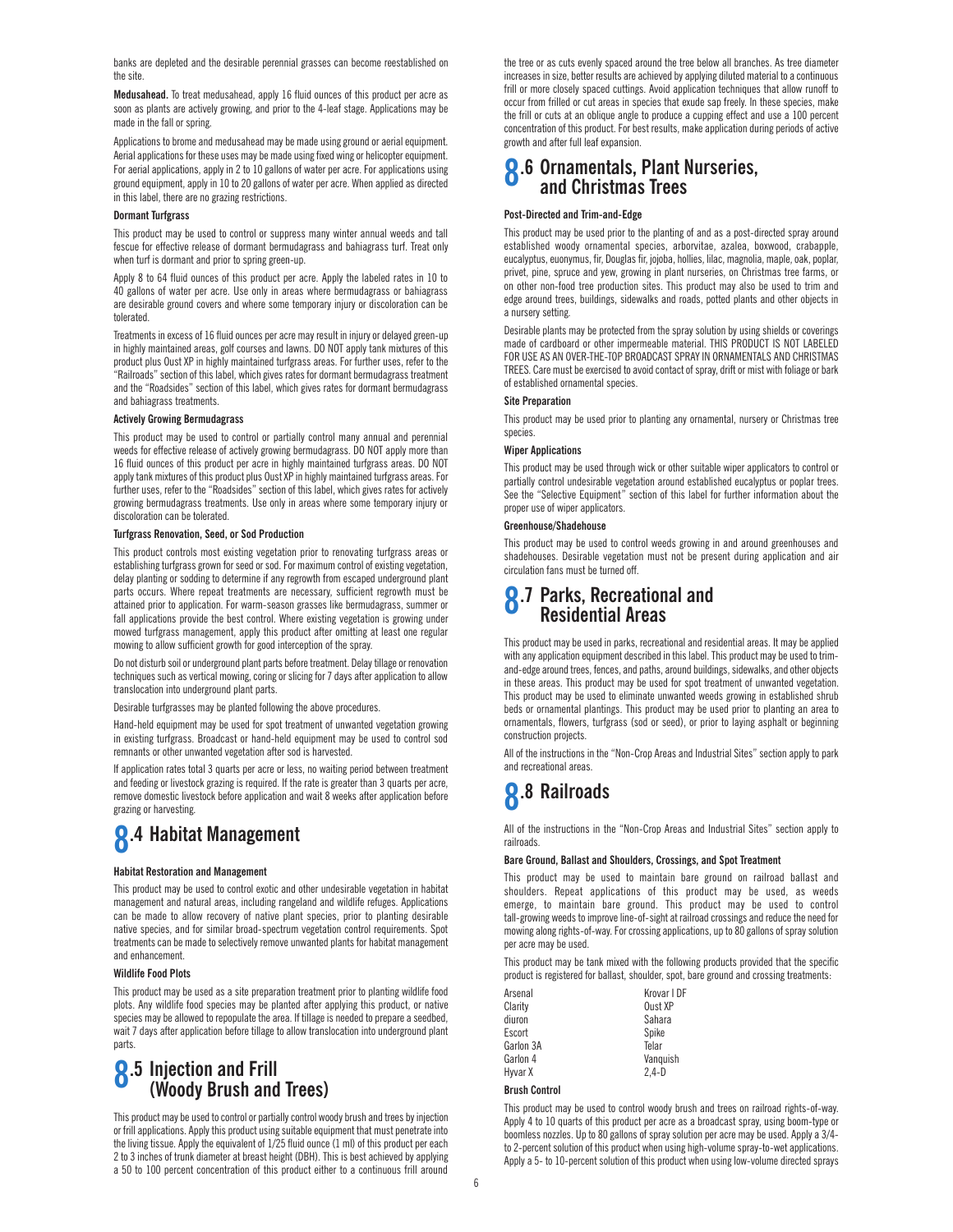for spot treatment. This product may be mixed with the following products for enhanced control of woody brush and trees:

| Arsenal   | Garlon 4 |
|-----------|----------|
| Escort    | Tordon K |
| Garlon 3A |          |

#### **Bermudagrass Release**

This product may be used to control or partially control many annual and perennial weeds for effective release of actively growing bermudagrass. Apply 1 to 3 pints of this product in up to 80 gallons of spray solution per acre. Use the lower rate when treating annual weeds below 6 inches in height (or runner length). Use the higher rate as weeds increase in size or as they approach flower or seedhead formation. These rates will also provide partial control of the following perennial species:

| Bahiagrass       | Johnsongrass   |
|------------------|----------------|
| Bluestem, silver | Trumpetcreeper |
| Fescue, tall     | Vaseygrass     |

This product may be tank-mixed with Oust XP. If tank-mixed, use no more than 1 to 3 pints of this product with 1 to 2 ounces of Oust XP per acre. Use the lower rates of each product to control annual weeds less than 6 inches in height (or runner length) that are listed in this label and the Oust XP label. Use the higher rates as annual weeds increase in size and approach the flower or seedhead stages. These rates will also provide partial control of the following perennial weeds:

> Fescue, tall Johnsongrass Poorioe Raspberry Trumpetcreeper Vaseygrass Vervain, blue

| Bahiagrass       |  |
|------------------|--|
| Blackberry       |  |
| Bluestem, silver |  |
| Broomsedge       |  |
| Dallisgrass      |  |
| Dewberry         |  |
| Dock, curly      |  |
| Dogfennel        |  |

Use only on well-established bermudagrass. Bermudagrass injury may result from the treatment, but regrowth will occur under moist conditions. Do not make repeat applications in the same season since severe injury may occur.

## **8.9 Roadsides**

All of the instructions in the "Non-Crop Areas and Industrial Sites" section apply to roadsides.

#### **Shoulder Treatments**

This product may be used on road shoulders. It may be applied with boom sprayers, shielded boom sprayers, high-volume off-center nozzles, hand-held equipment, and similar equipment.

### **Guardrails and Other Obstacles to Mowing**

This product may be used to control weeds growing under guardrails and around signposts and other objects along the roadside.

### **Spot Treatment**

This product may be used as a spot treatment to control unwanted vegetation growing along roadsides.

### **Tank Mixtures**

This product may be tank-mixed with the following products for shoulder, guardrail, spot and bare ground treatments provided that the specific product is registered for use on such sites. Read and carefully observe label directions, cautionary statements and all information on the labels of all products used.

| Clarity               | Princep DF     |
|-----------------------|----------------|
| diuron                | Princep Liquid |
| Endurance             | Ronstar 50 WSP |
| Escort                | Sahara         |
| Krovar I DF           | simazine       |
| Oust XP               | Surflan        |
| Outrider <sup>®</sup> | Telar          |
| Pendulum 3.3 EC       | Vanguish       |
| Pendulum WDG          | $2.4-D$        |

See the "Tank Mixtures" section of this label for tank-mixing instructions.

### **Release of Bermudagrass or Bahiagrass**

### **Dormant Applications**

This product may be used to control or partially control many winter annual weeds and tall fescue for effective release of dormant bermudagrass or bahiagrass. Treat only when turf is dormant and prior to spring green-up. This product may also be tank-mixed with Outrider or Oust XP for residual control. Tank mixtures of this product with Oust XP may delay green-up.

For best results on winter annuals, treat when plants are in an early growth stage (below 6 inches in height) after most have germinated. For best results on tall fescue, treat when fescue is at or beyond the 4- to 6-leaf stage.

Apply 8 to 64 fluid ounces of this product in a tank mixture with 3/4 to 1-1/3 ounces Outrider herbicide per acre. Read and follow all label directions for Outrider herbicide.

Apply 8 to 64 fluid ounces of this product per acre alone or in a tank mixture with 1/4 to 1 ounce per acre of Oust XP. Apply the labeled rates in 10 to 40 gallons of water per acre. Use only in areas where bermudagrass or bahiagrass are desirable ground covers and where some temporary injury or discoloration can be tolerated. To avoid delays in green-up and minimize injury, add no more than 1 ounce of Oust XP per acre on bermudagrass and no more than 1/2 ounce of Oust XP per acre on bahiagrass and avoid treatments when these grasses are in a semi-dormant condition.

### **Actively Growing Bermudagrass**

This product may be used to control or partially control many annual and perennial weeds for effective release of actively growing bermudagrass. Apply 1 to 3 pints of this product in 10 to 40 gallons of spray solution per acre. Use the lower rate when treating annual weeds below 6 inches in height (or runner length). Use the higher rate as weeds increase in size or as they approach flower or seedhead formation. These rates will also provide partial control of the following perennial species:

| Bahiagrass       | Johnsongrass   |
|------------------|----------------|
| Bluestem, silver | Trumpetcreeper |
| Fescue, tall     | Vaseygrass     |

This product may be tank mixed with Outrider for control or partial control of Johnsongrass and other weeds listed in the Outrider label. Use 8 to 32 fluid ounces of this product with 3/4 to 1-1/3 ounces of Outrider. Use the higher rates of both products for control of perennial weeds or annual weeds greater than 6 inches in height.

This product may be tank mixed with Oust XP. If tank-mixed, use no more than 1 to 2 pints of this product with 1 to 2 ounces of Oust XP per acre. Use the lower rates of each product to control annual weeds less than 6 inches in height (or runner length) that are listed in this label and the Oust XP label. Use the higher rates as annual weeds increase in size and approach the flower or seedhead stages. These rates will also provide partial control of the following perennial weeds:

Johnsongrass

Trumpetcreeper

| <b>Bahiagrass</b>  | Fescue, tall |
|--------------------|--------------|
| Bluestem, silver   | Johnsongras  |
| Broomsedge         | Poorjoe      |
| <b>Dallisgrass</b> | Trumpetcree  |
| Dock. curly        | Vaseygrass   |
| Dogfennel          | Vervain, blu |

Dogfennel **Vervain**, blue Use only on well-established bermudagrass. Bermudagrass injury may result from the treatment, but regrowth will occur under moist conditions. Repeat applications of the tank mix in the same season causes severe injury.

#### **Actively Growing Bahiagrass**

For suppression of vegetative growth and seedhead inhibition of bahiagrass for approximately 45 days, apply 6 fluid ounces of this product in 10 to 40 gallons of water per acre. Apply 1 to 2 weeks after full green-up or after mowing to a uniform height of 3 to 4 inches. This application must be made prior to seedhead emergence.

For suppression up to 120 days, apply 4 fluid ounces of this product per acre, followed by an application of 2 to 4 fluid ounces per acre about 45 days later. Make no more than 2 applications per year.

This product may be used for control or partial control of Johnsongrass and other weeds listed on the Outrider label in actively growing bahiagrass. Apply 1-1/2 to 4-3/4 ounces of this product with 0.75 to 1.33 ounces of Outrider per acre. Use the higher rates for control of perennial weeds or annual weeds greater than 6 inches in height. Use only on well-established bahiagrass.

A tank mixture of this product plus Oust XP may be used. Apply 6 fluid ounces of this product plus 1/4 ounce of Oust XP per acre 1 to 2 weeks following an initial spring mowing. Make only one application per year.

## **8.10 Utility Sites**

This product is labeled for use along electrical power, pipeline and telephone rights-ofway, and in other sites associated with these rights-of-way, substations, roadsides, railroads or similar rights-of-way that run in conjunction with utilities.

This product may be used in utility sites and substations for bare ground, trim-andedge, spot treatment of unwanted vegetation and to eliminate unwanted weeds growing in established shrub beds or ornamental plantings. This product may be used prior to planting a utility site to ornamentals, flowers, turfgrass (sod or seed), or beginning construction projects.

Repeated applications of this product may be used, as weeds emerge, to maintain bare ground.

This product is also labeled for use in preparing or establishing wildlife openings within these sites, maintaining access roads and for side trimming along utility rights-of-way.

### **Tank Mixtures**

Tank mixtures of this product may be used to increase the spectrum of control for herbaceous weeds, woody brush and trees provided that the specific product is registered for application to the desired site. When tank mixing, read and carefully observe the label claims, cautionary statements and all information on the labels of all products used. Use according to the most restrictive precautionary statements for each product in the mixture. Any labeled rate of this product may be used in a tank mix.

For control of herbaceous weeds, use the lower labeled tank mixture rates. For control of dense stands or tough-to-control woody brush and trees, use the higher labeled rates.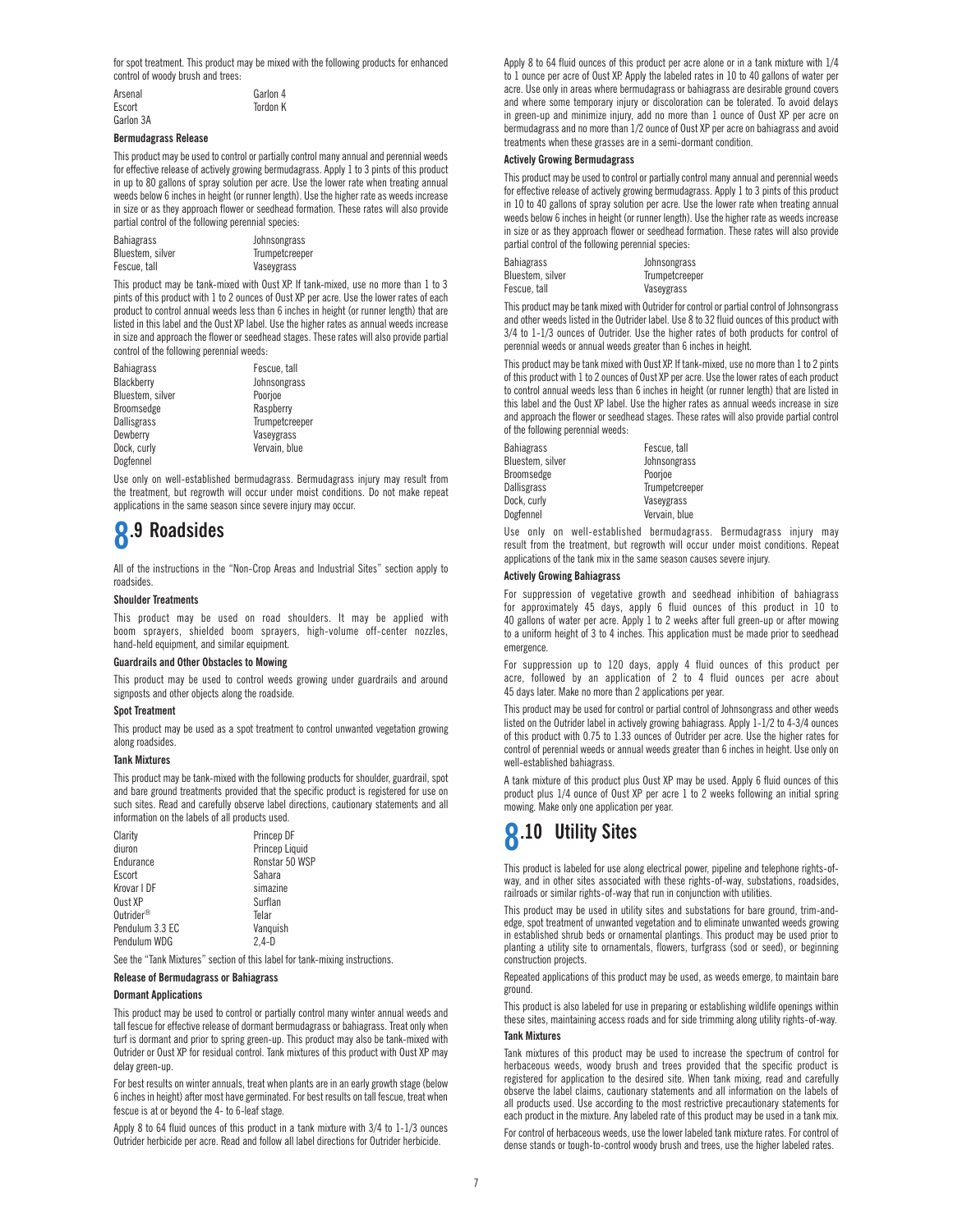TANK MIXTURES: This product may be tank mixed with the following products for use in utility sites, provided that the specific product used is labeled for use on these sites. Refer to the individual product labels for approved sites and application rates.

| Arsenal<br>atrazine <sup>1</sup><br>Barricade 65WG<br>dicamba <sup>1</sup><br>diuron <sup>1</sup><br>Endurance<br>Escort<br>Escort XP | Outrider<br>pendimethalin <sup>1</sup><br>Plateau<br>Ronstar 50 WP<br>Sahara<br>$sim$ azine <sup>1</sup><br>Surflan AS<br>Surflan WDG |
|---------------------------------------------------------------------------------------------------------------------------------------|---------------------------------------------------------------------------------------------------------------------------------------|
| Garlon 3A <sup>2</sup>                                                                                                                | Telar DF                                                                                                                              |
| Garlon 43                                                                                                                             | Transline                                                                                                                             |
| Krenite                                                                                                                               | Vanquish                                                                                                                              |
| Krovar I DF                                                                                                                           | Velpar DF                                                                                                                             |
| Oust                                                                                                                                  | Velpar L                                                                                                                              |
| Oust XP                                                                                                                               | $2.4 - D1$                                                                                                                            |

<sup>1</sup> Tank mixtures with product containing this generic active ingredient may be made provided the specific product is labeled for application at the use site.

- ² Ensure that Garlon 3A is thoroughly mixed with water according to label directions before adding this product. Have spray mixture agitating at the time this product is added to avoid spray incompatibility problems.
- <sup>3</sup> For side trimming treatments, use this product alone or in a tank mixture with Garlon 4.

### **Bare Ground and Trim-and-Edge**

This product may be used in utility sites and substations for bare ground, trim-andedge around objects, spot treatment of unwanted vegetation and to eliminate unwanted weeds growing in established shrub beds or ornamental plantings. This product may be used prior to planting a utility site to ornamentals, flowers, turfgrass (sod or seed), or beginning construction projects.

Repeated applications of this product may be used, as weeds emerge, to maintain bare ground.

This product may be tank mixed with the following products. Refer to these products' labels for approved non-crop sites and application rates.

Plateau

| Arsenal        |
|----------------|
| Banvel         |
| Barricade 65WG |
| diuron         |
| Endurance      |
| Escort         |
| Garlon 3A      |
|                |

Princep DF Princep Liquid Ronstar 50 WP Sahara simazine Surflan

## **9.0 WEEDS CONTROLLED**

Always use the higher rate of this product per acre within the labeled range when weed growth is heavy or dense or weeds are growing in an undisturbed (non-cultivated) area.

Reduced results may occur when treating weeds heavily covered with dust. For weeds that have been mowed, grazed or cut, allow regrowth to occur prior to treatment.

For low-volume directed spray applications, use a 5- to 10-percent solution of this product for control or partial control of annual weeds, perennial weeds, or woody brush and trees. Spray coverage must be uniform with at least 50 percent of the foliage contacted. Coverage of the top one-half of the plant is important for best results. To ensure adequate spray coverage, spray both sides of large or tall woody brush and trees, when foliage is thick and dense, or where there are multiple resprouts.

Refer to the following label sections for labeled rates for the control of annual and perennial weeds and woody brush and trees. For difficult to control perennial weeds and woody brush and trees, where plants are growing under stressed conditions, or where infestations are dense, this product may be used at 5 to 10 quarts per acre for enhanced results.

## **9.1 Annual Weeds**

Use 1 quart per acre if weeds are less than 6 inches in height or runner length and 1.5 quarts to 4 quarts per acre if weeds are over 6 inches in height or runner length or when weeds are growing under stressed conditions.

For spray-to-wet applications, apply a 1/2-percent solution of this product to weeds less than 6 inches in height or runner length. Apply prior to seedhead formation in grass or bud formation in broadleaf weeds. For annual weeds over 6 inches tall, or for smaller weeds growing under stressed conditions, use a 1- to 2-percent solution. Use the higher rate for tough-to-control species or for weeds over 24 inches tall.

#### **WEED SPECIES**

Barley\* **Morningglory** (*Ipomoea spp*)<br>Barley, little\* Mustard, blue\* Barley, little\* Mustard, blue\*<br>Barnvardgrass\* Mustard, tansy\* Barnyardgrass\* Bassia, fivehook Mustard, tumble\*<br>Bittercress\* Mustard, wild\* Bluegrass, annual\* Night<br>Bluegrass, bulbous\* (ats. Bluegrass, bulbous\* Brome, downy\* Pancium, browntop\*<br>Brome, Japanese\* Pancium, fall\* Brome, Japanese\* Buttercup\* Pancium, Texas\*<br>Castorbean Pennycress, field Cheatgrass\* Pepperweed, Virginia\*<br>Cheeseweed (Malva parviflora) Pigweed\* Cheeseweed (*Malva parviflora*)<br>Chervil\* Chervil\* Puncturevine<br>
Chickweed\* Purslane.com Cocklebur\* Pusley, Florida Copperleaf, hophornbeam Ragweed, common\*<br>Copperleaf, Virginia Ragweed, giant Copperleaf, Virginia<br>
Coreopis. plains/tickseed\* Rice. red Coreopis, plains/tickseed\*<br>Corn\* Crabgrass\* Rocket, yellow Cupgrass, woolly\* Rye\* Rye\*<br>Dwarfdandelion\* Ryegrass\* Dwarfdandelion\*<br>Eclipta\* Eclipta\* Sandbur, field\*<br>
Falsedandelion\* Sesbania hem Falseflax, smallseed\* Shattercane\*<br>Fiddleneck Shepherd's-p Fiddleneck Shepherd's-purse\* Filaree Sicklepod<br>Fleabane annual\* Signalgras Fleabane, hairy Smartweed, ladysthumb\* (*Conyza bonariensis*)\* Smartweed, Pennsylvania\* Fleabane, rough\* Sorghum, grain (milo)\*<br>Foxtail\* Sowthistle, annual Foxtail, Carolina\* Spanishneedles<br>Geranium, Carolina Speedwell, corn\* Geranium, Carolina<br>Goatgrass, jointed\* Goosegrass Sprangletop\*<br>Groundsel, common\* Spurge, annual Groundsel, common\* Henbit<br>
Horseweed/Marestail Spurge, spotted\* Horseweed/Marestail (*Conyza canadensis*) Spurry, umbrella\* Itchgrass\*<br>
Johnsongrass, seedling<br>
Stinkgrass\* Johnsongrass, seedling<br>Junglerice Junglerice Sunflower\* Kochia Thistle, Russian<br>Lamb's-quarters\* Velvetleaf Lamb's-quarters $*$ Lettuce, prickly\* Wheat\* Wheat\*<br>Mannagrass, eastern\* Wild oats\* Mannagrass, eastern\*

Anoda, spurred Medusahead\* Mustard, wild\*<br>Nightshade, black\* Pennycress, field\* Purslane, common Rocket, London\* Sesbania, hemp Signalgrass, broadleaf\* Sowthistle, annual<br>Spanishneedles Speedwell, purslane\* Teaweed/Prickly sida Mayweed Witchgrass\*

\*When using field broadcast equipment (aerial applications or boom sprayers using flatfan nozzles) these species will be controlled or partially controlled using 1 pint of this product per acre. Applications must be made using 3 to 10 gallons of carrier volume per acre. Use nozzles that ensure thorough coverage of foliage and treat when weeds are in an early growth stage.

## **9.2 Perennial Weeds**

Best results are obtained when perennial weeds are treated after they reach the reproductive stage of growth (seedhead initiation in grasses and bud formation in broadleaves). For non-flowering plants, best results are obtained when the plants reach a mature stage of growth. In many situations, treatments are required prior to these growth stages. Under these conditions, use the higher application rate within the labeled range.

Use a 2-percent solution on tough-to-control perennials like bermudagrass, dock, field bindweed, hemp dogbane, milkweed and Canada thistle.

Ensure thorough coverage when using spray-to-wet treatments using hand-held equipment. When using hand-held equipment for low-volume directed spot treatments, apply a 5- to 10-percent solution of this product.

Allow 7 or more days after application before tillage.

| <b>Weed Species</b>  | Rate<br>(QT/A) | <b>Hand-Held</b><br>% Solution |
|----------------------|----------------|--------------------------------|
| Alfalfa*             |                |                                |
| Alligatorweed*       | 4              | 1.5                            |
| Anise (fennel)       | $2 - 4$        | $1 - 2$                        |
| Artichoke, Jerusalem | $3 - 5$        |                                |
| <b>Bahiagrass</b>    | $3 - 5$        |                                |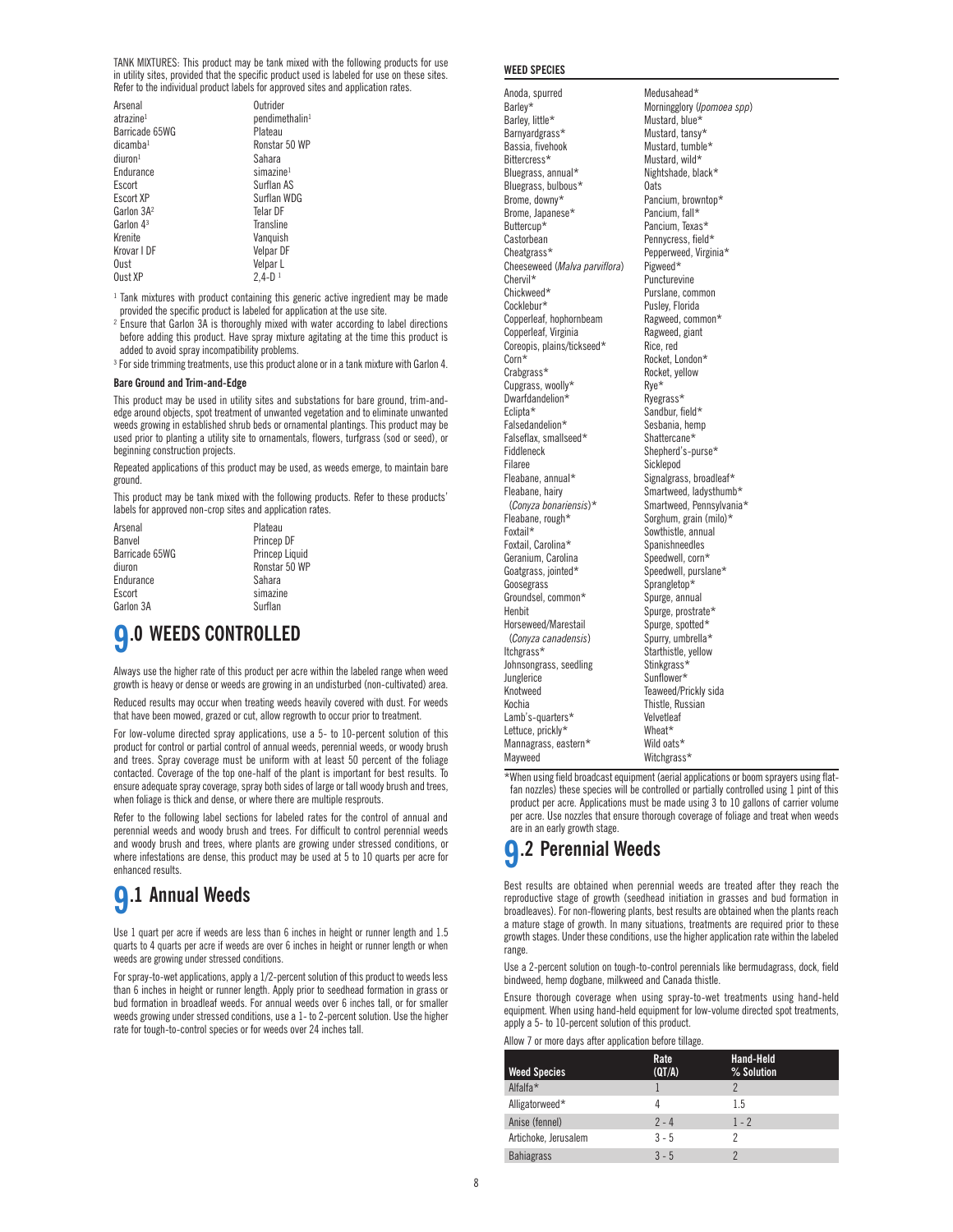| <b>Weed Species</b>                          | Rate<br>(QT/A) | Hand-Held<br>% Solution |
|----------------------------------------------|----------------|-------------------------|
| Beachgrass, European<br>(Ammophila arenaria) |                | 5                       |
| Bentgrass*                                   | 1.5            | $\overline{2}$          |
| Bermudagrass                                 | 5              | 2                       |
| Bermudagrass, water (knotgrass)              | 1.5            | $\overline{2}$          |
| Bindweed, field                              | $4 - 5$        | $\overline{2}$          |
| Bluegrass, Kentucky                          | $\overline{2}$ | $\overline{2}$          |
| Blueweed, Texas                              | $4-5$          | $\overline{2}$          |
| <b>Brackenfern</b>                           | $3 - 4$        | $1 - 1.5$               |
| Bromegrass, smooth                           | 2              | 2                       |
| Bursage, woolly-leaf                         |                | $\overline{2}$          |
| Canarygrass, reed                            | 2 - 3          | $\overline{2}$          |
| Cattail                                      | $3 - 5$        | $\overline{2}$          |
| Clover; red, white                           | $3 - 5$        | $\overline{2}$          |
| Cogongrass                                   | $3 - 5$        | $\overline{2}$          |
| Dallisgrass                                  | $3 - 5$        | $\overline{2}$          |
| Dandelion                                    | $3 - 5$        | $\overline{2}$          |
| Dock, curly                                  | $3 - 5$        | $\overline{2}$          |
| Dogbane, hemp                                | $\overline{4}$ | $\overline{2}$          |
| Fescue (except tall)                         | $3 - 5$        | $\overline{2}$          |
| Fescue, tall                                 | $1 - 3$        | $\overline{2}$          |
| Guineagrass                                  | 3              | 1                       |
| Hemlock, poison                              | $2 - 4$        | $1 - 2$                 |
| Horsenettle                                  | $3 - 5$        | $\overline{2}$          |
| Horseradish                                  | $\overline{4}$ | $\overline{2}$          |
| Iceplant                                     | 2              | $1.5 - 2$               |
| lvy, German                                  | $2 - 4$        | $1 - 2$                 |
| Johnsongrass                                 | $2 - 3$        | 1                       |
| Kikuyugrass                                  | $2 - 3$        | $\overline{2}$          |
| Knapweed                                     | 4              | $\overline{2}$          |
| Lantana<br>Lespedeza                         | $3 - 5$        | $1 - 1.25$<br>2         |
| Milkweed, common                             | 3              | $\overline{2}$          |
| Muhly, wirestem                              | $\overline{2}$ | $\overline{2}$          |
| Mullein, common                              | $3 - 5$        | $\overline{2}$          |
| Napiergrass                                  | $3 - 5$        | $\overline{2}$          |
| Nightshade, silverleaf                       | $\overline{2}$ | $\overline{2}$          |
| Nutsedge; purple, yellow                     | 3              | $1 - 2$                 |
| Orchardgrass                                 | $\overline{2}$ | $\overline{2}$          |
| Pampasgrass                                  | $3 - 5$        | $1.5 - 2$               |
| Paragrass                                    | $3 - 5$        | $\overline{2}$          |
| Pepperweed, perennial                        | 4              | $\overline{2}$          |
| Phragmites*                                  | $3 - 5$        | $1 - 2$                 |
| Quackgrass                                   | 2 - 3          | 2                       |
| Redvine*                                     | $\overline{2}$ | $\overline{2}$          |
| Reed, giant                                  | $4 - 5$        | 2                       |
| Ryegrass, perennial                          | $2 - 3$        | $\mathbf 1$             |
| Smartweed, swamp                             | $3 - 5$        | 2                       |
| Spurge, leafy*                               |                | $\overline{2}$          |
| Sweet potato, wild*                          |                | 2                       |
| Thistle, artichoke                           | $2 - 3$        | $1 - 2$                 |
| Thistle, Canada                              | $2 - 3$        | 2                       |
| Timothy                                      | $2 - 3$        | $\overline{2}$          |
| Torpedograss*                                | $4 - 5$        | 2                       |
| Trumpetcreeper*                              | $2 - 3$        | $\overline{2}$          |
| Vaseygrass                                   | $3 - 5$        | 2                       |
| Velvetgrass                                  | $3 - 5$        | $\overline{2}$          |
| Wheatgrass, western                          | $2 - 3$        | 2                       |
| *Partial control                             |                |                         |

# **9.3 Woody Brush and Trees**

Apply this product after full leaf expansion, unless otherwise directed in this label or separate supplemental label or Fact Sheet published by Monsanto. Use the higher rate for larger plants and/or dense areas of growth. On vines, use the higher rate for plants that have reached the woody stage of growth. Best results are obtained when application is made in late summer or fall after fruit formation.

In arid areas, best results are obtained when applications are made in the spring to early summer when brush species are at high moisture content and are flowering.

Ensure thorough coverage when using spray-to-wet treatments using hand-held equipment. When using hand-held equipment for low-volume directed-spray spot treatments, apply a 5- to 10-percent solution of this product.

Symptoms may not appear prior to frost or senescence with fall treatments.

Allow 7 or more days after application before tillage, mowing or removal. Repeat treatments may be necessary to control plants regenerating from underground parts or seed. Some autumn colors on undesirable deciduous species are acceptable provided no major leaf drop has occurred. Reduced performance may result if fall treatments are made following a frost.

|                                           | <b>Broadcast</b>         | Hand-Held      |
|-------------------------------------------|--------------------------|----------------|
|                                           | Rate                     | Spray-to-Wet   |
| <b>Weed Species</b>                       | (QT/A)                   | % Solution     |
| Alder                                     | $3 - 4$                  | $1 - 1.5$      |
| Ash*                                      | $2 - 5$                  | $1 - 2$        |
| Aspen, quaking                            | $2 - 3$                  | $1 - 1.5$      |
| Bearclover (Bearmat)*                     | $2 - 5$                  | $1 - 2$        |
| Beech*                                    | $2 - 5$                  | 1 - 2          |
| <b>Birch</b>                              | $\overline{2}$           | 1              |
| Blackberry                                | $3 - 4$                  | $1 - 1.5$      |
| Blackgum*                                 | $2 - 5$                  | $1 - 2$        |
| <b>Bracken</b>                            | $2 - 5$                  | $1 - 2$        |
| Broom; French, Scotch                     | $2 - 5$                  | $1.5 - 2$      |
| Buckwheat, California*                    | $2 - 4$                  | 1 - 2          |
| Cascara*                                  | $2 - 5$                  | $1 - 2$        |
| Catsclaw*                                 | $\overline{\phantom{0}}$ | $1 - 1.5$      |
| Ceanothus*                                | $2 - 5$                  | $1 - 2$        |
| Chamise*                                  | $2 - 5$                  | 1              |
| Cherry; bitter, black, pin                | $2 - 3$                  | $1 - 1.5$      |
| Coyotebrush                               | $3 - 4$                  | $1.5 - 2$      |
| Creeper, Virginia                         | $2 - 5$                  | $1 - 2$        |
| Deerweed                                  | $2 - 5$                  | 1              |
| Dogwood*                                  | $2 - 5$                  | $1 - 2$        |
| Elderberry                                | 2                        | 1              |
| $EIm*$                                    | $2 - 5$                  | $1 - 2$        |
| Eucalyptus                                | $\overline{\phantom{0}}$ | 2              |
| Flower, monkey flower*                    | $2 - 4$                  | $1 - 2$        |
| Gorse*                                    | $2 - 5$                  | 1 - 2          |
| Hasardia*                                 | $2 - 4$                  | $1 - 2$        |
| Hawthorn                                  | $2 - 3$                  | $1 - 1.5$      |
| Hazel                                     | $\overline{2}$           | 1              |
| Hickory*                                  | $2 - 5$                  | $1 - 2$        |
| Honeysuckle                               | $3 - 4$                  | $1 - 1.5$      |
| Hornbeam, American*                       | $2 - 5$                  | $1 - 2$        |
| lvy, poison                               | $4 - 5$                  | $\overline{2}$ |
| Kudzu                                     | 4                        | 2              |
| Locust, black*                            | $2 - 4$                  | $1 - 2$        |
| Madrone resprouts*                        |                          | $\overline{2}$ |
| Manzanita*                                | $2 - 5$                  | $1 - 2$        |
| Maple, red*                               | $2 - 4$                  | $1 - 1.5$      |
| Maple, sugar                              | $\overline{\phantom{0}}$ | $1 - 1.5$      |
| Maple, vine*                              | $2 - 5$                  | $1 - 2$        |
| Oak; black, white*                        | $2 - 4$                  | $1 - 2$        |
| Oak, post                                 | $3 - 4$                  | $1 - 1.5$      |
| Oak; northern pin                         | $2 - 4$                  | $1 - 1.5$      |
| Oak, poison                               | $4 - 5$                  | 2              |
| Oak, scrub*                               | $2 - 4$                  | $1 - 1.5$      |
| Oak, southern red                         | 2 - 3                    | $1 - 1.5$      |
| Olive, Russian*                           | $2 - 5$                  | $1 - 2$        |
| Peppertree, Brazilian<br>(Florida holly)* | 2 - 5                    | 1 - 2          |
| Persimmon*                                | $2 - 5$                  | $1 - 2$        |
| Pine                                      | $2 - 5$                  | 1 - 2          |
| Poplar, yellow*                           | $2 - 5$                  | $1 - 2$        |
| Redbud, eastern                           | $2 - 5$                  | 1 - 2          |
| Rose, multiflora                          | $\overline{2}$           | $\,1$          |
| Sage, black                               | 2 - 4                    | 1              |
| Sage, white*                              | $2 - 4$                  | $1 - 2$        |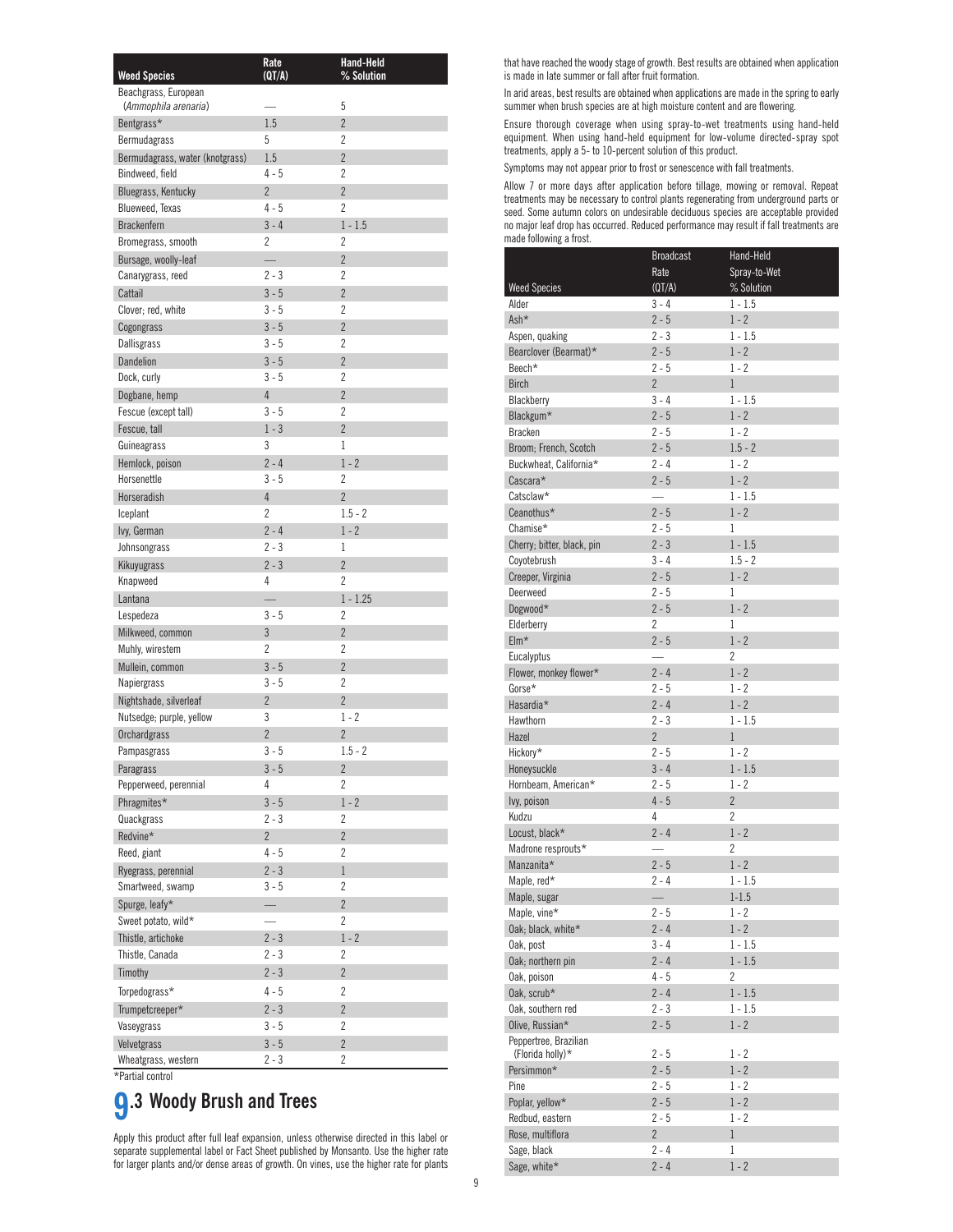|                                                       | <b>Broadcast</b> | Hand-Held      |
|-------------------------------------------------------|------------------|----------------|
|                                                       | Rate             | Spray-to-Wet   |
| <b>Weed Species</b>                                   | (QT/A)           | % Solution     |
| Sage brush, California                                | $2 - 4$          | 1              |
| Salmonberry                                           | $\overline{2}$   | $\mathbf{1}$   |
| Saltcedar*                                            | $2 - 5$          | $1 - 2$        |
| Sassafras*                                            | $2 - 5$          | $1 - 2$        |
| Sourwood*                                             | $2 - 5$          | $1 - 2$        |
| Sumac; laurel, poison, smooth,<br>sugarbush, winged * | $2 - 4$          | $1 - 2$        |
| Sweetgum                                              | $2 - 3$          | $1 - 1.5$      |
| Swordfern*                                            | $2 - 5$          | $1 - 2$        |
| Tallowtree, Chinese                                   |                  | 1              |
| Tanoak resprouts*                                     |                  | $\overline{2}$ |
| Thimbleberry                                          | $\overline{2}$   | 1              |
| Tobacco, tree*                                        | $2 - 4$          | $1 - 2$        |
| Toyon*                                                |                  | $\overline{2}$ |
| Trumpetcreeper                                        | $2 - 3$          | $1 - 1.5$      |
| Waxmyrtle, southern*                                  | $2 - 5$          | $1 - 2$        |
| Willow                                                | 3                | 1              |
| Yerba Santa, California*                              |                  | 2              |

\*Partial control

### **10.0 LIMIT OF WARRANTY AND LIABILITY**

Monsanto Company warrants that this product conforms to the chemical description on the label and is reasonably fit for the purposes set forth in the Complete Directions for Use label booklet ("Directions") when used in accordance with those Directions under the conditions described therein. TO THE EXTENT CONSISTENT WITH APPLICABLE LAW, NO OTHER EXPRESS WARRANTY OR IMPLIED WARRANTY OF FITNESS FOR PARTICULAR PURPOSE OR MERCHANTABILITY IS MADE. This warranty is also subject to the conditions and limitations stated herein.

Buyer and all users shall promptly notify this Company of any claims whether based in contract, negligence, strict liability, other tort or otherwise.

To the extent consistent with applicable law, buyer and all users are responsible for all loss or damage from use or handling which results from conditions beyond the control of this Company, including, but not limited to, incompatibility with products other than those set forth in the Directions, application to or contact with desirable vegetation, unusual weather, weather conditions which are outside the range considered normal at the application site and for the time period when the product is applied, as well as weather conditions which are outside the application ranges set forth in the Directions, application in any manner not explicitly set forth in the Directions, moisture conditions outside the moisture range specified in the Directions, or the presence of products other than those set forth in the Directions in or on the soil, crop or treated vegetation.

This Company does not warrant any product reformulated or repackaged from this product except in accordance with this Company's stewardship requirements and with express written permission from this Company.

TO THE EXTENT CONSISTENT WITH APPLICABLE LAW, THE EXCLUSIVE REMEDY OF THE USER OR BUYER, AND THE LIMIT OF THE LIABILITY OF THIS COMPANY OR ANY OTHER SELLER FOR ANY AND ALL LOSSES, INJURIES OR DAMAGES RESULTING FROM THE USE OR HANDLING OF THIS PRODUCT (INCLUDING CLAIMS BASED IN CONTRACT, NEGLIGENCE, STRICT LIABILITY, OTHER TORT OR OTHERWISE) SHALL BE THE PURCHASE PRICE PAID BY THE USER OR BUYER FOR THE QUANTITY OF THIS PRODUCT INVOLVED, OR, AT THE ELECTION OF THIS COMPANY OR ANY OTHER SELLER, THE REPLACEMENT OF SUCH QUANTITY, OR, IF NOT ACQUIRED BY PURCHASE, REPLACEMENT OF SUCH QUANTITY. IN NO EVENT SHALL THIS COMPANY OR ANY OTHER SELLER BE LIABLE FOR ANY INCIDENTAL, CONSEQUENTIAL OR SPECIAL DAMAGES.

Upon opening and using this product, buyer and all users are deemed to have accepted the terms of this LIMIT OF WARRANTY AND LIABILITY which may not be varied by any verbal or written agreement. If terms are not acceptable, return at once unopened.

Outrider, Ranger PRO, Ranger PRO and Design and Monsanto and Vine Design are registered trademarks of Monsanto Technology LLC. All other trademarks are the property of their respective owners.

This product is protected by U.S. Patent Nos. 5,683,958; 5,703,015; 6,063,733; 6,121,199; 6,121,200. No license granted under any non-U.S. patent(s).

EPA Reg. No. 524-517

In case of an emergency involving this product, or for medical assistance, Call Collect, day or night, (314) 694-4000.

Packed For: MONSANTO COMPANY 800 N. LINDBERGH BLVD. ST. LOUIS, MISSOURI, 63167 U.S.A. ©2010 012510

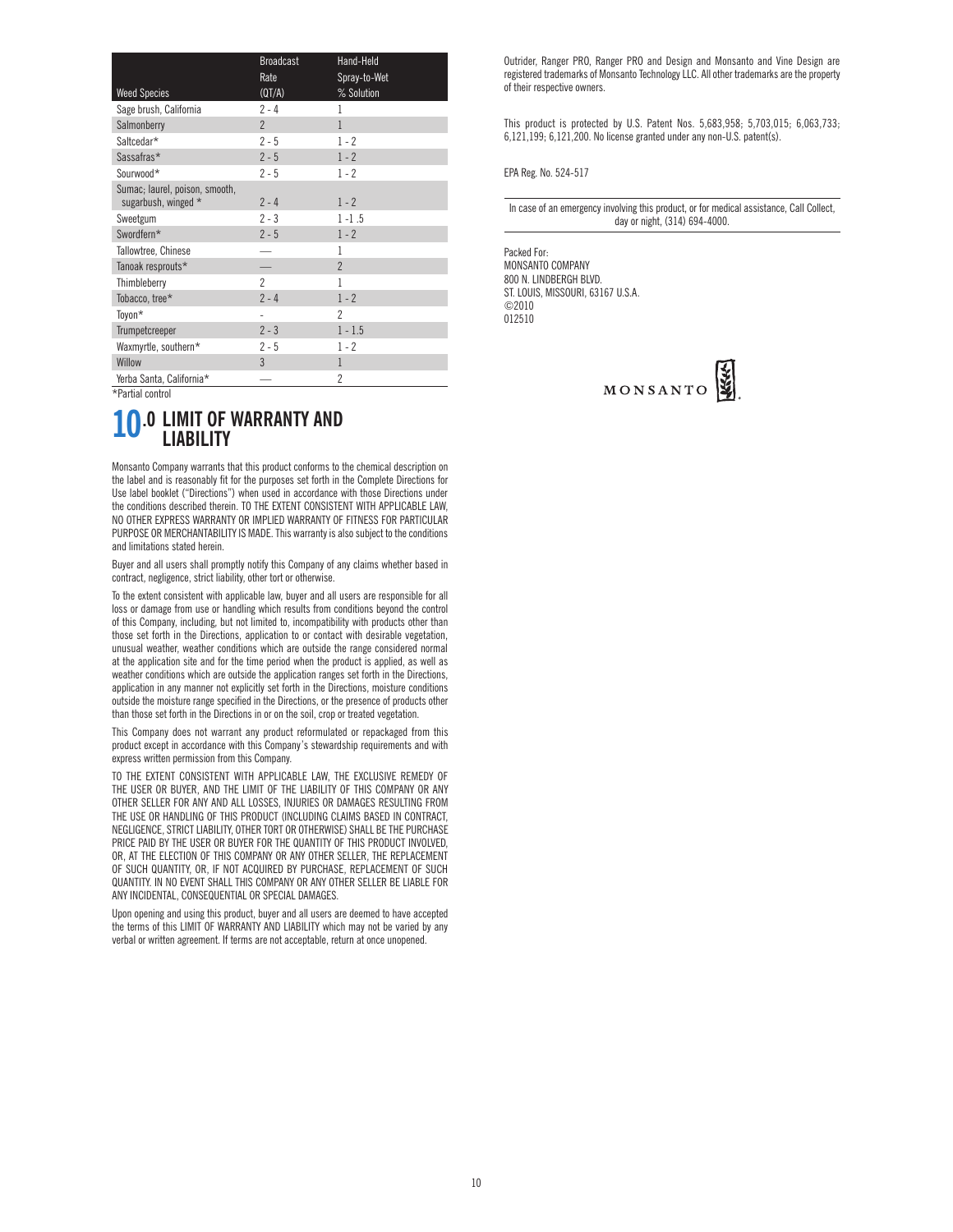### **ATENCIÓN:**

- Esta etiqueta de muestra se entrega únicamente para información general.
- Este producto pesticida puede no estar todavía disponible o aprobado para la venta o utilización en su localidad.
- Usted tiene la responsabilidad de cumplir todas las leyes federales, estatales y locales, así como todas las reglamentaciones relativas a la utilización de pesticidas.
- Antes de utilizar un pesticida, asegúrese de que esté aprobado en su estado o localidad.
- Su estado o localidad puede exigir precauciones adicionales e instrucciones para la utilización de este producto que no están incluidas aquí.
- Monsanto no garantiza el lo completo ni la certeza de esta etiqueta de la espécimen. La información encontró en esta etiqueta puede diferir de la información encontró en la etiqueta del producto. Usted debe tener consigo la etiqueta aprobada por la agencia EPA cuando utilice el producto y debe leer y respetar todas las instrucciones en la etiqueta.
- No debe basarse sobre las precauciones, las instrucciones de utilización y cualquier otra información en esta etiqueta para utilizar algún otro producto similar.
- Siempre siga las precauciones y las instrucciones para el uso en la etiqueta del pesticida que usted utiliza.



**El herbicida Ranger PRO es un herbicida profesional completo de postemergencia y de amplia efectividad, para el control de malezas en zonas industriales, céspedes y ornamentales.**

### **Instrucciones completas para el uso**

Registro en la EPA Nº 524-517 2010-1

**EVITE EL CONTACTO DEL HERBICIDA CON EL FOLLAJE, TALLOS, RAICES NO LEÑOSAS EXPUESTAS O FRUTOS EXPUESTOS DE LAS COSECHAS, PLANTAS Y ARBOLES DESEABLES. EN CASO CONTRARIO ES PROBABLE QUE SUFRAN GRAVES DAÑOS O SEAN DESTRUIDOS TOTALMENTE.**

Antes de usar este producto, lea la etiqueta en su totalidad.

Uselo solamente de acuerdo con las instrucciones de la etiqueta.

No todos los productos recomendados en esta etiqueta han sido registrados para su uso en California. Verifique el estado de registro de cada producto en California antes de utilizarlo.

Antes de comprar o usar el producto, lea "LIMITES EN LA GARANTIA Y EN LA RESPONSABILIDAD" en la última sección de la etiqueta. Si las condiciones son inaceptables para usted, devuelva el producto inmediatamente sin abrir el recipiente.

ESTE ES UN PRODUCTO PARA USARSE TAL Y COMO ESTA PREPARADO. MONSANTO NO LO HA DISEÑADO NI LO HA REGISTRADO PARA QUE SEA REFORMULADO. VEA LA ETIQUETA DEL ENVASE INDIVIDUAL PARA ENTERARSE DE LAS LIMITACIONES DE REEMPAQUE.

## **1.0 INGREDIENTES**

INGREDIENTE ACTIVO:

| *Glifosato, N-(fosfonometil)glicina, en forma de |          |
|--------------------------------------------------|----------|
|                                                  |          |
|                                                  |          |
|                                                  | 100 $00$ |

\*Contiene 480 gramos por litro o 4 libras por galón americano del ingrediente activo glifosato, en forma de su sal de isopropilamina. Equivalente a 356 gramos por litro o 3 libras por galón americano del ácido, glifosato.

Este producto está protegido por la patente de los Estados Unidos Nos. 5,683,958; 5,703,015; 6,063,733; 6,121,199; 6,121,200. No se han otorgado licencias bajo ninguna patente que no sea de los Estados Unidos.

# **2.0 TELEFONOS IMPORTANTES**

PARA INFORMACION SOBRE EL PRODUCTO O AYUDA PARA UTILIZAR ESTE PRODUCTO,

**LLAME GRATIS AL, 1-800-332-3111.**

EN CASO DE QUE SE PRESENTE UNA EMERGENCIA RELACIONADA CON ESTE PRO-DUCTO, O PARA OBTENER AYUDA MEDICA, **LLAME POR COBRAR A CUALQUIER HORA DEL DIA O DE LA NOCHE, AL TELEFONO, (314)-694-4000.**



# **3.1 Riesgos para seres humanos y animales domésticos**

### Manténgase fuera del alcance de los niños. ¡PRECAUCION!

IRRITA LOS OJOS.

Evite el contacto con los ojos y con la ropa.

**PRIMEROS AUXILIOS:** Llame al centro de envenenamientos o a un médico para que le indique el tratamiento.

| <b>SI ENTRA EN</b> | · Mantenga abiertos los ojos y enjuague lenta y cuidadosamente con |
|--------------------|--------------------------------------------------------------------|
| <b>CONTACTO</b>    | agua durante 15 a 20 minutos.                                      |
| <b>CON LOS</b>     | · Si usa lentes de contacto, quíteselos después de los primeros 5  |
| <b>OJOS</b>        | minutos, y continúe enjuagando los ojos.                           |

- Tenga a mano el envase o la etiqueta del producto cuando llame al centro de envenenamientos o al médico, o cuando vaya a procurarse tratamiento.
- También puede llamar por cobrar al teléfono **(314) 694-4000**, las 24 horas, para obtener información sobre el tratamiento médico de urgencia.
- Este producto está identificado como **herbicida Ranger PRO®**, **Registro de la EPA Nº 524-517**.

ANIMALES DOMESTICOS: Este producto se considera relativamente no tóxico para los perros y otros animales domésticos; sin embargo, la ingestión de este producto o de grandes cantidades de vegetación recientemente tratada puede resultar en una irritación gastrointestinal temporal (vómito, diarrea, cólico, etc.). Si se observan dichos síntomas, dé al animal suficiente cantidad de líquidos para evitar la deshidratación. Si los síntomas continúan por más de 24 horas, llame al veterinario.

### **Equipo de protección personal (PPE)**

**Las personas que aplican o manejan este producto deben usar:** camisas de manga larga, así como pantalones largos, zapatos y calcetin. Siga las instrucciones del fabricante para limpiar y mantener el equipo de protección personal. En caso de no tener dichas instrucciones para piezas lavables, use detergente y agua muy caliente. Mantenga y lave el equipo de protección personal separado de las demás piezas a lavarse.

Deseche la ropa y otros materiales absorbentes que se hayan empapado o se encuentren muy contaminados con el concentrado de este producto. No los vuelva a utilizar.

En los casos en los cuales el personal encargado de manejar el producto lo hace en ambientes cerrados, cabinas cerradas o aviones, de manera tal que se cumplan los requisitos listados en "Worker Protection Standard (WPS) for agricultural pesticides" (Normas para la Protección de los Trabajadores que trabajan con pesticidas usados en la agricultura) [40 CFR 170.240 (d) (4-6)], los requisitos para el equipo de protección personal del trabajador pueden ser reducidos o modificados de acuerdo a lo que se especifica en las normas WPS.

### **Recomendaciones de seguridad para el usuario**

El usuario debe:

- Lavarse las manos antes de comer, beber, mascar goma, usar tabaco o de usar el servicio higiénico.
- Quitarse la ropa inmediatamente en caso de que el pesticida entre dentro de ésta. Luego debe lavarse muy bien y ponerse ropa limpia.

## **3.2 Riesgos al medio ambiente**

No aplique directamente al agua, en áreas donde el agua superficial esté presente o en áreas donde haya mareas altas y bajas por debajo del nivel medio de mareas altas. No contamine el agua cuando lave los equipos ni cuando elimine las aguas de lavado de los mismos.

## **3.3 Riesgos de orden físico o químico**

Para mezclar, almacenar y aplicar la solución de este producto, se deben usar solamente envases de acero inoxidable, fibra de vidrio, plástico o envases de acero recubiertos internamente con plástico.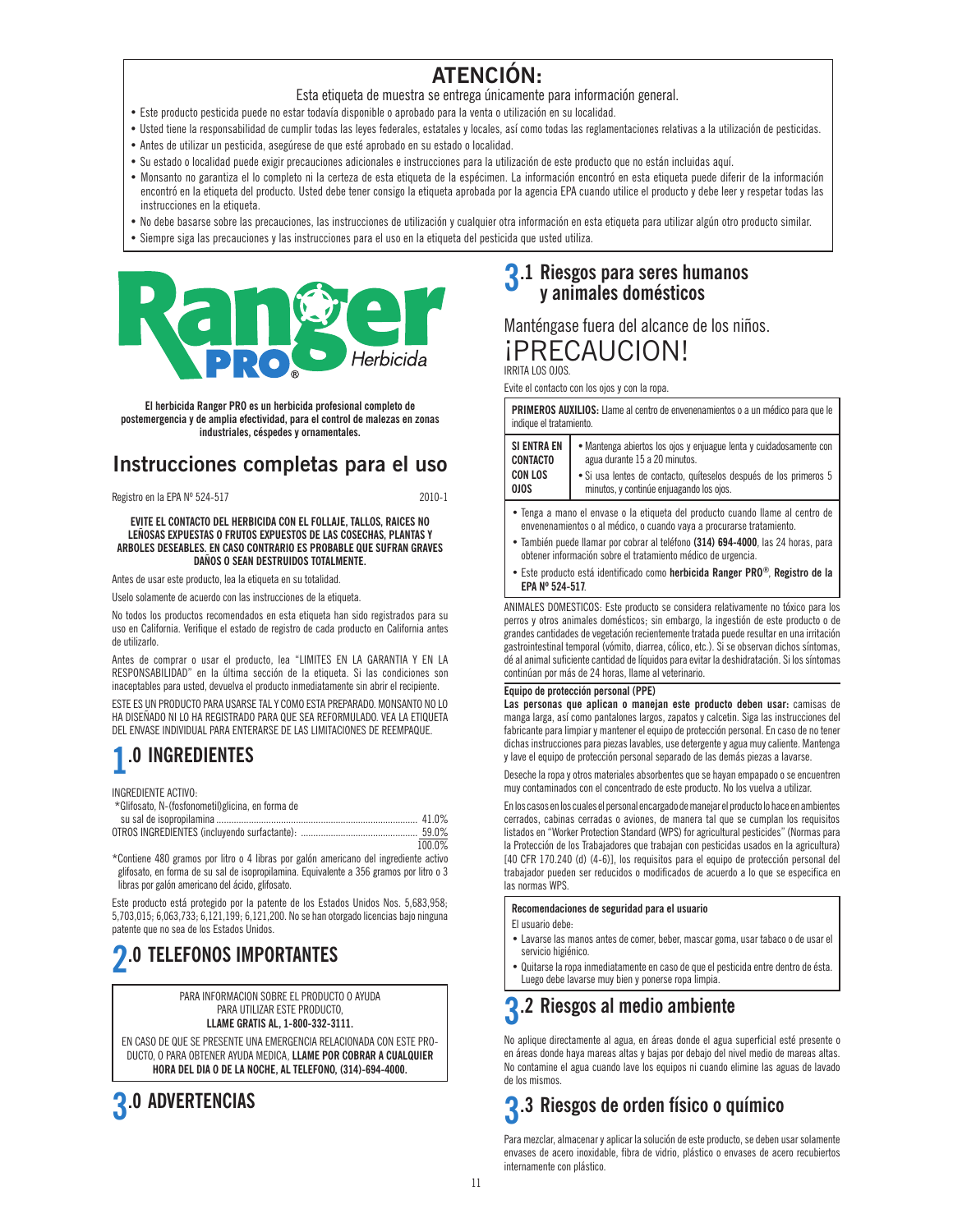NO MEZCLE, ALMACENE O APLIQUE ESTE PRODUCTO O SUS SOLUCIONES PARA ROCIAR EN RECIPIENTES O TANQUES ROCIADORES DE ACERO GALVANIZADO O DE ACERO NO RECUBIERTO (EXCEPTO SI ES ACERO INOXIDABLE). Este producto o la solución para rociar reaccionan con el material de dichos recipientes y tanques, lo cual produce hidrógeno, que puede formar una mezcla de gases altamente combustibles. Si esta mezcla de gases entra en contacto con llamas, chispas, el soplete de un soldador, un cigarrillo encendido o cualquier otra fuente de encendido, puede inflamarse o explotar y causar heridas graves a personas.

### **INSTRUCCIONES PARA EL USO**

El uso de este producto de cualquier manera que sea inconsistente con las instrucciones dadas en la etiqueta es una violación de las leyes federales. Este producto sólo puede utilizarse de acuerdo con las indicaciones sobre el modo de empleo que figuran en esta etiqueta o en las etiquetas o fichas técnicas adicionales de Monsanto publicadas por separado. Puede consultar las etiquetas adicionales en Internet en *www.agrian.com, www.cdms.net* o *www.greenbook.net*, o bien puede solicitarlas a su vendedor minorista autorizado de Monsanto o a su representante de Monsanto Company.

No aplique este producto de alguna manera que entre en contacto con los trabajadores u otras personas, ya sea directamente o por medio de alguna corriente de aire. Solamente las personas que los manipulen y que usen equipo protector podrán estar en el área durante su aplicación. Para verificar requisitos específicos de su tribu o estado, consulte con la agencia responsable de la regulación del uso de pesticidas.

### Requisitos para el uso en la agricultura

Use este producto siguiendo estrictamente las instrucciones de la etiqueta y de acuerdo con "Worker Protection Standard", 40 CFR Sección 170. Estas normas contienen los requisitos para proteger a los trabajadores agrícolas en haciendas, bosques, viveros e invernaderos, así como a aquellos trabajadores que manejan pesticidas usados en la agricultura. Las normas contienen los requisitos para entrenar, descontaminar, para dar aviso y para asistencia de emergencia. También contienen instrucciones específicas y excepciones que tienen que ver con el contenido de esta etiqueta en lo relacionado con el equipo para la protección personal (PPE) e intervalos de entrada restringida. Los requisitos mencionados en esta sección se aplican únicamente a los usos de este producto que están regulados por las Normas para la Protección de los Trabajadores (WPS).

No entre ni permita la entrada de personal al área tratada durante el intervalo de entrada restringida (REI) de 4 horas.

El equipo de protección personal (PPE) permitido por el Estándar de Protección al Trabajador (WPS) necesario para una entrada prematura a lugares tratados y que implique el contacto con cualquier cosa que haya sido tratada como plantas, suelo o agua, es: overoles /monos, guantes resistentes a los productos químicos de más de 14 mil de espesor, fabricados con materiales como caucho (goma) butílico, caucho natural, neopreno o caucho nitrilo, zapatos y calcetines.

### Requisitos para usos no agrícolas

Los requisitos en esta sección son para los usos de este producto que NO están cubiertos por WPS (40 CFR Sección 170) para el uso de pesticidas en la agricultura. Las regulaciones del WPS se aplican cuando el producto se usa para obtener productos agrícolas en haciendas, bosques, viveros e invernaderos.

Mantenga a las personas y a los animales domésticos fuera del área tratada hasta que la solución rociada se haya secado.

### **4.0 ALMACENAMIENTO Y DESECHO**

Son fundamentales el almacenamiento y la eliminación adecuados de los pesticidas para evitar la exposición de las personas y el medio ambiente como consecuencia de pérdidas y derrames del producto, excedentes o desechos y actos de vandalismo. No permita que este producto contamine el agua, los alimentos de las personas y animales o las semillas por medio del almacenamiento y la eliminación.

**ALMACENAMIENTO DEL PESTICIDA:** Guarde los pesticidas lejos de los alimentos para personas, los alimentos para mascotas, los alimentos para animales, las semillas, los fertilizantes y los materiales de uso veterinario. Mantenga el envase bien cerrado para evitar derramamientos y contaminación.

**ELIMINACION DEL PESTICIDA:** Para evitar desechos, use todo el material contenido es este envase, incluyendo los residuos del enjuague, aplicándolo según las indicaciones de la etiqueta. Si no es posible evitar los desechos, ofrezca el producto restante a una planta de eliminación de desechos o a un programa de eliminación de pesticidas. Estos programas suelen ser manejados por gobiernos estatales o locales o por la industria. Todos los desechos deben seguir los procedimientos federales, estatales y locales aplicables.

Consulte la etiqueta del envase para las instrucciones sobre la manipulación y eliminación y las limitaciones de relleno del mismo.

# **5.0 INFORMACION GENERAL**

**Descripción del producto:** Este producto es un herbicida sistémico de aplicación postemergencia foliar, sin actividad residual en el suelo. Controla un amplio espectro de malezas anuales, malezas perennes, matorrales leñosos y árboles. Está formulado como un líquido soluble en agua que contiene surfactante y no es necesario ni se recomienda el agregado de otro surfactante. Puede aplicarse utilizando equipos convencionales después de su dilución y mezclado con agua o con otros medios de transporte según las instrucciones de la etiqueta.

**Aparición de los síntomas:** Este producto se mueve dentro de la planta desde el punto de aplicación sobre el follaje hasta las raíces. Los efectos visibles incluyen que la planta se marchite y se vuelva amarilla de forma gradual, hasta que su parte exterior se torne completamente color café; mientras tanto, las partes de la planta que están bajo tierra se deterioran completamente. Los efectos visibles en la mayoría de las malezas anuales se pueden apreciar entre los 2 y los 4 días después de la aplicación, pero en la mayoría de las malezas perennes es posible que no se observen hasta después de 7 días o más. El frío extremo o el cielo muy nublado después de la aplicación pueden retardar la actividad del producto y hacer que el efecto visual se demore.

**Etapa de malezas:** Las malezas anuales son más fáciles de controlar cuando son pequeñas. Para lograr el mejor control de la mayoría de las malezas perennes, el tratamiento debe realizarse en las últimas etapas de crecimiento, cerca de su etapa de madurez. Vea en las secciones "MALEZAS CONTROLADAS" de esta etiqueta las proporciones específicas para cada tipo de maleza.

Aplique siempre la mayor cantidad de producto dentro del rango indicado cuando las malezas son muy densas o cuando crecen en áreas no tocadas (no cultivadas). Puede haber una disminución de los resultados cuando se traten malezas afectadas por enfermedades o dañadas por los insectos, malezas cubiertas con mucho polvo o malezas en malas condiciones de crecimiento.

**Modo de acción en las plantas:** El ingrediente activo de este producto inhibe una enzima hallada sólo en las plantas y microorganismos que es esencial para la formación de aminoácidos específicos.

**Prácticas culturales:** Se podrá observar una reducción en el efecto si se aplica el producto a malezas anuales o perennes que hayan sido segadas, que hayan servido de alimento para animales o hayan sido cortadas, y que no hubiesen crecido nuevamente hasta el nivel recomendado para el tratamiento.

**Resistencia a la lluvia:** La lluvia torrencial poco después de la aplicación lavará el producto del follaje y se requerirá una nueva aplicación para obtener un control adecuado.

**Cobertura de la pulverización:** Para obtener mejores resultados, la cobertura del rocío debe ser completa y uniforme. No rocíe el follaje hasta el punto de escurrimiento.

**No actividad en el suelo:** Las malezas deben haber emergido en el momento de la aplicación para poder ser controladas por este producto. Las malezas que germinen de semillas después de la aplicación no serán controladas. Las plantas no emergidas con rizomas o raíces subterráneas de malezas perennes no conectadas no se verán afectadas por el herbicida y continuarán creciendo.

**Cantidades de aplicación máximas:** Las cantidades de aplicación o uso máximas especificadas en esta etiqueta están expresadas en unidades de volumen (onzas fluidas o cuartos de galón) de este producto por acre. No obstante, las dosis máximas de aplicación permitidas corresponden al uso de este producto en combinación con otros herbicidas que contienen glifosato como principio activo, tanto si son aplicados como mezclas de tanque o por separado, en función de las libras totales de glifosato (libras de ácido equivalente) por acre. Si se aplica más de un producto que contiene glifosato al mismo sitio dentro del mismo año, debe asegurarse de que el uso total de glifosato (libras de ácido equivalente) no exceda el máximo permitido. El total combinado de todos los tratamientos no debe exceder 10.6 cuartos de galón de este producto (10.6 libras de ácido glifosato) por acre por año. Vea en la sección "INGREDIENTES" de esta etiqueta información importante sobre el producto.

### **ATENCION**

EVITE EL CONTACTO DEL HERBICIDA CON EL FOLLAJE, TALLOS, RAICES NO LEÑOSAS EXPUESTAS O FRUTOS EXPUESTOS DE LAS COSECHAS, PLANTAS Y ARBOLES DESEABLES. EN CASO CONTRARIO ES PROBABLE QUE SUFRAN GRAVES DAÑOS O SEAN DESTRUIDOS **TOTAL MENTE** 

EVITE EL ACARRREO. CUANDO EL PRODUCTO SE APLIQUE, SE DEBE TENER MUCHO CUIDADO PARA PREVENIR EL DAÑO A PLANTAS Y CULTIVOS DESEABLES.

No permita que la solución del herbicida se nebulice, gotee, sea acarreada o salpique sobre la vegetación deseable. Una cantidad pequeña puede ser suficiente para causar daños graves o destruir las cosechas, plantas u otras áreas que no se desea tratar. La probabilidad de que ocurran daños por el uso de este producto aumenta cuando hay muchas ráfagas de viento, a medida que aumenta la velocidad del viento, cuando la velocidad del viento cambia constantemente o cuando existen otras condiciones meteorológicas que favorecen la dispersión del rociado. Cuando se esté aplicando el producto con un rociador, evite la combinación de presiones y tipos de boquilla que puedan dar como resultado salpicaduras o partículas finas (niebla), que tienen muchas probabilidades de que el producto sea acarreado. EVITE LA APLICACION A ALTA VELOCIDAD O PRESION EXCESIVAS.

**NOTA:** El uso de este producto de cualquier manera contraria a las indicaciones contenidas en esta etiqueta, puede resultar en lesiones a personas, animales o cosechas o pueden ocurrir otras consecuencias no deseadas.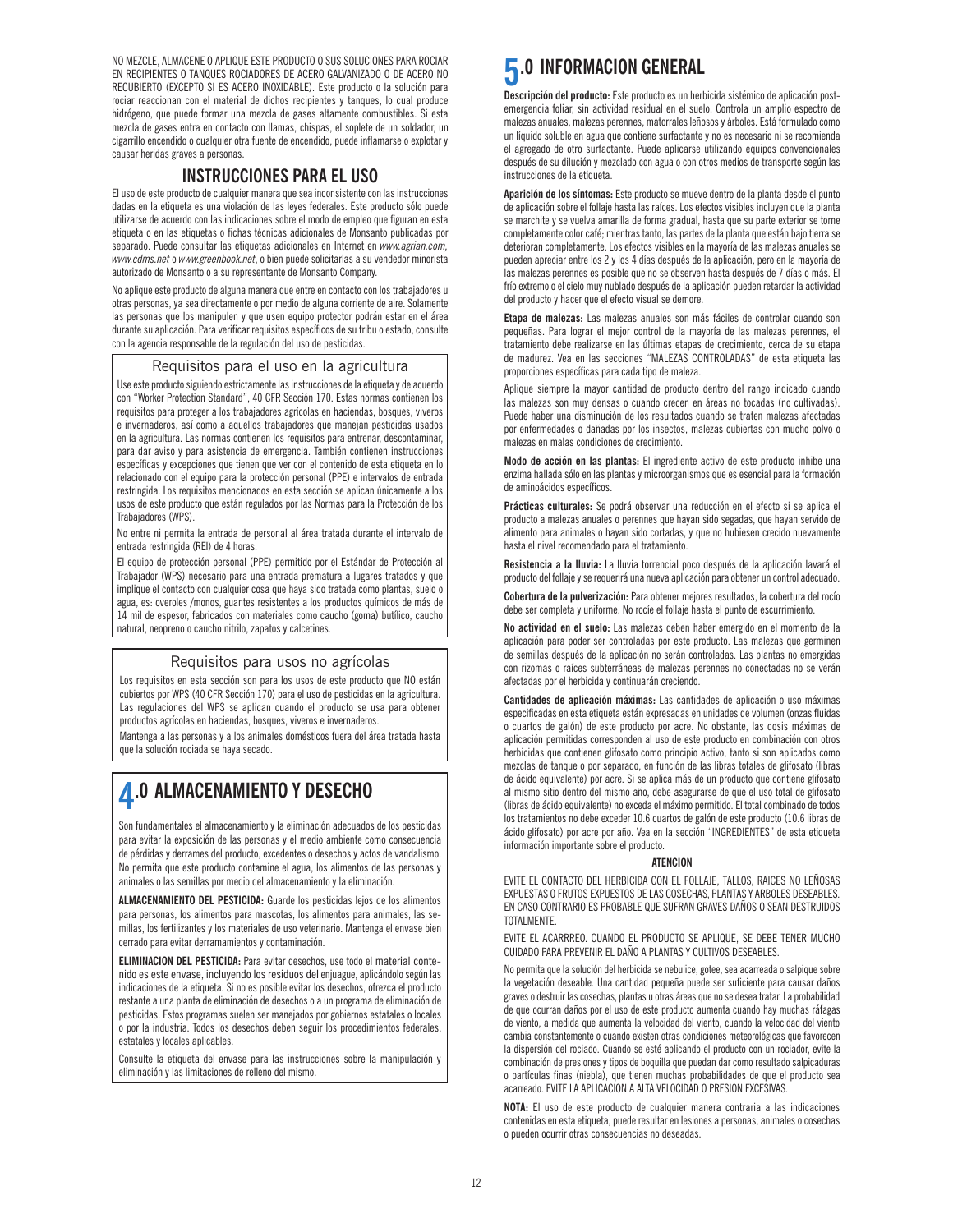

El glifosato, el principio activo de este producto, es un herbicida del grupo 9 según el sistema de clasificación de efecto de la Weed Science Society of America. Todas las poblaciones de malezas pueden contener plantas naturalmente resistentes a los herbicidas del grupo 9. Las especies de malezas resistentes a los herbicidas del grupo 9 pueden tratarse con buenos resultados utilizando herbicidas de otro grupo o adoptando otras prácticas culturales o mecánicas.

Para reducir al mínimo la incidencia de biotipos resistentes al glifosato, siga las siguientes recomendaciones generales con respecto a la gestión de malezas:

- Haga un reconocimiento del sitio de la aplicación antes y después de haber aplicado herbicidas.
- Comience a controlar las malezas cuanto antes, cuando sean todavía relativamente pequeñas.
- Donde sea apropiado, incorpore otros herbicidas y prácticas culturales o mecánicas como parte del sistema de control de malezas.
- Utilice la cantidad indicada en la etiqueta para las malezas más difíciles de controlar en el sitio. Evite las mezclas de tanque con otros herbicidas que reducen la eficacia de este producto (por antagonismo) o las recomendaciones de mezclas de tanque que alientan la utilización de cantidades de este producto inferiores a las recomendaciones de la etiqueta.
- Controle las malezas omitidas e impida que echen semilla.
- Limpie los equipos antes de trasladarse de un sitio a otro para reducir al mínimo la propagación de semillas de malezas.
- Utilice semillas comerciales nuevas con la menor cantidad posible de semillas de malezas.
- Informe todo incidente por falta de rendimiento reiterado de este producto en una maleza determinada al representante de Monsanto, vendedor minorista de su localidad o agente de extensión del condado.

### **5.2 Recomendaciones de gestión de biotipos de malezas resistentes al glifosato**

**NOTA:** Es fundamental realizar las pruebas adecuadas para confirmar la resistencia de la maleza al glifosato. Póngase en contacto con su representante de Monsanto para determinar si se confirmó la resistencia de algún biotipo de maleza en particular en su región. Las recomendaciones de control para biotipos confirmados como resistentes al glifosato se dan a conocer con la publicación de etiquetas o fichas técnicas complementarias para este producto y puede solicitarlas al vendedor minorista o a su representante de Monsanto.

Debido a que no es posible determinar la existencia de nuevas malezas resistentes al glifosato hasta que se haya utilizado el producto y se cuente con la confirmación científica correspondiente, Monsanto Company no será responsable de ninguna pérdida que pudiera tener lugar en el caso de que este producto no lograra controlar de forma eficaz los biotipos de malezas resistentes al glifosato.

Siga las prácticas correctas de gestión de malezas para reducir la propagación de biotipos resistentes al glifosato confirmados:

- Si en su zona existe naturalmente un biotipo resistente, para lograr su control puede mezclar este producto en un tanque o aplicarlo secuencialmente con un herbicida debidamente etiquetado con efecto diferente.
- También se pueden utilizar prácticas de control culturales y mecánicas según corresponda.
- Haga un reconocimiento de los lugares tratados después de las aplicaciones de herbicida y controle las omisiones de biotipos resistentes antes de que echen semilla.
- Limpie minuciosamente los equipos antes de abandonar los lugares que se saben que contienen biotipos resistentes.

# **6.0 MEZCLA**

Para mezclar, almacenar y aplicar la solución de este producto, se deben usar solamente envases de acero inoxidable, fibra de vidrio, plástico o envases de acero recubiertos internamente con plástico.

NO MEZCLE, ALMACENE NI APLIQUE ESTE PRODUCTO NI SOLUCIONES PARA ROCIAR DE ESTE PRODUCTO EN ENVASES DE ACERO GALVANIZADO O ACERO NO REVESTIDO (SALVO ACERO INOXIDABLE) NI EN TANQUES DE ROCIO.

Proceda con precaución para evitar el reflujo del líquido a la fuente de transporte. Utilice dispositivos antirreflujo cuando así lo requieran las reglamentaciones estatales o locales.

Limpie las piezas del rociador inmediatamente después de su utilización lavándolas bien con agua.

**NOTA:** PUEDE OCURRIR UNA DISMINUCION DE LOS RESULTADOS SI SE UTILIZA AGUA QUE CONTENGA TIERRA, TAL COMO AGUA CON BARRO VISIBLE O AGUA DE CHARCAS O ACEQUIAS QUE NO ESTE CLARA.



Este producto se mezcla fácilmente con agua. La solución para rociar se debe mezclar de la siguiente forma: Ponga la cantidad correcta de agua limpia en el tanque en el cual se va a preparar la mezcla. Agregue la cantidad recomendada de este producto cuando ya está cerca de completarse el llenado con agua y mezcle con cuidado (bien). Es posible que durante la mezcla y rocío, la solución produzca espuma. Para evitar o minimizar la formación de espuma, evite el uso de agitadores mecánicos, cierre las tuberías de derivación y de retorno en el fondo del tanque, y si es necesario, use compuestos aprobados para evitar la formación de espuma o para eliminar la espuma ya formada.

## **6.2 Mezclas de tanque**

Este producto no proporciona control de malezas residuales. Este producto puede mezclarse en un tanque con otros herbicidas para lograr el control de malezas residuales, un espectro de control de malezas más amplio o un efecto alternativo. Lea y siga siempre las indicaciones de las etiquetas de todos los productos utilizados en la mezcla. Use conforme a las precauciones más restrictivas. Para la mezcla en tanque, puede utilizarse cualquier cantidad de este producto que se encuentre dentro del rango indicado en la etiqueta.

Cuando esta etiqueta indique una mezcla de tanque con un ingrediente activo genérico como diurón, 2,4-D o dicamba, el usuario será responsable de asegurarse de que la etiqueta del producto de mezcla permita la aplicación específica.

El comprador y todos los usuarios serán responsables de cualquier pérdida o daño que pudiera ocurrir como consecuencia del uso o manipulación de mezclas de este producto con herbicidas u otros materiales que no estén expresamente recomendados en esta etiqueta. La mezcla de este producto con herbicidas u otros materiales no recomendados en esta etiqueta puede dar como resultado una reducción en su rendimiento.

### **6.3 Procedimiento para mezclas de tanque**

Cuando haga mezclas de tanque, lea y siga cuidadosamente las instrucciones de la etiqueta, las precauciones y toda la información contenida en las etiquetas de todos los productos utilizados. Agregue el producto al tanque de mezcla según las instrucciones de la etiqueta. Agite continuamente y agregue la cantidad indicada en la etiqueta de este producto

Agite continuamente hasta usar totalmente el contenido del tanque. Si se deja que la mezcla para rociar se asiente, agite bien para que la mezcla vuelva a estar en suspensión antes de continuar con el rociado.

A fin de minimizar la formación de espuma, mantenga las tuberías de retorno lo más cerca del fondo del tanque. El tamaño del cernidor en la boquilla o de los cernidores en las tuberías no debe ser menor al número 50.

Siempre determine previamente la compatibilidad de la mezcla de este producto, que viene en tanque rotulado, con agua como vehículo, mezclando cantidades pequeñas proporcionales con anticipación. Asegúrese de que la mezcla en tanque específica esté registrada para su aplicación en el área deseada.

Refiérase a la sección "Mezclas de tanque" para ver las precauciones adicionales.

### **6.4 Mezcla de soluciones en porcentaje**

Prepare la cantidad deseada de la solución para rociar, mezclando las proporciones de este producto con agua, según se muestra en la siguiente tabla: **Solución para rociar**

| Volumen                        |          |              | Cantidad de Ranger PRO herbicida |              |              |                  |  |
|--------------------------------|----------|--------------|----------------------------------|--------------|--------------|------------------|--|
| deseado                        | 1/2%     | 1%           | $1 - 1/2%$                       | 2%           | 5%           | 10%              |  |
| 1 gal                          | $2/3$ oz | $1 - 1/3$ oz | 20 <sub>z</sub>                  | $2 - 2/3$ oz | $6 - 1/2$ oz | 13 oz            |  |
| 25 gal                         | 1 pt     | 1 qt         | $1-1/2$ at                       | 2 at         | 5 gt         | 10 <sub>gt</sub> |  |
| $100$ gal                      | 2 at     | 1 gal        | $1-1/2$ gal                      | 2 gal        | 5 gal        | $10$ gal         |  |
| 2 cucharadas $= 1$ onza fluida |          |              |                                  |              |              |                  |  |

Cuando se usen rociadores tipo mochila, o para bombeo, se recomienda que la cantidad indicada en la etiqueta de este producto se mezcle con agua en un envase grande. Llene el rociador con la solución mezclada.

## **6.5 Surfactante**

Se pueden emplear surfactantes no iónicos cuyo rótulo indique que pueden usarse con herbicidas. No reduzca las dosis de este producto cuando agregue surfactante. Cuando agregue surfactante adicional, use una concentración de surfactante de 0,5 por ciento (2 cuartos de galón por cada 100 galones de solución de rocío) cuando utilice surfactantes que contengan por lo menos 70 por ciento de ingrediente activo, o una concentración de surfactante de 1 por ciento (4 cuartos de galón por cada 100 galones de solución de rocío) en el caso de aquellos surfactantes que contengan menos de 70 por ciento de ingrediente activo. Lea y cumpla cuidadosamente con las precauciones y toda la información adicional que aparezca en el rótulo del surfactante.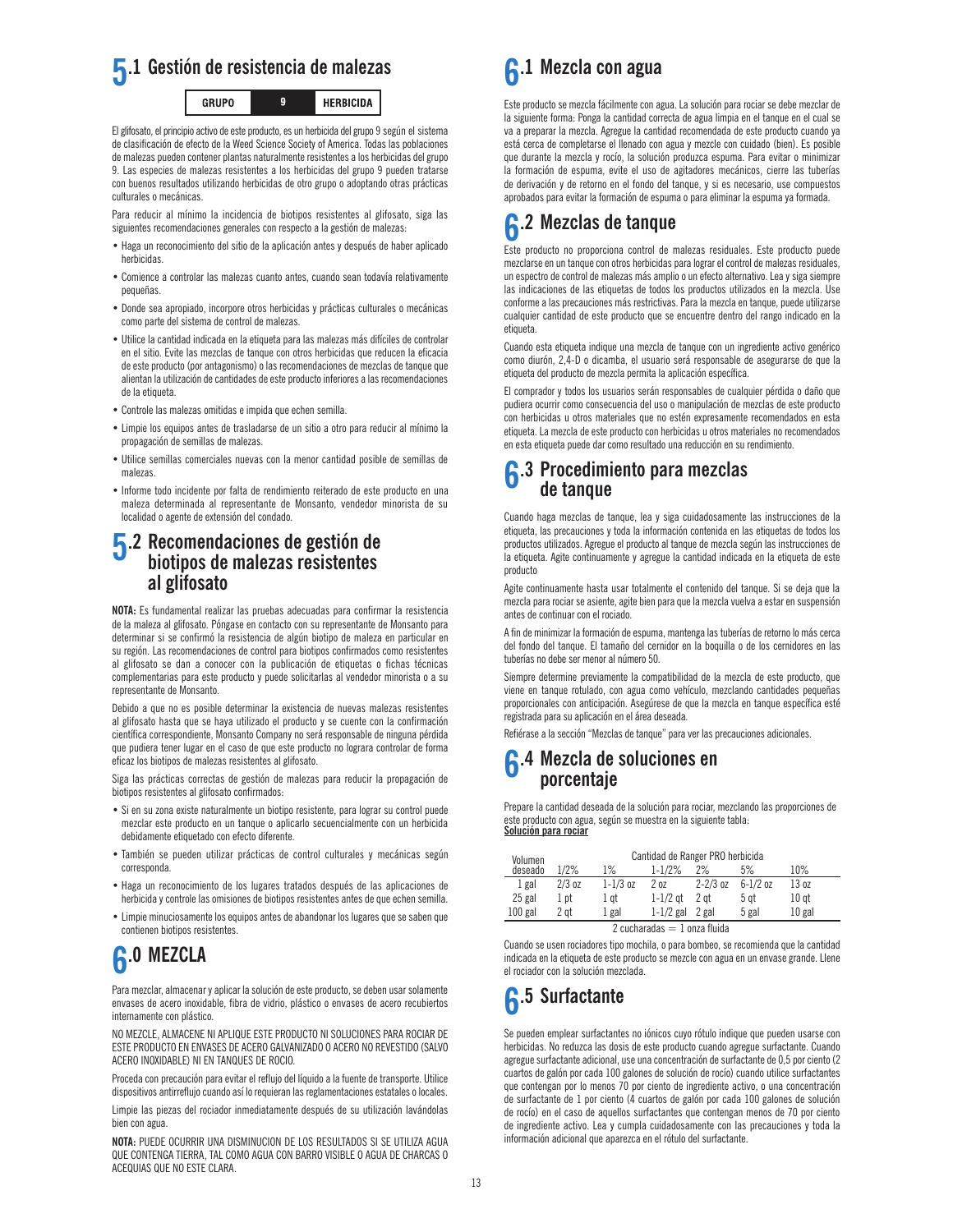## **6.6 Colorantes o tinturas**

A este producto se le pueden agregar colorantes o tinturas para marcar, que sean aprobados para uso agrícola. Los colorantes o tinturas utilizados en las soluciones en aerosol de este producto pueden reducir su rendimiento, especialmente a bajas concentraciones del producto o a bajas diluciones. Para usar los colorantes y tinturas siga las instrucciones del fabricante.

### **6.7 Aditivos para controlar el acarreo del producto**

Se pueden utilizar aditivos para el control de la deriva en todos los tipos de equipo, a excepción de aplicadores por frotación y barras de esponja. Cuando se use un aditivo para el control de la deriva, lea y cumpla cuidadosamente con las declaraciones preventivas y toda la información adicional que aparezca en la etiqueta del aditivo. El uso de aditivos para el control de la deriva puede afectar la cobertura del rocío, lo que puede dar como resultado una reducción en el rendimiento.

# **7.0 EQUIPOS Y TECNICAS PARA LA APLICACION**

No use ningún sistema de irrigación para aplicar este producto.

APLIQUE ESTAS SOLUCIONES PARA ROCIAR UTILIZANDO EQUIPOS DEBIDAMENTE MANTENIDOS Y CALIBRADOS QUE SEAN CAPACES DE ROCIAR EL VOLUMEN DESEADO.

### **MANEJO DE LA DERIVA POR ROCIADO**

EVITE LA DERIVA. DEBE USARSE EXTREMO CUIDADO EN LA APLICACION DE ESTE PRODUCTO PARA EVITAR DAÑOS A LA VEGETACION DESEADA.

No permita que la solución del herbicida empañe, gotee, se derive o salpique sobre la vegetación deseada, ya que minúsculas cantidades de este producto pueden causar daños graves o destrucción del cultivo, plantas u otras áreas que no se pretendía tratar.

Es la responsabilidad del aplicador evitar la deriva por rocío en el lugar de aplicación. La interacción de varios factores relacionados con el clima y el equipo determina la posibilidad de deriva por rocío. El aplicador y/o el cultivador son responsables de considerar todos estos factores al tomar decisiones.

## **7.1 Equipo aéreo**

NO APLIQUE ESTE PRODUCTO CON EQUIPOS AEREOS EXCEPTO BAJO LAS CONDICIONES QUE SE ESPECIFICAN EN ESTA ETIQUETA.

PARA LA APLICACION AEREA EN CALIFORNIA, CONSULTE LA ETIQUETA EN EL SUPLEMENTO FEDERAL PARA APLICACIONES AEREAS EN DICHO ESTADO, PARA CONOCER LAS INSTRUCCIONES, RESTRICCIONES Y REQUISITOS ESPECIFICOS.

PARA EVITAR DAÑAR LA VEGETACION DESEADA ADJUNTA, SE DEBEN MANTENER ZONAS TAMPON ADECUADAS.

Evite la aplicación directa sobre cualquier cuerpo de agua.

Use las proporciones recomendadas de este producto con 3 a 25 galones de agua por acre.

Los rociadores gruesos tienen menos probabilidades de producir deriva; por lo tanto, no utilice boquillas o configuraciones de boquilla que apliquen el producto en forma de gotitas finas. No incline las boquillas hacia adelante en el flujo de aire y no aumente el volumen de rocío aumentando la presión de la boquilla. Pueden usarse aditivos para el control de la deriva. Cuando se use un aditivo para el control de la deriva, lea y cumpla cuidadosamente con las declaraciones preventivas y toda la información adicional que aparezca en la etiqueta del aditivo.

Asegúrese de que la aplicación sea uniforme—A fin de evitar que queden áreas sin tratar, que la aplicación no sea uniforme o que las aplicaciones se traslapen, se deben usar marcadores adecuados.

### **Mantenimiento de aviones**

EL CONTACTO PROLONGADO DE ESTE PRODUCTO CON PARTES DE ACERO QUE NO ESTA RECUBIERTO CON ALGUN TIPO DE PROTECCION, PUEDE DAR COMO RESULTADO LA CORROSION Y POSIBLEMENTE QUE LAS PARTES FALLEN. Es posible prevenir la corrosión recubriendo las partes con pintura orgánica, que cumpla con las especificaciones aeroespaciales MIL-C-38413. Al final de cada día de trabajo, para evitar la corrosión de las partes expuestas, lave muy bien el avión a fin de remover los residuos de este producto que se acumulan durante el rocío o por derramamientos. Las partes del tren de aterrizaje son extremadamente susceptibles.

#### **MANEJO DE LA DERIVA POR ROCIADO AÉREO**

Deben seguirse los siguientes requerimientos de manejo de la deriva para evitar el movimiento de ésta fuera de objetivo en aplicaciones aéreas a campos de cultivo agrícola.

- 1.La distancia del pulverizador más externo en la barra distribuidora no debe exceder 3/4 del largo de la envergadura o rotor.
- 2.Los pulverizadores deben siempre apuntar hacia atrás, paralelos a la corriente de aire, nunca hacia abajo más de45 grados. En los estados con reglamentos más estrictos, éstos deben observarse.

### **Importancia del tamaño de la gotita**

La forma más eficaz de reducir la posibilidad de deriva es la aplicación de gotitas grandes. La mejor estrategia de manejo de la deriva es la aplicación de las gotitas más grandes que provean suficiente cobertura y control. La aplicación de gotitas más grandes reduce la posibilidad de deriva, pero no la evitará si las aplicaciones se realizan inadecuadamente o bajo condiciones ambientales desfavorables (vea las secciones de **Viento**, **Temperatura y humedad**, e **Inversiones de temperatura** en esta etiqueta).

#### **Control del tamaño de la gotita**

- **Volumen:** Use pulverizadores de velocidad de flujo alta para aplicar el mayor volumen de rociado práctico. Los pulverizadores con mayores velocidades de flujo producen gotitas más grandes.
- **Presión:** Use las presiones de rocío más bajas recomendadas para la boquilla. La presión más alta reduce el tamaño de la gotita y no mejora la penetración del todo. Cuando sean necesarias velocidades de flujo mayores, use la boquillacon velocidad de flujo mayor en lugar de aumentar la presión.
- **Número de pulverizadores:** Use el número mínimo de pulverizadores que provean cobertura uniforme.
- **Orientación del pulverizador:** Oriente los pulverizadores de modo que el rocío sea liberado hacia atrás, paralelo a la corriente de aire, produzca gotitas más grandes que en otras orientaciones. Una deflexión significativa de la horizontal reducirá el tamaño de la gotita y aumentará la posibilidad de deriva.
- **Tipo de pulverizador:** Use un tipo de pulverizador que esté diseñado para la aplicación prevista. Con la mayoría de los tipos de pulverizadores, los ángulos de rociado más angostos producen gotitas más grandes. Considere el uso de pulverizadores de deriva baja. Los pulverizadores de flujo sólido orientados hacia atrás producen gotitas más grandes que otros tipos de pulverizador.
- **Largo de la barra distribuidora:** Para algunos tipos de uso, la reducción del largo efectivo de la barra distribuidora a menos de 3/4 de la envergadura o el largo del rotor puede reducir más la deriva sin reducir el ancho de la hilera (pasada).
- **Altura de la aplicación:** Las aplicaciones no deben realizarse a una altura mayor que 10 pies por encima de la copa de las plantas más grandes, a menos que se requiera mayor altura por razones de seguridad del aeroplano. La realización de las aplicaciones a la menor altura que sea segura reduce la exposición de las gotitas a la evaporación y el viento.

#### **Ajuste de la hilera (pasada)**

Cuando las aplicaciones se lleven a cabo con viento lateral, la banda de aspersión se desplazará a favor del viento. Por ello, en los extremos con o contra el viento del campo, el aplicador debe compensar este desplazamiento ajustando la trayectoria del aeroplano contraria al viento. La distancia de ajuste de la hilera debe aumentar, cuando aumenta la posibilidad de deriva (mayor viento, gotitas más pequeñas, etc.).

#### **Viento**

La posibilidad de deriva es menor con velocidades del viento entre 2 y 10 mph. Sin embargo, muchos factores, incluyendo el tamaño de las gotitas y el tipo de equipo determinan la posibilidad de deriva a una velocidad determinada. Debe evitarse la aplicación menos de 2 mph debido a la dirección variable del viento y la posibilidad alta de inversión. NOTA: El terreno local puede influir en los patrones de viento. Cada aplicador debe conocer los patrones (vientos) locales y cómo éstos afectan la deriva.

#### **Temperatura y humedad**

Cuando se realizan aplicaciones con humedad relativa baja, fije el equipo para que produzca gotitas más grandes para compensar por la evaporación. La evaporación de gotitas es más grave cuando las condiciones son calurosas y secas.

### **Inversiones de temperatura**

No deben realizarse aplicaciones durante una inversión de temperatura debido a que la posibilidad de deriva es alta. Las inversiones de temperatura restringen la mezcla de aire vertical, lo que causa que pequeñas gotitas suspendidas permanezcan en una nube concentrada. Esta nube puede moverse en direcciones no predecibles debido a los vientos variables leves que son comunes durante las inversiones. Las inversiones de temperatura están caracterizadas por temperaturas en aumento con altitud y son comunes en las noches con cobertura de nubes limitada y poco o ningún viento. Comienzan a formarse cuando se mete el sol y a menudo continúan en la mañana. Su presencia puede indicarse por neblina en el suelo; sin embargo, si la neblina no está presente, las inversiones también pueden identificarse por el movimiento del humo desde una fuente del suelo o por el generador de humo de un aeroplano. El humo en capas que se mueve lateralmente en una nube concentrada (bajo condiciones de poco viento) indica una inversión, mientras que el humo que se mueve hacia arriba y se disipa rápidamente indica buena mezcla de aire vertical.

#### **Áreas sensibles**

Este producto sólo se debe aplicar cuando la posibilidad de deriva hacia zonas adyacentes susceptibles (como por ejemplo, áreas residenciales, masas de agua, hábitat conocido de especies amenazadas o en peligro de extinción, cultivos que no sean el objetivo) sea mínima, (como por ejemplo, cuando el viento sople lejos de las áreas susceptibles).

### **7.2 Equipo de aplicación terrestre**

Use las proporciones indicadas en la etiqueta de este producto con 3 a 40 galones de agua por acre para aplicaciones al voleo, a menos que se indique de otra manera en esta etiqueta en otras etiquetas o fichas técnicas complementarias publicadas por Monsanto. A medida que la densidad de las malezas aumenta, el volumen de rocío se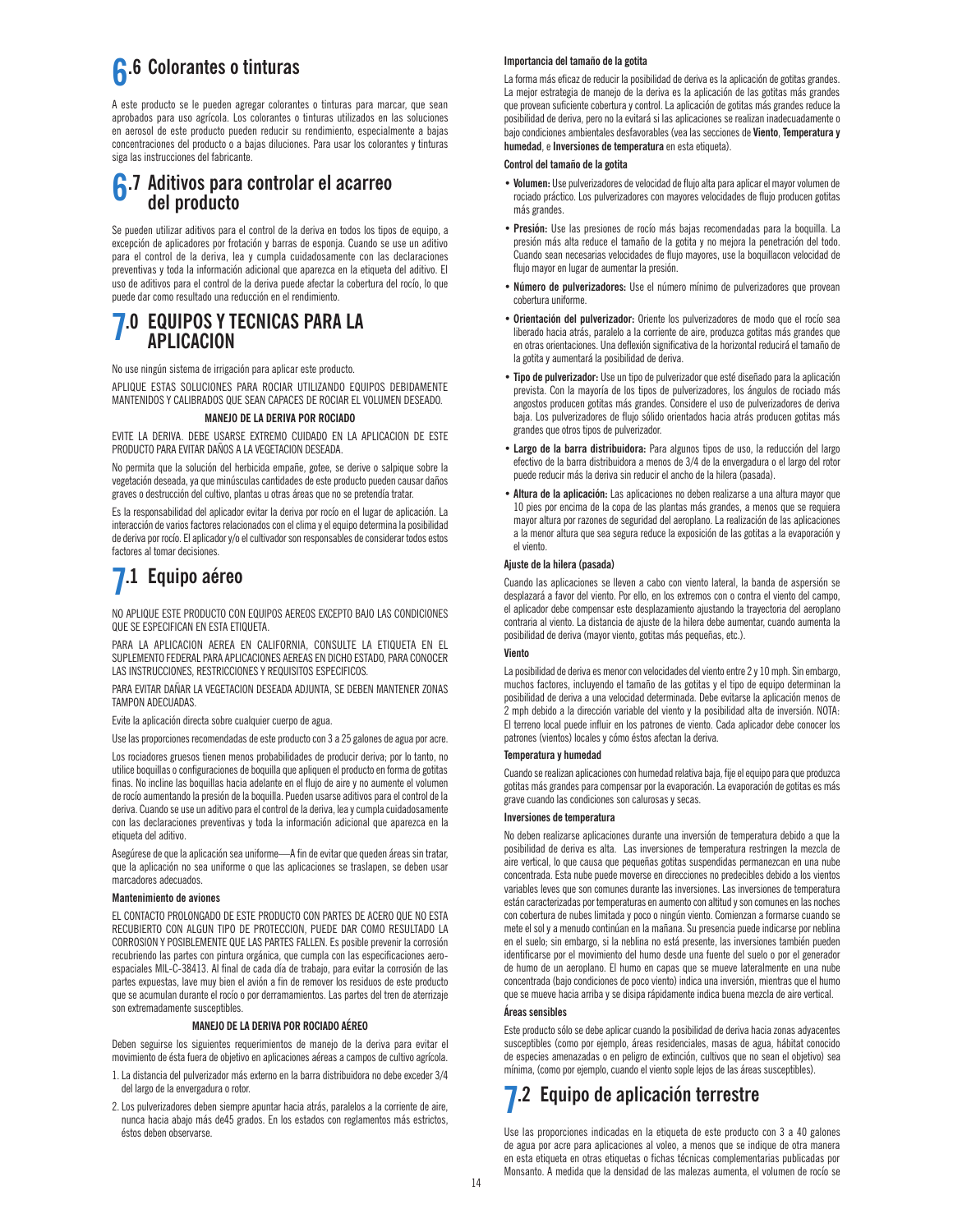debe aumentar también para conseguir una cobertura completa, pero siempre dentro de los límites indicados en la etiqueta. A fin de evitar un rocío muy fino, seleccione la boquilla cuidadosamente. Para obtener mejores resultados con equipo a nivel del terreno, use boquillas tipo abanico plano. Asegúrese de que las gotas del rocío se distribuyan uniformemente.

### **7.3 Mochila o equipo de alto volumenn**

Aplique el producto al follaje de la vegetación que se desea controlar. En aplicaciones de rocío para mojar, la cobertura del follaje debe ser completa y uniforme. No rocíe hasta el punto de escurrimiento. Use rociadores gruesos solamente.

Refiérase a las instrucciones "Malezas anuales" de la sección "MALEZAS CONTROLADAS" para ver las proporciones y restricciones específicas.

### **7.4 Equipo especializado**

Este producto puede ser diluido con agua y aplicado usando rociadores de recirculación, aplicadores con pantalla, rociadores con capucha, aplicadores por frotación o barras de esponja, sobre las malezas indicadas que crecen en cualquier lugar indicado en esta etiqueta.

EVITE EL CONTACTO DEL HERBICIDA CON LA VEGETACION DESEABLE. El contacto con este producto con la vegetación deseable, podría resultar en daños o en una destrucción de la planta.

### **Recirculación del rocío**

Los rociadores de recirculación dirigen la solución hacia los tipos de malezas que crecen sobre vegetación deseable, mientras que la solución que no ha sido interceptada por las malezas se recoge y se retorna al tanque para volverla a usar.

Los aplicadores utilizados por encima de la vegetación deseable deben ser calibrados de tal manera que el rocío o el punto de contacto más bajo esté por lo menos a 2 pulgadas arriba de la vegetación deseable. Gotas, niebla, espuma o salpicaduras del herbicida en contacto con la vegetación deseable pueden causar con mucha probabilidad descoloración, atrofia o destrucción.

Se obtienen mejores resultados cuando una mayor cantidad de la maleza entra en contacto con el herbicida. Las malezas que no entran en contacto con la solución herbicida no serán afectadas. Esto puede ocurrir en lugares donde las malezas están muy concentradas, cuando la infestación es grave o donde la altura de las malezas es variada, lo que no permite que todas sean tocadas por el herbicida. En estos casos puede hacerse necesario repetir el tratamiento.

### **Aplicadores con pantalla y con capucha**

Los rociadores con pantalla o con capucha aplican la solución del herbicida directamente sobre las malezas, al mismo tiempo que protegen la vegetación deseable, para que no sea tocada por el herbicida. Use boquillas que aseguren un recubrimiento uniforme en toda el área tratada. En los rociadores con pantalla, mantenga las pantallas debidamente colocadas a fin de proteger la vegetación que no se desee destruir. SE DEBE TENER MUCHO CUIDADO PARA EVITAR EL CONTACTO DEL HERBICIDA CON LA VEGETACION DESEABLE.

#### **Aplicadores por frotación y barras de esponja**

Los aplicadores por frotación o de esponja aplican la solución del herbicida frotando las malezas con un material absorbente que contenga la solución del herbicida. El equipo debe ser diseñado, mantenido y operado de manera que la solución del herbicida no haga contacto con la vegetación deseable. Opere este equipo a velocidades inferiores a las 5 millas por hora. En áreas donde la infestación es grave, se puede mejorar la eficacia reduciendo la velocidad, así se asegura que el frotador esté siempre adecuadamente saturado con la solución del herbicida. Se obtienen mejores resultados si se aplica 2 veces en direcciones opuestas.

Evite fugas o goteos sobre la vegetación deseable. Ajuste la altura de los aplicadores a fin de asegurar un contacto adecuado con las malezas. Mantenga limpias las superficies de frotación. Tenga presente que en terrenos inclinados, el herbicida puede migrar causando goteos en la parte baja y el secado de las mechas en la parte superior del aplicador por frotación.

No use aplicadores por frotación cuando las malezas estén mojadas.

Mezcle solamente la cantidad de solución que se usará durante el período de un día, debido a que el uso de sobras de días anteriores puede dar como resultado un efecto menos eficiente. Inmediatamente después de usar este producto, lave bien el aplicador usando bastante agua.

Para aplicadores de cordón o de mecha de esponja-Puede emplearse soluciones que oscilan entre 33 al 75 por ciento de este producto en agua.

**Para aplicadores de panel y sistemas de alimentación a presión**—Se pueden usar soluciones que oscilan entre 33 al 100 por ciento de este producto con agua.

Cuando se aplica de acuerdo a las recomendaciones, este producto CONTROLA las siguientes malezas:

| Corn. volunteer |
|-----------------|
| Panicum, Texas  |
| Rye, common     |
| Shattercane     |

Sicklepod Spanishneedles Starbur, bristly

Cuando se aplica de acuerdo a las recomendaciones, este producto SUPRIME las siguientes malezas:

Beggarweed, Florida Ragweed, common Bermudagrass Ragweed, giant<br>Dogbane, hemp Smutgrass Dogbane, hemp<br>Dogfennel Guineagrass Johnsongrass Thistle, musk Milkweed Vaseygrass Nightshade, silverleaf Velvetleaf Pigweed, redroot

Sunflower<br>Thistle Canada

### **7.5 Sistemas por inyección**

Este producto puede usarse con sistemas de rocío por inyección, ya sean aéreos o a nivel del terreno. Puede usarse como concentrado líquido o diluido antes de la inyección en el chorro de rocío. No mezcle este producto con concentraciones de otros productos sin diluir cuando use los sistemas por inyección salvo que se recomiende específicamente.

### **7.6 Equipo de aplicación por goteo controlado**

La proporción de este producto aplicado por acre usando el equipo de aplicación por goteo controlado no debe ser menor que la cantidad indicada en esta etiqueta cuando se usa equipo convencional para aplicaciones al voleo. Cuando se usa el equipo aplicador por goteo controlado montado en un vehículo, use de 2 a 15 galones de agua por acre.

Los equipos de goteo controlado producen un rociado que es difícil de ver. Se debe tener especial cuidado para evitar que el rociado o el acarreo entre en contacto con el follaje o cualquier otra parte verde de la vegetación que no se quiere tratar, ya que en caso contrario, es probable que ésta sea dañada o destruida.

### **8.0 RECOMENDACIONES SEGUN AREAS Y USO**

A continuación aparecen las instrucciones detalladas para cada área.

A menos que se especifique lo contrario en esta etiqueta o en otras etiquetas o fichas técnicas complementarias publicadas por Monsanto, pueden hacerse aplicaciones para controlar las malezas indicadas en las tablas de malezas anuales, perennes y matorrales leñosos. Vea también la sección "EQUIPO SELECTIVO".

## **8.1 Troncos cortados**

El tratamiento de troncos cortados puede hacerse en cualquier área listada en esta etiqueta. Este producto controla muchas especies de matorrales leñosos y árboles. Aplique este producto usando equipo adecuado para garantizar la cobertura completa del cámbium. Corte los árboles o sus brotes cerca de la superficie del suelo. Aplique una solución de este producto del 50 al 100 por ciento a la superficie recién cortada, inmediatamente después del corte. Demorar la aplicación puede reducir la eficacia del producto. Para obtener mejores resultados, la aplicación deberá hacerse durante los períodos de crecimiento activo y expansión completa de las hojas.

NO HAGA LAS APLICACIONES SOBRE TRONCOS CORTADOS CUANDO LAS RAICES DE LOS MATORRALES LEÑOSOS O ARBOLES DESEABLES PUEDEN ESTAR INJERTADAS A LAS RAICES DE LOS TRONCOS CORTADOS. Algunos brotes, tallos o árboles pueden compartir el mismo sistema radicular. Árboles que están contiguos, que tienen la misma edad, altura y separación pueden indicar raíces compartidas. Cuando se trata a uno o más árboles que tienen raíces en común, tanto si están injertados como si comparten el sistema radicular, es probable que se produzca un daño en los brotes/árboles no tratados.

### **8.2 Preparación del lugar para forestación**

Este producto puede ser utilizado para controlar o controlar parcialmente malezas leñosas, árboles y malezas herbáceas en forestaciones, y preparar o crear claros para la vida silvestre en estos lugares y para mantener los caminos de las explotaciones forestales.

Este producto puede ser utilizado para preparar el lugar antes de plantar cualquier especie de árbol, como árboles de Navidad, eucaliptos, cultivos de árboles híbridos y viveros dedicados a la silvicultura

Utilice proporciones más concentradas de este producto dentro de los márgenes recomendados para controlar o controlar parcialmente malezas leñosas, árboles y malezas herbáceas perennes difíciles de controlar. Para obtener resultados óptimos, aplique este producto a árboles y arbustos leñosos en crecimiento activo después de la expansión completa de las hojas y antes de que éstas adquieran color otoñal y se caigan. Incremente la concentración dentro del margen recomendado para controlar malezas herbáceas perennes en cualquier momento después de la emergencia y antes de que aparezcan inflorescencias, flores o bayas.

Utilice proporciones menos concentradas de este producto dentro del margen recomendado para controlar malezas herbáceas anuales y malezas herbáceas perennes en crecimiento activo después de que aparezcan inflorescencias, flores o bayas. Aplique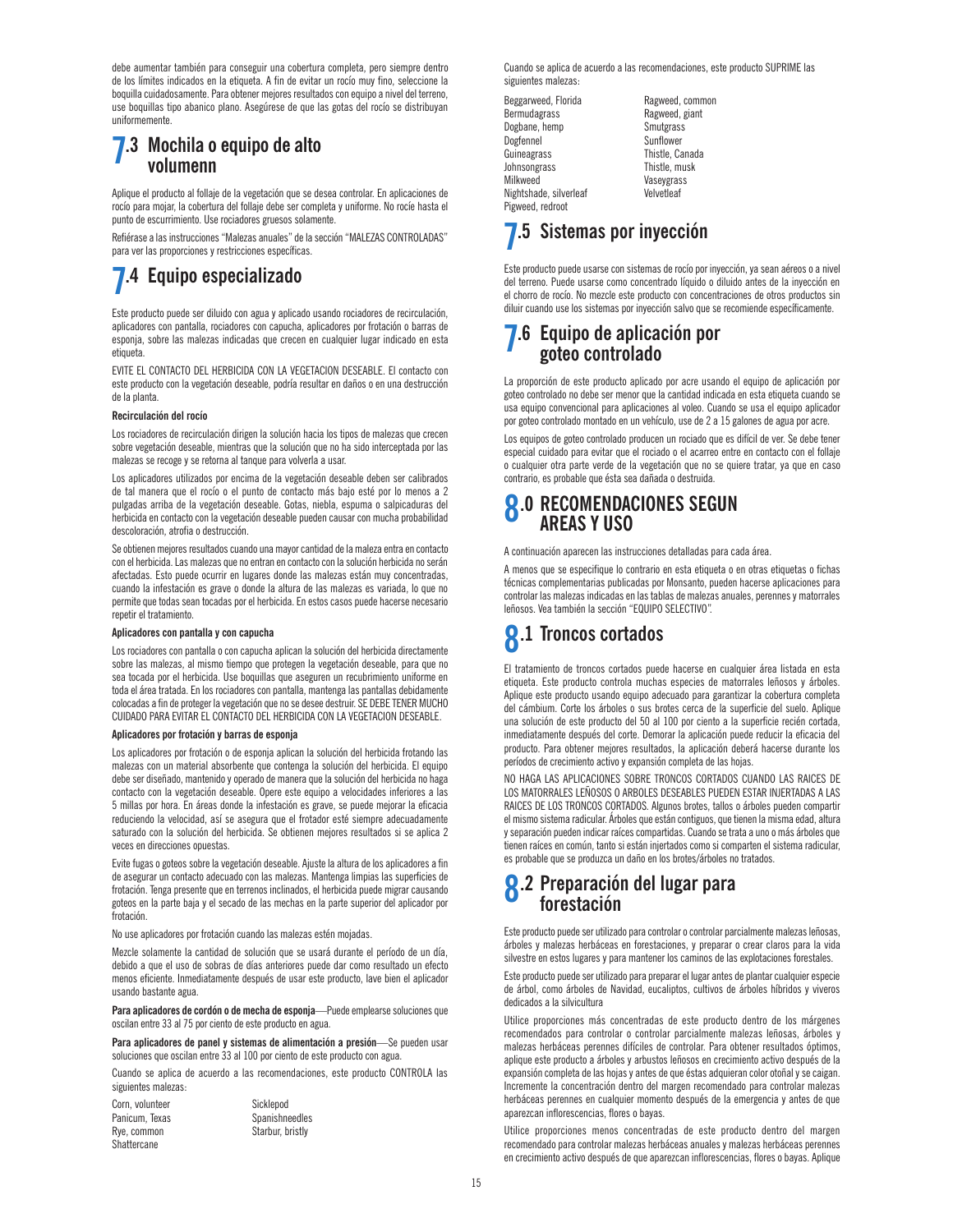al follaje de malezas herbáceas anuales en crecimiento activo en cualquier momento después de la emergencia.

Este producto carece de actividad herbicida o residual en la tierra. Si es necesario repetir las aplicaciones, no exceda los 10,6 cuartos de galón de este producto por acre por año.

MEZCLAS PARA TANQUE: Se pueden emplear mezclas de tanque con este producto para aumentar el espectro de la vegetación controlada. Antes de preparar una mezcla de tanque, lea y siga al pie de la letra las instrucciones, las advertencias de precaución y toda la información en las etiquetas de todos los productos utilizados. Use la mezcla conforme a las advertencias de precaución más estrictas indicadas para cada producto en la mezcla.

**NOTA:** Para la preparación de sitios de forestación, asegúrese de que el producto para mezclar en tanque esté aprobado antes de plantar las especies deseadas. Respete las restricciones del intervalo de plantación.

Todas las proporciones recomendadas de este producto se pueden utilizar en una mezcla de tanque con los siguientes productos para la preparación de sitios de forestación.

| Arsenal Applicators Concentrate | Garlon 3A |
|---------------------------------|-----------|
| Chopper                         | Garlon 4  |
| Chopper Gen2                    | Oust XP   |
| Escort                          |           |

Para controlar malezas herbáceas, utilice las proporciones de menor concentración recomendadas para la mezcla de tanque. Para controlar grupos densos o difíciles de arbustos leñosos y árboles, utilice las proporciones de mayor concentración recomendadas en mezcla de tanque.

**No aplique este producto para aplicaciones al voleo en la parte superior de coníferas para forestación o árboles de madera dura a menos que se indique lo contrario en esta etiqueta o en otras etiquetas o fichas técnicas complementarias publicadas por Monsanto.**

### **8.3 Areas generales y áreas industriales**

Este producto puede ser utilizado en áreas no cultivables como aeropuertos, conjuntos de apartamentos, sitios comerciales, orillas de acequias, caminos de entrada de automóviles, acequias secas, canales secos, filas de vallas, áreas de forestación, campos de golf, invernaderos, zonas industriales, áreas de paisaje, depósitos de madera, zonas de manufactura, solares municipales, zonas naturales, complejos de oficinas, cultivos ornamentales, parques, áreas de estacionamiento, zonas con tanques de petróleo e instalaciones de bombeo, vías de ferrocarril, áreas recreativas, áreas residenciales, derechos de paso, bordes de carreteras, escuelas, umbráculos, complejos deportivos, áreas de almacenamiento, subestaciones, zonas de césped, zonas de servicios públicos, zonas de almacenes, otras áreas públicas y zonas en la que se realiza gestión de vida silvestre.

También se puede utilizar este producto en áreas de cultivos no alimenticios, como granjas de árboles de Navidad, criaderos de plantas y granjas de césped o para semillas de césped.

A menos que se especifique lo contrario, pueden realizarse aplicaciones para controlar las malezas indicadas en la sección "MALEZAS CONTROLADAS" de esta etiqueta.

### **Control general de malezas, recortado de bordes y suelo limpio de malezas**

Este producto puede utilizarse en áreas no cultivables y de cultivos no alimenticios. Puede aplicarse con cualquiera de los equipos descritos en este libreto. Puede usarse para el recortado de bordes alrededor de objetos en áreas no cultivables, para tratamiento localizado de vegetación no deseable y para eliminar las malezas no deseables que crecen en cuadros de arbustos establecidos y plantaciones ornamentales. Este producto puede usarse antes de plantar un área con plantas ornamentales, flores, césped (tepes o semillas), o antes de colocar asfalto o de comenzar un proyecto de construcción.

Pueden hacerse aplicaciones repetidas de este producto, a medida que emergen las malezas, para mantener el suelo limpio de malezas.

MEZCLAS DE TANQUE: Este producto se puede mezclar en un tanque con los siguientes productos, siempre que éstos estén aprobados para el área de uso deseada. Consulte las etiquetas de estos productos para informarse sobre las áreas de uso y las dosis de aplicación aprobadas.

| Arsenal        | Karmex          | Ronstar 50 WSP |
|----------------|-----------------|----------------|
| Barricade 65WG | Krovar I DF     | Sahara         |
| Clarity        | Oust XP         | simazine       |
| diuron         | Pendulum 3.3 EC | Surflan        |
| Endurance      | Pendulum WDG    | Telar          |
| Escort         | Plateau         | Vanguish       |
| Garlon 3A      | Princep DF      | $2.4-D$        |
| Garlon 4       | Princep Liquid  |                |

Este producto más las mezclas en tanque de dicamba no se pueden aplicar por rocío aéreo en California.

Cuando se aplica como mezcla de tanque para mantener el suelo limpio de malezas, este producto proporciona control sobre las malezas anuales emergidas y control o control parcial sobre las malezas perennes emergidas, matorrales leñosos y árboles.

Para controlar o controlar parcialmente las malezas perennes siguientes, aplique 1 a 2 cuartos de galón de este producto más 2 a 8 onzas de Oust XP por acre.

| Bahiagrass          | Fescue, tall  |
|---------------------|---------------|
| <b>Bermudagrass</b> | Johnsongrass  |
| Broomsedge          | Poorioe       |
| Dallisgrass         | Quackgrass    |
| Dock, curly         | Vaseygrass    |
| Dogfennel           | Vervain, blue |

#### **Segador químico - Plantas perennes**

Este producto suprime las hierbas perennes mencionadas en esta sección para servir como substituto del sageo. Use 8 onzas fluidas de este producto por acre cuando trate extensiones de tall fescue (*Festuca arundinacea*), fine fescue (*Festuca rubra*), orchardgrass (*Dactylis glomerata*), quackgrass (*Elytrigia repens*) o reed canarygrass (*Phalaris arundinacea*). Use 6 onzas fluidas de este producto por acre cuando trate Kentucky bluegrass. Aplique el tratamiento en 10 a 40 galones de solución para rociar por acre.

Uselo solamente en áreas en las que puede tolerarse un daño o decoloración temporal de las hierbas perennes.

### **Segador químico - Plantas anuales**

Para suprimir el crecimiento de algunas hierbas anuales, tales como el ballico, la cebada silvestre y la avena loca anuales que crecen en céspedes agrestes al borde de las carreteras u otras áreas industriales, aplique de 4 a 5 onzas fluidas de este producto en 10 a 40 galones de solución de rocío por acre. Las aplicaciones se deben realizar cuando las hierbas anuales crezcan activamente y antes de que las semillas se encuentren en la etapa de "boot" del desarrollo. Los tratamientos pueden perjudicar a las hierbas deseadas.

### **Especie** *Bromus* **y Medusahead en pasturas y praderas**

**Especie** *Bromus*. Este producto puede ser utilizado para tratar downy brome (*Bromus tectorum*), Japanese brome (*Bromus japonicus*), soft chess (*Bromus mollis*) y cheatgrass (*Bromus secalinus*) que se encuentran en lugares industriales, pasturas y praderas. Aplique por difusión, 8 a 16 onzas fluidas de este producto por acre.

Para obtener mejores resultados, el tratamiento debe coincidir con la emergencia temprana del epicótilo de las plantas más maduras. Demorar la aplicación hasta esta etapa del desarrollo maximizará la emergencia de otros brotes de malezas de pastos. Las aplicaciones se deben hacer todos los años sobre el mismo lugar hasta que se agoten los bancos de semilla y se puedan restablecer en el lugar los pastos perennes deseados.

**Medusahead.** Para tratar medusahead, aplique 16 onzas fluidas de este producto por acre, tan pronto como las plantas se encuentren en desarrollo activo y antes de la etapa de 4 hojas. Las aplicaciones se pueden hacer en el otoño o en la primavera.

Las aplicaciones sobre *Bromus* y sobre medusahead se pueden hacer utilizando equipo de pulverización terrestre o aéreo. Las aplicaciones aéreas para estos usos se pueden hacer utilizando equipos para aeronaves de ala fija o para helicóptero. Para aplicaciones aéreas, diluya en 2 a 10 galones de agua por acre. Para aplicaciones utilizando equipo terrestre, diluya en 10 a 20 galones de agua por acre. Cuando se aplica de acuerdo a las instrucciones de esta etiqueta, no hay restricciones al pastoreo.

### **Césped latente (durmiente)**

Este producto puede usarse para controlar o suprimir muchas malezas anuales de invierno y tall fescue para el alivio eficaz de céspedes de bermudagrass y bahiagrass latentes. Trate solamente cuando el césped esté latente y antes de reverdecer en la primavera.

Aplique de 8 a 64 onzas fluidas de este producto por acre. Aplique las dosis recomendadas en 10 a 40 galones de agua por acre. Utilícelo sólo en áreas donde bermudagrass o bahiagrass sean coberturas de terreno convenientes y donde pueda tolerarse algún daño temporal o descoloración.

Los tratamientos en exceso de 16 onzas fluidas por acre pueden dañar o retrasar el reverdecer en las áreas donde se hace mucho mantenimiento, como campos de golf y jardines. NO aplique mezclas de tanque de este producto más Oust XP en áreas de césped donde se hace mucho mantenimiento. Para otros usos, vea la sección "Vías de ferrocarril" de esta etiqueta, que proporciona dosis para el tratamiento de bermudagrass latente y la sección "Bordes de las carreteras" de esta etiqueta, que proporciona dosis para tratamientos de bermudagrass y bahiagrass latentes.

### **Bermudagrass de crecimiento activo**

Este producto puede emplearse para controlar total o parcialmente muchas malezas anuales y perennes a fin de obtener una distribución eficaz de bermudagrass de crecimiento activo. NO aplique más de 16 onzas fluidas de este producto por acre en áreas de céspedes de alto mantenimiento. NO aplique mezclas de tanque de este producto más Oust en áreas de céspedes de alto mantenimiento. Para otros usos, vea la sección "BORDES DE LAS CARRETERAS" de esta etiqueta, que proporciona dosis para tratamientos de bermudagrass de crecimiento activo. Utilícelo sólo en áreas donde puede tolerarse algún daño temporal o descoloración.

### **Renovación del césped, producción de semillas o tepes**

Este producto controla la mayoría de la vegetación existente antes de la renovación del césped o de establecer céspedes cultivados para semilla o tepes. Para un control máximo de la vegetación existente, demore la siembra o cobertura de césped a fin de determinar si las partes de la planta que quedaron bajo tierra vuelven a crecer. Cuando sea necesario repetir el tratamiento, permita que las plantas se desarrollen lo suficiente antes de volver a tratar. Para controlar más eficientemente las hierbas de estación caliente, como bermudagrass, se debe aplicar este producto en el verano o en el otoño.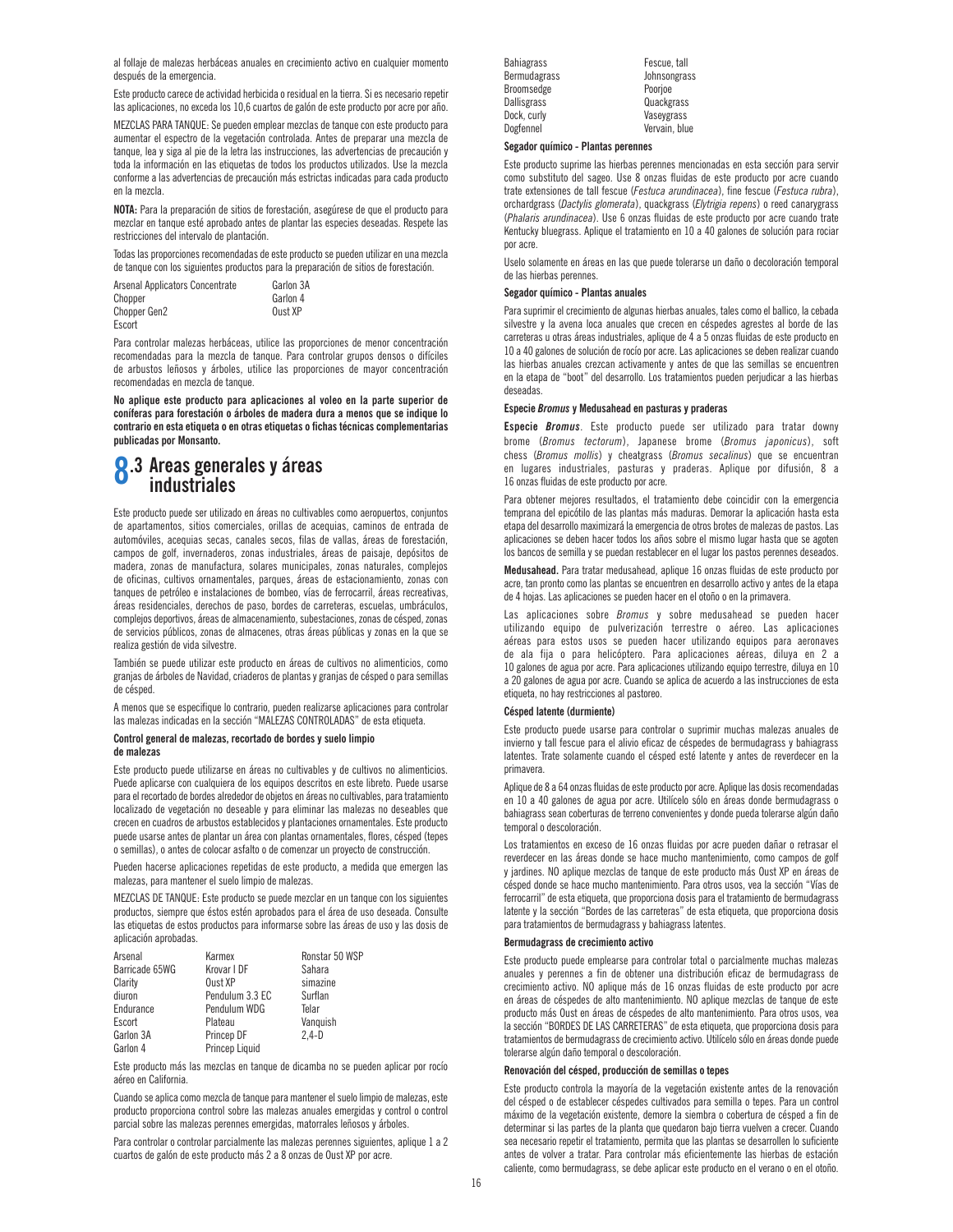En lugares donde la vegetación existente esté creciendo y el césped esté bajo un programa de siega, aplique este producto después de omitir por lo menos un corte del césped para permitir un crecimiento suficiente a fin de que el rociado sea interceptado por las plantas.

No remueva la tierra ni las partes de la planta que estén bajo tierra antes del tratamiento. La labranza o las técnicas de renovación como corte vertical, perforación o rebanado deben esperar 7 días después de la aplicación a fin de permitir la absorción adecuada en las partes de la planta que estén bajo tierra.

Pueden plantarse los céspedes convenientes siguiendo los procedimientos anteriormente mencionados.

Puede utilizarse equipo de mano para el tratamiento en sitio de vegetación no deseada que crezca en el césped existente. Puede utilizarse equipo de difusión o de mano para controlar los restos de tepes u otra vegetación no deseada después de cosechar el tepe.

Si las dosis de aplicación ascienden a 3 qt (cuartos de galón) por acre o menos, no se requiere un período de espera entre el tratamiento y la alimentación o pastoreo del ganado. Si la dosis es mayor de 3 qt por acre, retire el ganado doméstico antes de la aplicación y espere 8 semanas después de la aplicación antes de pastorear o cosechar.

## **8.4 Manejo de hábitats**

### **Restauración y mantenimiento de hábitats**

Este producto puede ser usado para controlar la vegetación exótica y otras plantas indeseables en áreas de manejo de hábitats y en áreas naturales, incluyendo pastizales y refugios para la fauna silvestre. Pueden hacerse aplicaciones para permitir la recuperación de las especies de plantas nativas, antes de plantar dichas especies nativas deseables, y para otros requisitos similares de control de la vegetación de amplia efectividad. A fin de eliminar selectivamente ciertas plantas indeseables, se pueden hacer aplicaciones en puntos específicos para controlar y mejorar el hábitat.

#### **Sitios donde se siembran alimentos para la fauna silvestre**

Este producto puede ser usado para preparar el terreno donde se desea sembrar alimentos para la fauna silvestre. Cualquier especie de alimento para la fauna silvestre puede ser sembrada después de aplicar este producto, o también se puede permitir que las especies nativas vuelvan a poblar el área. Si hace falta labrar para preparar el terreno antes de sembrar las semillas, espere 7 días después de aplicar este producto antes de arar a fin de permitir la absorción adecuada en las partes de la planta que estén bajo tierra.

### **8.5 Inyección y chorro (matorrales leñosos y árboles)**

Este producto puede aplicarse por inyección o chorro para el control total o parcial de matorrales leñosos y árboles. Aplique este producto usando equipo adecuado, que debe ser capaz de penetrar en el tejido viviente. Aplique el equivalente a 1/25 onza fluida (1 mL) de este producto por cada 2 ó 3 pulgadas de diámetro del tronco a la altura del pecho (DBH en inglés). La mejor forma de hacerlo es aplicando una solución del 50 al 100 por ciento, este producto, con un chorro continuo alrededor del árbol o en cortes espaciados uniformemente alrededor del árbol y por debajo del nivel de las ramas. A medida que el diámetro del árbol aumenta, se obtienen mejores resultados con el chorro continuo alrededor del árbol o en cortes espaciados muy cerca entre sí alrededor del árbol. Evite las aplicaciones que permiten el escurrimiento de material cuando se chorrea alrededor del árbol o sobre los cortes en árboles que tienen la facilidad de exudar savia de los cortes. En especies de este tipo, haga los cortes de manera oblicua a fin de producir el efecto de copa y use el producto sin diluir. Para obtener mejores resultados, la aplicación debe tener lugar durante períodos de crecimiento activo y expansión completa de las hojas. En especies de este tipo, haga los cortes de manera oblicua a fin de producir el efecto de copa y use el producto sin diluir. Para obtener mejores resultados, la aplicación debe tener lugar durante períodos de crecimiento activo y expansión completa de las hojas.

### **8.6 Plantas ornamentales, viveros y árboles de Navidad**

#### **Post-dirigido y recortado de bordes**

Este producto puede ser utilizado antes como un rocío post-dirigido alrededor de especies ornamentales leñosas establecidas, como arborvitae, azalea, boxwood, crabapple, eucalyptus, euonymus, fir, douglas fir, jojoba, hollies, lilac, magnolia, maple, oak, poplar, privet, pine, spruce y yew, que crecen en viveros, en granjas de árboles de Navidad o en otros sitios de producción de árboles no alimenticios. Este producto también puede ser utilizado para recortado de bordes alrededor de árboles, edificios, aceras y carreteras, plantas en macetas y otros objetos de viveros.

Las plantas deseables pueden ser protegidas de la solución usando pantallas o cubriéndolas con cartón o con algún otro material impermeable. ESTE PRODUCTO NO SE RECOMIENDA PARA ROCIARSE DESDE ARRIBA SOBRE PLANTAS ORNAMENTALES Y ÁRBOLES DE NAVIDAD. Se debe tener mucho cuidado para que el rocío, acarreo o vapor de este producto no hagan contacto con el follaje o la corteza de las especies ornamentales establecidas.

#### **Preparación del terreno**

Este producto puede ser usado antes de plantar cualquier tipo de planta ornamental, de vivero o árboles de Navidad.

### **Aplicadores por frotación**

Este producto se puede usar mediante aplicadores de mecha de esponja u otro tipo de aplicadores por frotación adecuados, para controlar total o parcialmente la vegetación indeseable alrededor de eucaliptos o álamos. Consulte la sección "Equipo especializado" de este rótulo para obtener mayor información sobre el uso adecuado de los aplicadores por frotación.

### **Invernaderos/cobertizos**

Este producto puede ser usado para controlar las malezas que estén creciendo en o alrededor de los invernaderos y cobertizos. No debe haber vegetación que no se quiera destruir y los equipos de ventilación deben estar apagados.

### **8.7 Parques, áreas recreativas y residenciales**

Este producto puede usarse en parques, áreas recreativas y residenciales. Puede aplicarse con cualquiera de los equipos descritos en este libreto. Puede usarse para el recortado de bordes alrededor de árboles, vallas, caminos, alrededor de edificios, aceras y otros objetos en estas áreas. Puede usarse para tratamiento localizado de vegetación no deseable y para eliminar las malezas no deseables que crecen en cuadros de arbustos establecidos y plantaciones ornamentales. Este producto puede usarse antes de plantar un área con plantas ornamentales, flores, césped (tepes o semillas), o antes de colocar asfalto o de comenzar un proyecto de construcción.

Todas las instrucciones de la sección "Áreas no cultivadas y áreas industriales" son válidas para los parques y áreas recreativas.

## **8.8 Vías de ferrocarril**

Todas las instrucciones de la sección "Áreas no cultivadas y áreas industriales" son válidas para las vías de ferrocarril.

### **Suelo vacío, balastos y bordes, cruces y tratamiento localizado**

Este producto puede ser usado para mantener el suelo limpio de malezas en balastos y bordes de las vías de ferrocarril. Pueden hacerse aplicaciones repetidas de este producto, a medida que emergen las malezas, para mantener el suelo limpio de malezas. Este producto puede usarse para controlar las malezas altas y mejorar la línea visual en los cruces de ferrocarril y reducir la necesidad de segar a lo largo de las servidumbres de vía. Para aplicaciones en los cruces, pueden usarse hasta 80 galones de solución para rociar por acre.

Este producto puede mezclarse en tanque con los siguientes productos para tratamiento de balastos, bordes, tratamientos localizados, suelo limpio de malezas y cruces:

| Arsenal   | Krovar I DF |
|-----------|-------------|
| Clarity   | Oust XP     |
| diuron    | Sahara      |
| Escort    | Spike       |
| Garlon 3A | Telar       |
| Garlon 4  | Vanquish    |
| Hyvar X   | $2.4-D$     |

#### **Control de matorrales**

Este producto puede ser usado para controlar matorrales leñosos y árboles en las servidumbres de vía. Aplique de 4 a 10 cuartos de galón de este producto por acre para aplicaciones diseminadas, usando boquillas tipo aguilón o sin aguilón. Pueden usarse hasta 80 galones de solución para rociar por acre. Aplique una solución de 3/4 a 2 por ciento de este producto cuando haga aplicaciones de rociado para mojar a gran escala. Aplique una solución de 5 a 10 por ciento de este producto cuando haga aplicaciones de rociado dirigido a pequeña escala para tratamientos localizados. Este producto puede ser mezclado con los siguientes productos para un mejor control de los matorrales leñosos y árboles:

| Arsenal   | Garlon 4        |
|-----------|-----------------|
| Escort    | <b>Tordon K</b> |
| Garlon 3A |                 |

### **Mantenimiento del Bermudagrass**

Garlo

Este producto puede ser usado para controlar o controlar parcialmente muchas malezas anuales y perennes para el mantenimiento eficaz de bermudagrass que esté creciendo activamente. Aplique de 1 a 3 pintas de este producto en un máximo de 80 galones de solución para rociar por acre. Para tratar malezas anuales que tengan menos de 6 pulgadas de altura (o el largo de los tallos), use las proporciones más bajas. Use la proporción más alta a medida que las malezas aumenten de tamaño o cuando estén cerca de la floración o de la formación de semillas. Estas proporciones también controlan parcialmente las siguientes especies perennes:

| Bahiagrass       | Johnsongrass   |
|------------------|----------------|
| Bluestem, silver | Trumpetcreeper |
| Fescue, tall     | Vaseygrass     |

Este producto puede ser mezclado con Oust XP. Si se mezcla en tanques, no use más de 1 a 3 pintas de este producto con 1 a 2 onzas de Oust XP por acre. Para tratar malezas anuales listadas en esta etiqueta en la etiqueta de Oust XP, que tengan menos de 6 pulgadas de altura (o el largo de los tallos), use las proporciones más bajas de cada producto. Use la proporción más alta a medida que las malezas aumenten de tamaño o cuando estén cerca de la floración o de la formación de semillas. Estas proporciones también controlan parcialmente las siguientes especies perennes: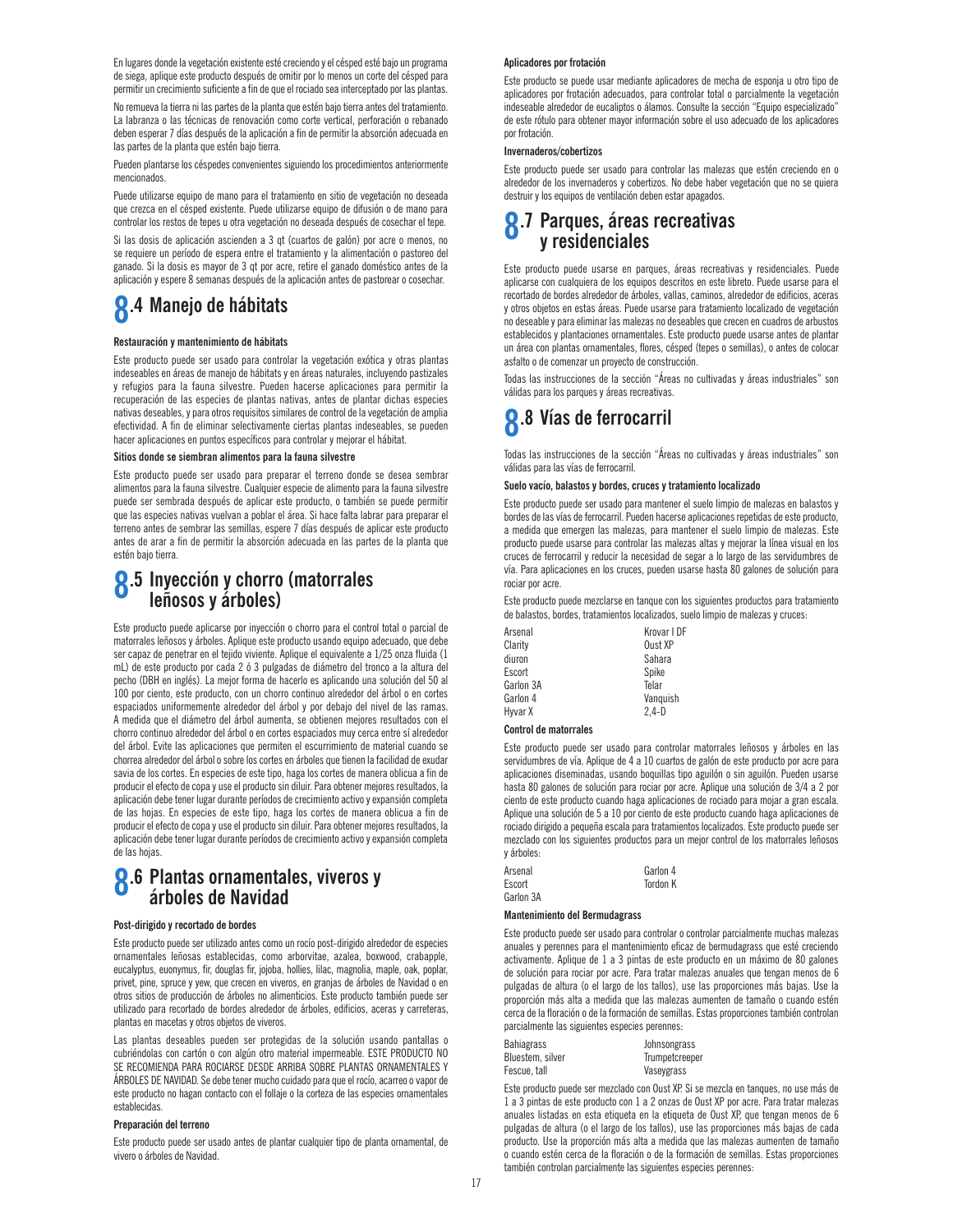Bahiagrass **Fescue, tall** Blackberry Johnsongrass Bluestem, silver Poorjoe Broomsedge<br>Dallisgrass Dock, curly **Vervain, blue** Dogfennel

Dallisgrass Trumpetcreeper<br>Dewberry Charles Vasevgrass Vaseygrass

Úselo solamente en bermudagrass que esté bien establecido. Como resultado del tratamiento, el bermudagrass puede sufrir deterioro, pero volverá a crecer si se riega. No se recomienda repetir el tratamiento en la misma estación, ya que esto puede ocasionar daños graves al bermudagrass.

### **8.9 Bordes de las Carreteras**

Todas las instrucciones de la sección "Áreas no cultivadas y áreas industriales" son válidas para bordes de las carreteras.

#### **Tratamiento de bordes**

Este producto puede ser usado en los bordes de las carreteras. Puede aplicarse con rociadores de aguilón, rociadores de aguilón con pantalla, boquillas descentradas de gran volumen, equipo de mano y equipos similares.

### **Barandas y otros obstáculos para la siega**

Este producto puede ser usado para controlar las malezas que crecen debajo de las barandas y alrededor de la señalización y otros objetos en los bordes de las carreteras.

#### **Tratamiento localizado**

Este producto puede ser usado como tratamiento localizado para controlar la vegetación indeseable que crece a lo largo de los bordes de las carreteras.

#### **Mezclas de tanque**

Este producto puede mezclarse en tanque con los siguientes productos para tratamientos de bordes, barandas, localizados y de suelo vacío siempre y cuando dichos productos estén aprobados para su uso en dichos sitios. Lea y siga con cuidado las indicaciones, declaraciones preventivas y toda la demás información incluida en las etiquetas de los productos utilizados:

| Clarity               | Princep DF     |
|-----------------------|----------------|
| diuron                | Princep Liquid |
| Endurance             | Ronstar 50 WSP |
| Escort                | Sahara         |
| Krovar I DF           | simazine       |
| Oust XP               | Surflan        |
| Outrider $^\circledR$ | Telar          |
| Pendulum 3.3 EC       | Vanguish       |
| Pendulum WDG          | $2.4-D$        |
|                       |                |

Vea las instrucciones generales para mezclas de tanque en la sección "Mezclas de tanques" de esta etiqueta.

### **Mantenimiento del Bermudagrass y Bahiagrass**

#### **Aplicaciones cuando estén latentes (durmientes)**

Este producto puede usarse para controlar o controlar parcialmente muchas malezas anuales de invierno y tall fescue para el alivio eficaz de bermudagrass y bahiagrass latentes. Trate solamente cuando el césped esté latente y antes de su reverdecer primaveral. Este producto puede mezclarse en tanque con el herbicida Outrider o Oust XP para el control residual. Las mezclas de tanque de este producto con Oust XP pueden retrasar el reverdecer.

Para obtener mejores resultados con malezas anuales de invierno, haga el tratamiento cuando las plantas estén en una etapa temprana de su crecimiento (menos de 6 pulgadas de altura) después de que la mayoría haya germinado. Para obtener mejores resultados con tall fescue, haga el tratamiento cuando el fescue esté en o después de su etapa de 4 a 6 hojas.

Aplique de 8 a 64 onzas de este producto en una mezcla de tanque con 3/4 a 1-1/3 de onza de herbicida Outrider por acre. Lea y siga todas las instrucciones de la etiqueta del herbicida Outrider.

Aplique de 8 a 64 onzas fluidas de este producto por acre, solo o en mezcla de tanque con 1/4 a 1 onza de Oust XP por acre. Aplique las proporciones recomendadas en 10 a 40 galones de agua por acre. Uselo solamente en áreas donde el bermudagrass o bahiagrass son deseables y en las que puede tolerarse un poco de daño o decoloración. Para evitar que el reverdecer se retarde y para minimizar el daño, no agregue más de 1 onza de Oust XP por acre sobre bermudagrass y no más de 1/2 onzas de Oust XP por acre sobre bahiagrass, y evite el tratamiento cuando estas hierbas se encuentren en estado semilatente.

#### **Bermudagrass que esté creciendo activamente**

Este producto puede ser usado para controlar total o parcialmente muchas malezas anuales y perennes para el mantenimiento eficaz de bermudagrass que esté creciendo activamente. Aplique de 1 a 3 pintas de este producto en 10 a 40 galones de solución para rociar por acre. Para tratar malezas anuales que tengan menos de 6 pulgadas de altura (o el largo de los tallos), use las proporciones más bajas. Use la proporción más alta a medida que las malezas aumenten de tamaño o cuando estén cerca de la floración o de la formación de semillas. Estas proporciones también controlan parcialmente las siguientes especies perennes:

| <b>Bahiagrass</b> |
|-------------------|
| Bluestem, silver  |
| Fescue, tall      |
|                   |

Bahiagrass Johnsongrass **Trumpetcreeper** Vaseygrass

Este producto puede ser mezclado en tanque con el Outrider para el control o el control parcial de *Sorghum halepense* (Johnsongrass) y otras malas hierbas indicadas en la etiqueta del Outrider. Use de 8 a 32 onzas de este producto con 3/4 a 1-1/3 onzas de Outrider. Utilice las proporciones más altas de ambos productos para el control de malas hierbas perennes o anuales que tengan una altura superior a 6 pulgadas.

Este producto puede ser mezclado con Oust XP. Si se mezcla en tanques, no use más de 1 a 2 pintas de este producto con 1 a 2 onzas de Oust XP por acre. Para tratar malezas anuales listadas en este etiqueta y en las etiqueta de Oust XP, que tengan menos de 6 pulgadas de altura (o el largo de los tallos), use las proporciones más bajas de cada producto. Use la proporción más alta a medida que las malezas aumenten de tamaño o cuando estén cerca de la floración o de la formación de semillas. Estas proporciones también controlan parcialmente las siguientes especies perennes:

| Bahiagrass       | Fescue, tall   |
|------------------|----------------|
| Bluestem, silver | Johnsongrass   |
| Broomsedge       | Poorjoe        |
| Dallisgrass      | Trumpetcreeper |
| Dock. curly      | Vaseygrass     |
| Dogfennel        | Vervain, blue  |

Úselo solamente en bermudagrass que esté bien establecido. Como resultado del tratamiento, el bermudagrass puede sufrir deterioro, pero volverá a crecer si se riega. No se recomienda repetir el tratamiento con la mezcla de tanque en la misma estación, ya que esto puede ocasionar daños graves al bermudagrass.

### **Bahiagrass que esté creciendo activamente**

Para suprimir el crecimiento vegetativo y la inhibición de la formación de semillas de bahiagrass durante aproximadamente 45 días, aplique 6 onzas fluidas de este producto en 10 a 40 galones de agua por acre. Aplique de 1 a 2 semanas después de reverdecer completo o después de cortar a una altura uniforme de 3 a 4 pulgadas. Esta aplicación debe ser hecha antes de la emergencia de las semillas.

Para la supresión durante un máximo de 120 días, aplique 4 onzas fluidas de este producto por acre, y a continuación una aplicación de 2 a 4 onzas fluidas por acre unos 45 días más tarde. No haga más de 2 aplicaciones al año.

Este producto se puede utilizar para el control o el control parcial de Sorghum halepense (Johnsongrass) y otras malas hierbas indicadas en la etiqueta de Outrider, en Paspalum notatun (bahiagrass) en crecimiento activo. Aplique de 1-1/2 a 4-3/4 onzas de este producto con 0.75 a 1.33 onzas de Outrider por acre. Utilice las proporciones más altas para el control de malas hierbas perennes o anuales que tengan una altura superior a 6 pulgadas. Utilice sólo en Paspalum notatum (bahiagrass) bien establecido.

Utilice las mezclas del tanque de este producto con Oust XP. Aplique 6 onzas fluidas de este producto con 0.25 onzas de Oust XP por acre, 1 a 2 semanas después de la primera siega de la primavera. Haga solamente 1 aplicación al año.

## **8.10 Sitos de servicios públicos**

Este producto puede ser utilizado junto a derechos de paso para alimentación eléctrica, conductos y teléfonos y en otros lugares asociados con estos derechos de paso, como subestaciones, bordes de carreteras, líneas de ferrocarril o derechos de paso similares para servicios públicos.

Este producto puede ser utilizado en áreas de servicios públicos y subestaciones para el mantenimiento del suelo limpio de malezas, el recortado de bordes y el tratamiento localizado de vegetación no deseable, así como para eliminar las malezas no deseables que crecen en cuadros de arbustos establecidos o plantaciones ornamentales. Este producto puede ser utilizado antes de plantar un área de servicios públicos con plantas ornamentales, flores y césped (panes de césped o semillas) o antes de comenzar un proyecto de construcción.

Pueden hacerse aplicaciones repetidas de este producto, a medida que emergen las malezas, para mantener el suelo limpio de malezas.

Este producto también puede ser utilizado para preparar o establecer zonas de reserva de vida silvestre dentro de estos sitios, manteniendo los caminos de acceso y para el recorte lateral a lo largo de los derechos de paso.

### **Mezclas de tanque**

Se pueden emplear mezclas de tanque con este producto para aumentar el espectro de control de malezas herbáceas, arbustos leñosos y árboles, siempre que el producto específico esté registrado para su aplicación en el terreno deseado. Antes de preparar una mezcla de tanque, lea y siga al pie de la letra las instrucciones, las advertencias de precaución y toda la información en las etiquetas de todos los productos utilizados. Use la mezcla conforme a las advertencias de precaución más estrictas indicadas para cada producto en la mezcla. Pueden utilizarse en mezclas de tanque todas las proporciones recomendadas de este producto.

Para controlar malezas herbáceas, utilice las proporciones de menor concentración recomendadas para la mezcla de tanque. Para controlar grupos densos o difíciles de arbustos leñosos y árboles, utilice las proporciones de mayor concentración recomendadas.

MEZCLAS DE TANQUE: Este producto se puede mezclar en tanque con los siguientes productos para su uso en áreas de servicios públicos, siempre y cuando los productos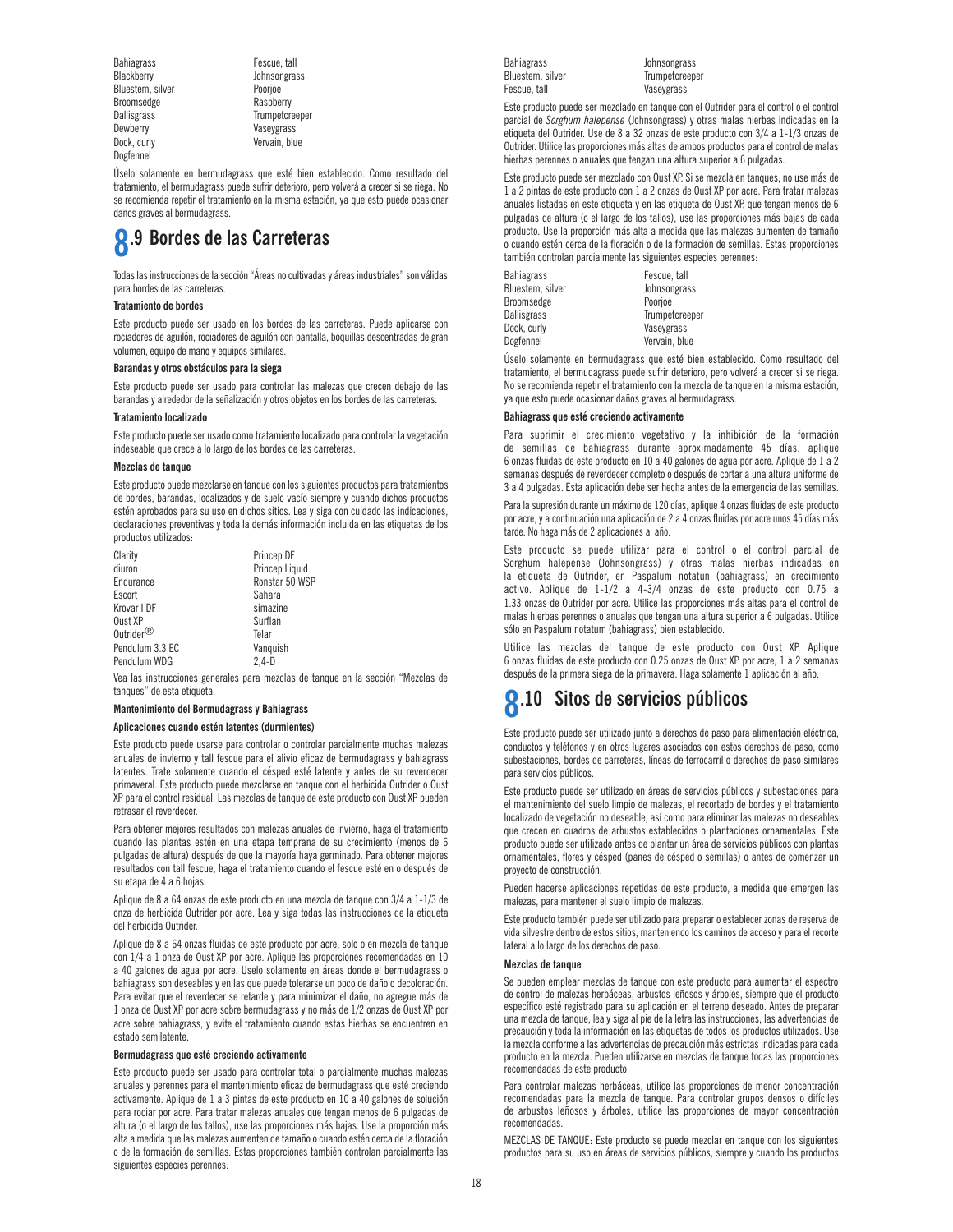estén aprobados para su uso en dichos sitios. Refiérase a las etiquetas de cada producto para los sitios y proporciones de aplicación aprobados.

| Arsenal<br>atrazine <sup>1</sup><br>Barricade 65WG<br>dicamba <sup>1</sup><br>diuron <sup>1</sup><br>Endurance<br>Escort<br>Escort XP<br>Garlon 3A <sup>2</sup><br>Garlon 43<br>Krenite<br>Krovar I DF | Outrider<br>pendimethalin <sup>1</sup><br>Plateau<br>Ronstar 50 WP<br>Sahara<br>$sim$ azine <sup>1</sup><br>Surflan AS<br>Surflan WDG<br>Telar DF<br>Transline<br>Vanquish<br>Velpar DF |
|--------------------------------------------------------------------------------------------------------------------------------------------------------------------------------------------------------|-----------------------------------------------------------------------------------------------------------------------------------------------------------------------------------------|
| Oust                                                                                                                                                                                                   | Velpar L                                                                                                                                                                                |
| Oust XP                                                                                                                                                                                                | $2.4 - D1$                                                                                                                                                                              |

1 Pueden realizarse mezclas en tanque con productos que contienen este ingrediente activo genérico siempre y cuando dichos productos esté aprobados para su aplicación en el lugar deseado.

2 Antes de agregar este producto, asegúrese de haber mezclado completamente Garlon 3A con agua, conforme a las instrucciones de la etiqueta. Para evitar problemas de incompatibilidad de rocío, agite la mezcla del rocío en el momento en que se agregue este producto.

3 Para tratamientos de recorte lateral, use este producto solo o en una mezcla en tanque con Garlon 4.

### **Tierra desprovista de vegetación y podas y bordes**

Este producto se puede utilizar en sitios de servicios públicos y subestaciones para terreno desprovisto de vegetación y para objetos con bordes recortados, para tratamiento localizado de vegetación no deseable y para eliminar las malezas no deseables que crecen en cuadros de arbustos establecidos y plantaciones ornamentales. Este producto puede usarse antes de plantar un área con plantas ornamentales, flores, césped (tepes o semillas), o antes de colocar asfalto o de comenzar un proyecto de construcción.

Pueden hacerse aplicaciones repetidas de este producto, a medida que emergen las malezas, para mantener el suelo limpio de malezas.

Este producto se puede mezclar en tanque con los siguientes productos. Consulte en las etiquetas de estos productos los lugares aprobados para emplearlos en el establecimiento no cultivados y las proporciones de aplicación.

| Arsenal        |  |
|----------------|--|
| Banvel         |  |
| Barricade 65WG |  |
| diuron         |  |
| Endurance      |  |
| Escort         |  |
| Garlon 3A      |  |

Plateau Princep DF Princep Liquid Ronstar 50 WP Sahara simazine Surflan

### **9.0 TIPOS DE MALEZAS CONTROLADAS**

Use siempre la proporción más alta de este producto por acre, dentro de las proporciones recomendadas, cuando las malezas son densas o cuando crecen en un área no tocada (no cultivada).

Puede haber una disminución de los resultados cuando se traten malezas cubiertas con mucho polvo. Para las malezas que han sido segadas, pastadas o cortadas, permita que vuelvan a crecer antes del tratamiento.

Cuando realice aplicaciones de rocío dirigido a pequeña escala, utilice una solución de 5 a 10 por ciento de este producto para el control total o parcial de malezas anuales, malezas perennes o matorrales leñosos y árboles. La cobertura del rocío debe ser uniforme y tomar contacto con al menos el 50 por ciento del follaje. La cobertura de la mitad superior de la planta es importante para obtener resultados óptimos. Para asegurar la cobertura del rocío adecuada, rocíe ambos lados de los matorrales leñosos y de los árboles grandes o altos, cuando el follaje es espeso y denso o cuando hay varios rebrotes.

Vea las secciones siguientes para las proporciones recomendadas para el control de malezas, matorrales leñosos y árboles anuales y perennes. Para las malezas, matorrales leñosos y árboles difíciles de controlar, donde las plantas crecen en condiciones de estrés, o donde la infestación es densa, pueden usarse 5 a 10 cuartos de galón por acre de este producto para obtener mejores resultados.

# **9.1 Malezas anuales**

Use 1 cuarto de galón por acre si las malezas tienen menos de 6 pulgadas de altura o largo de los tallos y 1.5 cuartos a 4 cuartos de galón por acre si las malezas tienen más de 6 pulgadas de altura o largo de los tallos o cuando las malezas crecen en condiciones de estrés.

Para aplicaciones de rociado para mojar, aplique una solución de 1/2 por ciento de este producto a las malezas que tengan menos de 6 pulgadas de altura o largo de los tallos. Haga la aplicación antes de la formación de semillas para la hierba, o la formación de yemas para las malezas de hoja ancha. Para las malezas anuales que tienen más de 6 pulgadas de altura o las malezas más pequeñas que crecen en condiciones de estrés,

use una solución del 1 al 2 por ciento. Use la dosis más alta para las especies difíciles de controlar o las malezas de más de 24 pulgadas de altura.

### **ESPECIES DE MALEZAS**

Anoda, spurred Medusahead\* Barley, little\*<br>Barnyardgrass\* Barnyardgrass\* Mustard, tansy\*<br>Bassia. fivehook Mustard. tumble Bittercress\* Mustard, wild\*<br>Bluegrass, annual\* Mightshade, black\* Bluegrass, annual\* Bluegrass, bulbous\* 0ats<br>Brome, downy\* Panci Brome, Japanese\* Buttercup\* Pancium, Texas\* Castorbean Pennycress, field\*<br>Cheatgrass\* Pepperweed, Virgin Cheeseweed (Malva parviflora) Chervil\* Puncturevine<br>Chickweed\* Purslane.com Chickweed\* Purslane, common<br>Cocklebur\* Pusley, Florida Copperleaf, hophornbeam Copperleaf, Virginia<br>Coreopis, plains/tickseed\* Rice, red Coreopis, plains/tickseed\* Corn\* Rocket, London\*<br>Crabgrass\* Rocket, yellow Cupgrass, woolly\* Rye\* Ryess, woolly\* Ryegrass\* Dwarfdandelion\*<br>Eclipta\* Falsedandelion\* Sesbania, hempedandelion\* Sesbania, hempedantes<br>Falseflax smallseed\* Shattercane\* Falseflax, smallseed\*<br>Fiddleneck Fiddleneck Shepherd's-purse\* Filaree Sicklepod<br>Fleabane, annual\* Signalgras Fleabane, annual\* Signalgrass, broadleaf\*<br>Fleabane, hairy street Smartweed, ladysthumb Fleabane, rough\* Sorghum, grain (milo)\*<br>Foxtail\* Sowthistle annual Foxtail, Carolina\* Spanishneedles<br>Geranium, Carolina Speedwell, corn\* Geranium, Carolina Goatgrass, jointed\* Speedwell, purslane\* Goosegrass<br>Groundsel, common\* Sprangletop\*<br>Spurge, annual Groundsel, common\* Henbit Spurge, prostrate\* Horseweed/Marestail Spurge, spotted\*<br>
(Conyza canadensis) Spurry, umbrella\* (*Conyza canadensis*)<br>Itchgrass\* Johnsongrass, seedling Junglerice Sunflower\*<br>1991 - Sunflower Sunflower\*<br>Teaweed/P Knotweed Teaweed/Prickly sida Lamb's-quarters\* Velvetle<br>Lettuce\_prickly\* Wheat\* Lettuce, prickly\* Mannagrass, eastern\* Wild oats\*<br>Mayweed Witchgrass

Barley\* **Morningglory** (*Ipomoea spp*)<br>Barley, little\* Mustard, blue\* Mustard, blue Mustard, tumble\* Pancium, browntop\*<br>Pancium, fall\* Pepperweed, Virginia\*<br>Pigweed\* Pusley, Florida<br>Ragweed common\* Rocket, yellow<br>Rve\* Sandbur, field\*<br>Sesbania, hemp Fleabane, hairy Smartweed, ladysthumb\*<br>Convza honariensis)\* Smartweed Pennsylvania (*Conyza bonariensis*)\* Smartweed, Pennsylvania\* Sowthistle, annual<br>Spanishneedles Starthistle, yellow<br>Stinkgrass\* Thistle, Russian<br>Velvetleaf Witchgrass\*

\*Cuando use equipos de aplicación diseminada a nivel del terreno (aplicaciones aéreas o rociadores de aguilón con boquillas tipo abanico plano), estas especies serán controladas o controladas parcialmente con 1 pinta de este producto por acre. Las aplicaciones deben hacerse usando de 3 a 10 galones de volumen por acre. Use boquillas que garanticen una cobertura completa del follaje y haga el tratamiento cuando las malezas estén en su etapa temprana de crecimiento.

## **9.2 Malezas perennes**

Los mejores resultados se obtienen cuando las malezas perennes son tratadas una vez que han alcanzado la etapa reproductiva de su crecimiento (inicio de las semillas para hierbas y formación de yemas para malezas de hoja ancha). Para las plantas sin flores, los mejores resultados se obtienen cuando las plantas alcanzan el estado de madurez. En muchos casos, se requiere el tratamiento antes de estas etapas del crecimiento. En estos casos, use la proporción más alta dentro de las proporciones recomendadas.

Use una solución del 2 por ciento en malezas perennes difíciles de controlar como pasto bermudagrass, dock, field bindweed, hemp dogbane, milkweed y Canada thistle.

Asegúrese de que la cobertura sea a fondo cuando emplee tratamientos de rociado para mojar con equipo de mano. Cuando se utilice equipo manual para tratamientos puntuales localizados de bajo volumen, aplique una solución de 5 a 10 por ciento de este producto.

Espere 7 días o más después de la aplicación antes de labrar.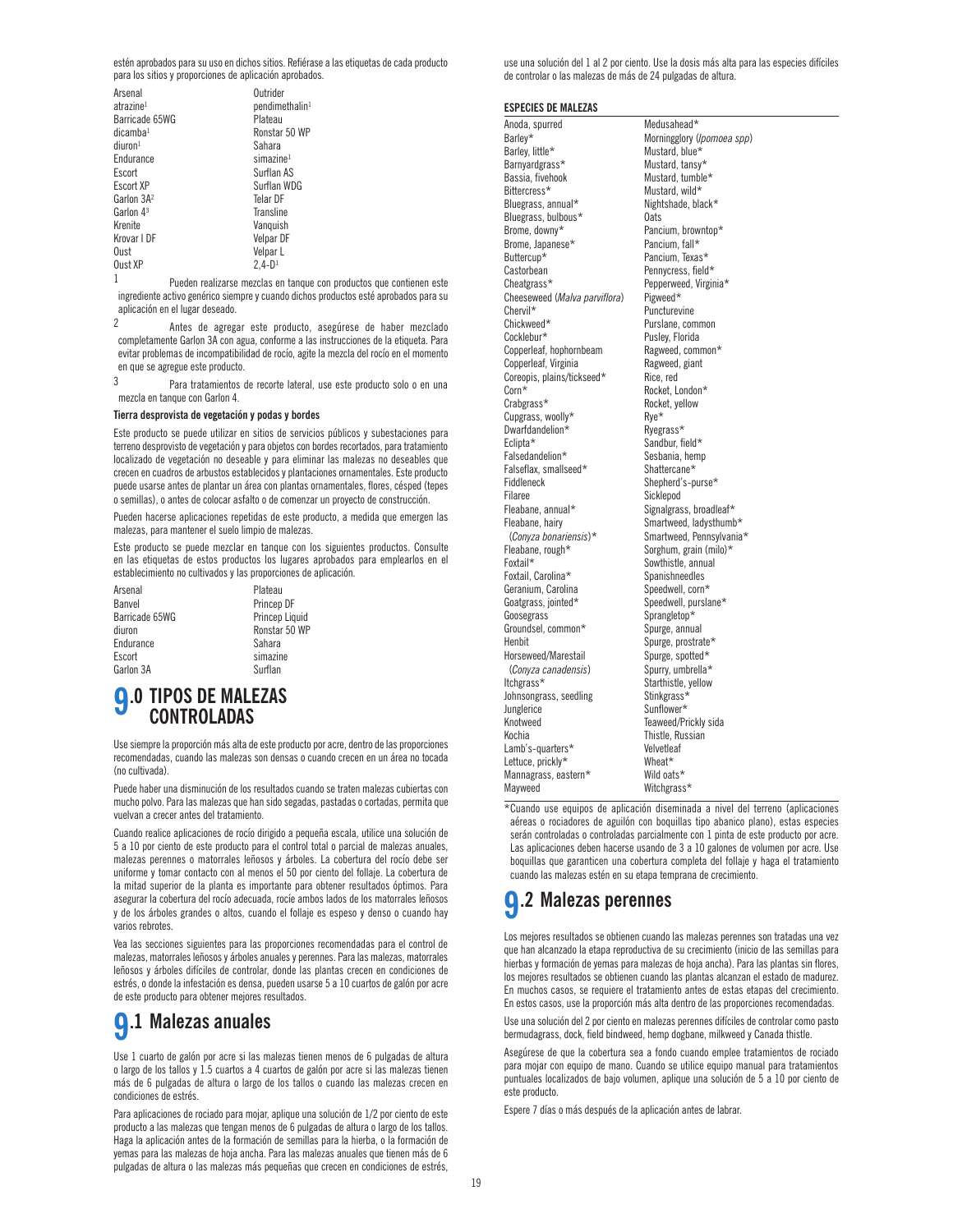| Especies de malezas                          | Proporción<br>(cuartos por acre) | % de solución<br>de mano |
|----------------------------------------------|----------------------------------|--------------------------|
| Alfalfa*                                     | 1                                | 2                        |
| Alligatorweed*                               | $\overline{4}$                   | 1.5                      |
| Anise (fennel)                               | $2 - 4$                          | $1 - 2$                  |
| Artichoke, Jerusalem                         | $3 - 5$                          | $\overline{2}$           |
| <b>Bahiagrass</b>                            | $3 - 5$                          | 2                        |
| Beachgrass, European<br>(Ammophila arenaria) |                                  | 5                        |
| Bentgrass*                                   | 1.5                              | $\overline{c}$           |
| <b>Bermudagrass</b>                          | 5                                | $\overline{2}$           |
| Bermudagrass, water<br>(knotgrass)           | 1.5                              | $\overline{c}$           |
| Bindweed, field                              | $4 - 5$                          | $\overline{2}$           |
| Bluegrass, Kentucky                          | 2                                | 2                        |
| <b>Blueweed, Texas</b>                       | $4 - 5$                          | $\overline{2}$           |
| <b>Brackenfern</b>                           | $3 - 4$                          | $1 - 1.5$                |
| Bromegrass, smooth                           | $\overline{2}$                   | $\overline{2}$           |
| Bursage, woolly-leaf                         |                                  | 2                        |
| Canarygrass, reed                            | $2 - 3$                          | $\overline{2}$           |
| Cattail                                      | $3 - 5$                          | $\overline{c}$           |
| Clover; red, white                           | $3 - 5$                          | $\overline{2}$           |
| Cogongrass                                   | $3 - 5$                          | $\overline{c}$           |
| <b>Dallisgrass</b>                           | $3 - 5$                          | $\overline{2}$           |
| Dandeljon                                    | $3 - 5$                          | $\overline{c}$           |
| Dock, curly                                  | $3 - 5$                          | $\overline{2}$           |
| Dogbane, hemp                                | 4                                | $\overline{2}$           |
| Fescue (except tall)                         | $3 - 5$                          | $\overline{2}$           |
| Fescue, tall                                 | $1 - 3$                          | $\overline{2}$           |
| Guineagrass                                  | 3                                | $\mathbf{1}$             |
| Hemlock, poison                              | $2 - 4$                          | $1 - 2$                  |
| Horsenettle                                  | $3 - 5$                          | $\overline{2}$           |
| Horseradish                                  | 4                                | $\overline{2}$           |
| Iceplant                                     | $\overline{2}$                   | $1.5 - 2$                |
| lvy, German                                  | 2 - 4                            | $1 - 2$                  |
| Johnsongrass                                 | $2 - 3$                          | $\mathbf{1}$             |
| Kikuyugrass                                  | 2 - 3<br>$\overline{4}$          | 2<br>$\overline{2}$      |
| Knapweed<br>Lantana                          |                                  | $1 - 1.25$               |
| Lespedeza                                    | $3 - 5$                          | $\overline{2}$           |
| Milkweed, common                             | 3                                | $\overline{2}$           |
| Muhly, wirestem                              | $\overline{c}$                   | $\overline{c}$           |
| Mullein, common                              | $3 - 5$                          | 2                        |
| <b>Napiergrass</b>                           | $3 - 5$                          | $\overline{2}$           |
| Nightshade, silverleaf                       | 2                                | $\overline{c}$           |
| Nutsedge; purple, yellow                     | $\overline{3}$                   | $1 - 2$                  |
| Orchardgrass                                 | $\overline{2}$                   | 2                        |
| Pampasgrass                                  | $3 - 5$                          | $1.5 - 2$                |
| Paragrass                                    | $3 - 5$                          | 2                        |
| Pepperweed, perennial                        | $\overline{4}$                   | $\overline{2}$           |
| Phragmites*                                  | $3 - 5$                          | $1 - 2$                  |
| Quackgrass                                   | $2 - 3$                          | $\overline{2}$           |
| Redvine*                                     | 2                                | 2                        |
| Reed, giant                                  | $4 - 5$                          | $\overline{2}$           |
| Ryegrass, perennial                          | $2 - 3$                          | 1                        |
| Smartweed, swamp                             | $3 - 5$                          | $\overline{c}$           |
| Spurge, leafy*                               |                                  | 2                        |
| Sweet potato, wild*                          | $\overline{\phantom{0}}$         | $\overline{2}$           |
| Thistle, artichoke                           | $2 - 3$                          | $1 - 2$                  |
| Thistle, Canada                              | $2 - 3$                          | $\overline{2}$           |
| Timothy                                      | $2 - 3$                          | $\overline{c}$           |
| Torpedograss*                                | $4 - 5$                          | $\overline{c}$           |
| Trumpetcreeper*                              | $2 - 3$                          | 2                        |
| Vaseygrass                                   | $3 - 5$                          | $\overline{2}$           |
| Velvetgrass                                  | $3 - 5$                          | $\overline{c}$           |
| Wheatgrass, western                          | $2 - 3$                          | $\overline{2}$           |

## **9.3 Matorrales leñosos y árboles**

Aplique este producto después de la formación completa de hojas, a menos que se indique lo contrario en esta etiqueta o en otras etiquetas o fichas técnicas complementarias publicadas por Monsanto. Para las plantas más grandes y/o donde la densidad de la vegetación sea alta, use la proporción más alta. En las plantas enredaderas que han alcanzado el estado leñoso de crecimiento, use las proporciones más altas. Los mejores resultados se obtienen cuando se aplica a finales del verano o en el otoño, después de la formación de frutos.

En zonas áridas, se obtienen mejores resultados cuando se aplica en la primavera o a principios del verano cuando las especies que crecen como matorrales tienen alto contenido de humedad y florecen.

Cuando haga tratamientos de rociado para mojar con equipos de mano, asegúrese de que la cobertura sea total. Cuando use equipos de mano para tratamientos localizados con rociado dirigido de poco volumen, aplique una solución del 5 al 10 por ciento de este producto.

Es posible que los síntomas no aparezcan antes de las heladas o del envejecimiento con tratamientos de otoño.

Permita que pasen 7 o más días después de la aplicación antes de labrar, segar o remover. Es posible que se necesite repetir el tratamiento para tratar plantas que emergen de partes enterradas o de semillas. Un poco de colorido otoñal es aceptable en plantas indeseables que pierden las hojas en el otoño, siempre y cuando no hayan sufrido mayor pérdida de hojas. Si la aplicación de otoño se realiza después de que hayan ocurrido heladas, es posible que se obtengan resultados deficientes.

|                            | Proporción               | % de solución                    |
|----------------------------|--------------------------|----------------------------------|
| Especies de malezas        | (cuartos<br>por acre)    | de mano de<br>rociado para mojar |
| Alder                      | $3 - 4$                  | $1 - 1.5$                        |
| Ash*                       | $2 - 5$                  | $1 - 2$                          |
| Aspen, quaking             | $2 - 3$                  | $1 - 1.5$                        |
| Bearclover (Bearmat)*      | $2 - 5$                  | $1 - 2$                          |
| Beech*                     | $2 - 5$                  | $1 - 2$                          |
| <b>Birch</b>               | $\overline{2}$           | $\mathbf{1}$                     |
| Blackberry                 | $3 - 4$                  | $1 - 1.5$                        |
| Blackgum*                  | $2 - 5$                  | $1 - 2$                          |
| <b>Bracken</b>             | $2 - 5$                  | $1 - 2$                          |
| Broom; French, Scotch      | $2 - 5$                  | $1.5 - 2$                        |
| Buckwheat, California*     | $2 - 4$                  | $1 - 2$                          |
| Cascara*                   | $2 - 5$                  | $1 - 2$                          |
| Catsclaw*                  |                          | $1 - 1.5$                        |
| Ceanothus*                 | $2 - 5$                  | $1 - 2$                          |
| Chamise*                   | $2 - 5$                  | 1                                |
| Cherry; bitter, black, pin | $2 - 3$                  | $1 - 1.5$                        |
| Coyotebrush                | $3 - 4$                  | $1.5 - 2$                        |
| Creeper, Virginia          | $2 - 5$                  | $1 - 2$                          |
| Deerweed                   | $2 - 5$                  | $\mathbf{1}$                     |
| Dogwood*                   | $2 - 5$                  | $1 - 2$                          |
| Elderberry                 | $\overline{2}$           | 1                                |
| $EIm*$                     | $2 - 5$                  | $1 - 2$                          |
| Eucalyptus                 | $\overline{\phantom{0}}$ | 2                                |
| Flower, monkey flower*     | $2 - 4$                  | $1 - 2$                          |
| $Gorse*$                   | $2 - 5$                  | $1 - 2$                          |
| Hasardia*                  | $2 - 4$                  | $1 - 2$                          |
| Hawthorn                   | $2 - 3$                  | $1 - 1.5$                        |
| Hazel                      | $\overline{2}$           | 1                                |
| Hickory*                   | $2 - 5$                  | $1 - 2$                          |
| Honeysuckle                | $3 - 4$                  | $1 - 1.5$                        |
| Hornbeam, American*        | $2 - 5$                  | $1 - 2$                          |
| lvy, poison                | $4 - 5$                  | $\overline{2}$                   |
| Kudzu                      | 4                        | $\overline{2}$                   |
| Locust, black*             | $2 - 4$                  | $1 - 2$                          |
| Madrone resprouts*         |                          | 2                                |
| Manzanita*                 | $2 - 5$                  | $1 - 2$                          |
| Maple, red*                | $2 - 4$                  | $1 - 1.5$                        |
| Maple, sugar               | $\equiv$                 | $1 - 1.5$                        |
| Maple, vine*               | $2 - 5$                  | 1 - 2                            |
| Oak; black, white*         | $2 - 4$                  | $1 - 2$                          |
| Oak, post                  | $3 - 4$                  | $1 - 1.5$                        |
| Oak; northern pin          | $2 - 4$                  | $1 - 1.5$                        |
| Oak, poison                | $4-5$                    | 2                                |
| Oak, scrub*                | $2 - 4$                  | $1 - 1.5$                        |

\*Control parcial